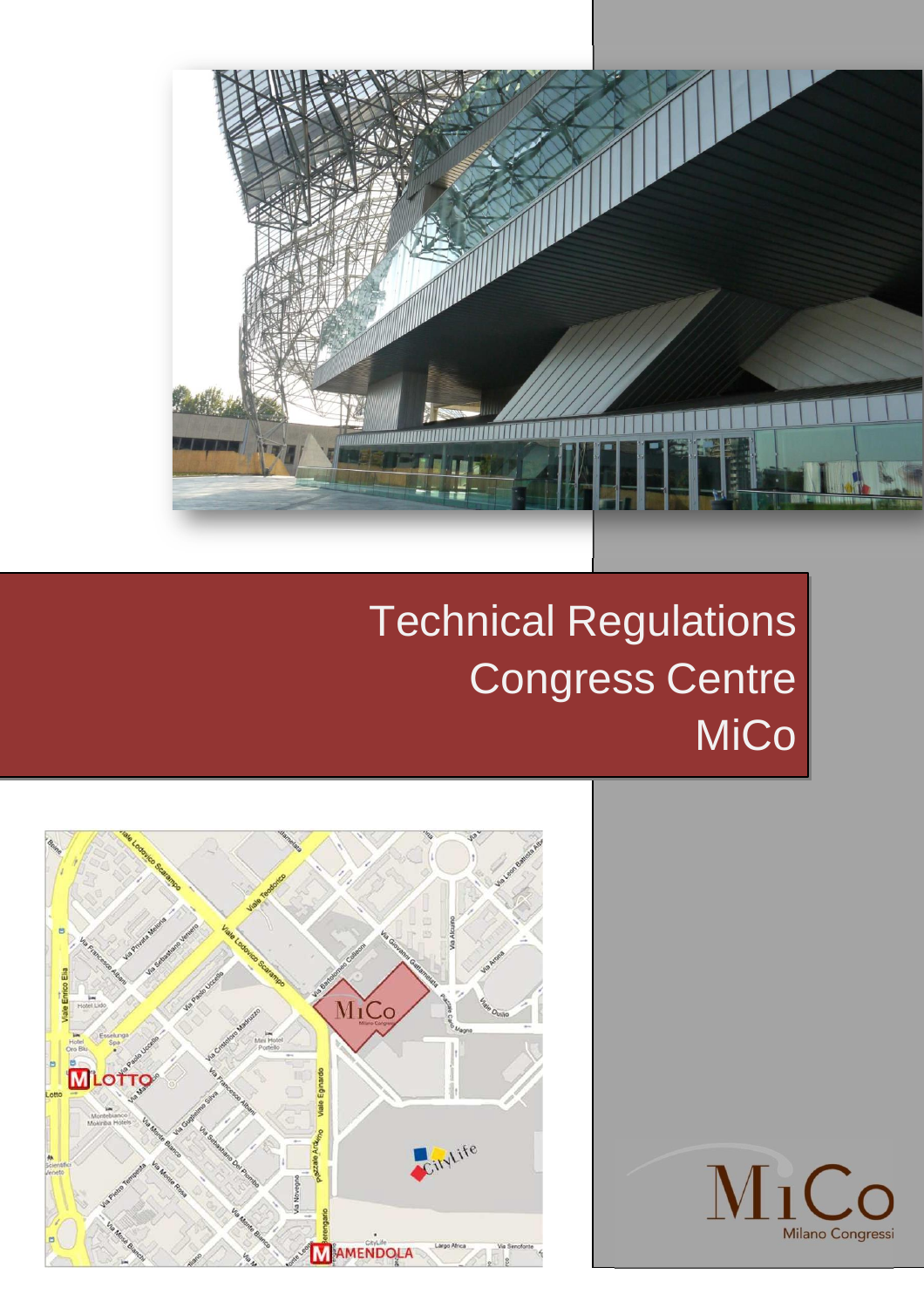| 1.2.1 |                                                                                                 |  |
|-------|-------------------------------------------------------------------------------------------------|--|
| 1.2.2 |                                                                                                 |  |
|       |                                                                                                 |  |
| 1.2.3 |                                                                                                 |  |
| 1.2.4 |                                                                                                 |  |
|       |                                                                                                 |  |
| 1.2.5 |                                                                                                 |  |
|       |                                                                                                 |  |
|       |                                                                                                 |  |
|       |                                                                                                 |  |
|       |                                                                                                 |  |
|       |                                                                                                 |  |
|       |                                                                                                 |  |
|       |                                                                                                 |  |
|       |                                                                                                 |  |
|       |                                                                                                 |  |
| 3.2.1 |                                                                                                 |  |
| 3.2.2 |                                                                                                 |  |
|       |                                                                                                 |  |
|       |                                                                                                 |  |
| 3.2.4 |                                                                                                 |  |
|       |                                                                                                 |  |
|       |                                                                                                 |  |
|       |                                                                                                 |  |
|       |                                                                                                 |  |
|       |                                                                                                 |  |
|       |                                                                                                 |  |
|       |                                                                                                 |  |
|       |                                                                                                 |  |
|       |                                                                                                 |  |
|       |                                                                                                 |  |
|       |                                                                                                 |  |
|       |                                                                                                 |  |
|       | 5.3 NON-COMPLIANCE WITH THE OBLIGATIONS OF OCCUPATIONAL HEALTH AND SAFETY AND IN CONSTRUCTIONS, |  |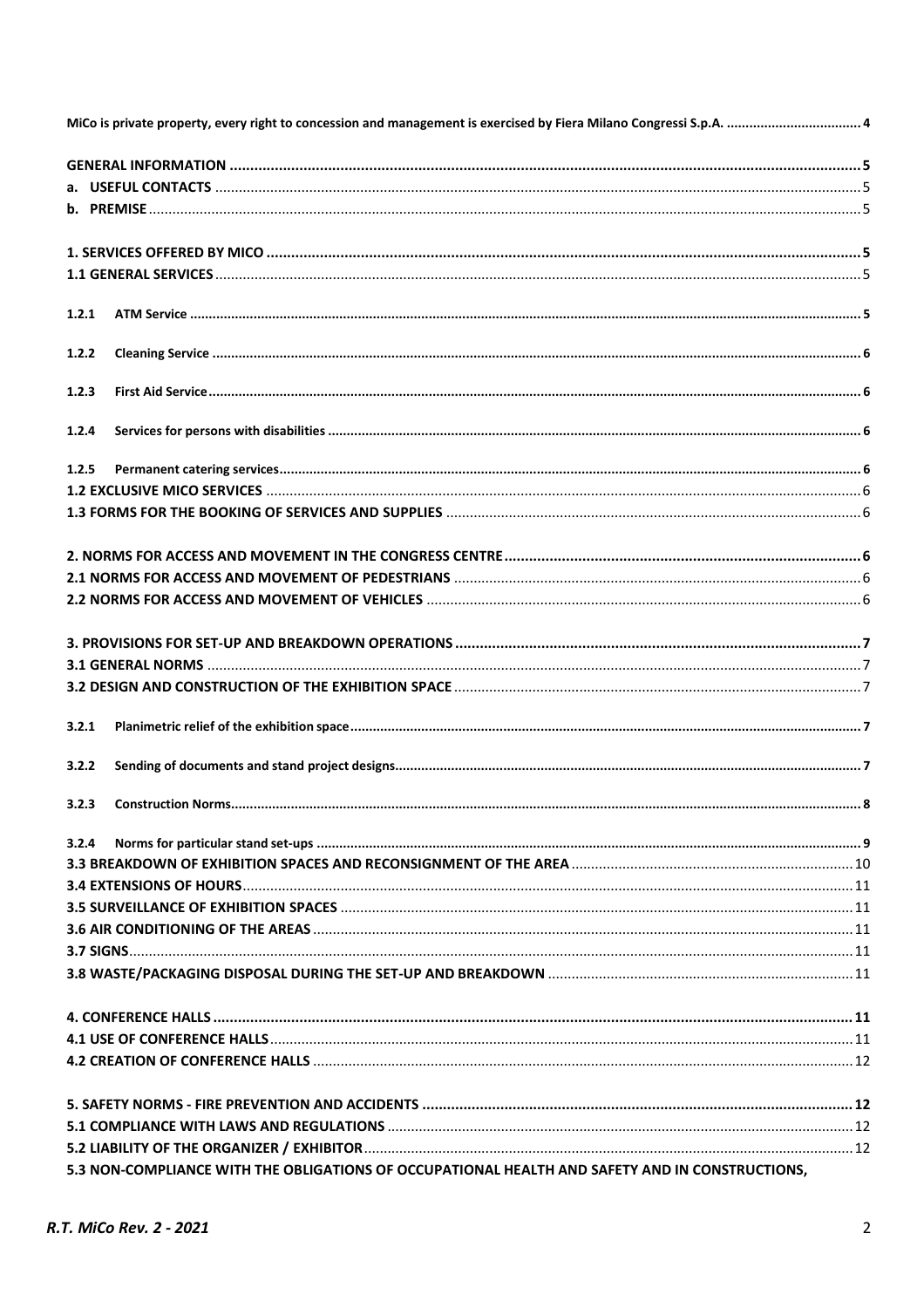| 6.1.1 |  |
|-------|--|
|       |  |
| 6.1.2 |  |
|       |  |
| 6.1.3 |  |
| 6.1.4 |  |
|       |  |
| 6.1.5 |  |
|       |  |
| 6.1.6 |  |
|       |  |
| 6.1.7 |  |
|       |  |
|       |  |
|       |  |
|       |  |
|       |  |
| 7.1.1 |  |
|       |  |
|       |  |
| 7.1.3 |  |
|       |  |
|       |  |
| 7.2.1 |  |
|       |  |
| 7.2.2 |  |
|       |  |
| 7.2.3 |  |
|       |  |
| 7.2.4 |  |
|       |  |
| 7.2.5 |  |
|       |  |
|       |  |
|       |  |
|       |  |
|       |  |
|       |  |
|       |  |
|       |  |
|       |  |
|       |  |
|       |  |
|       |  |
|       |  |
|       |  |
|       |  |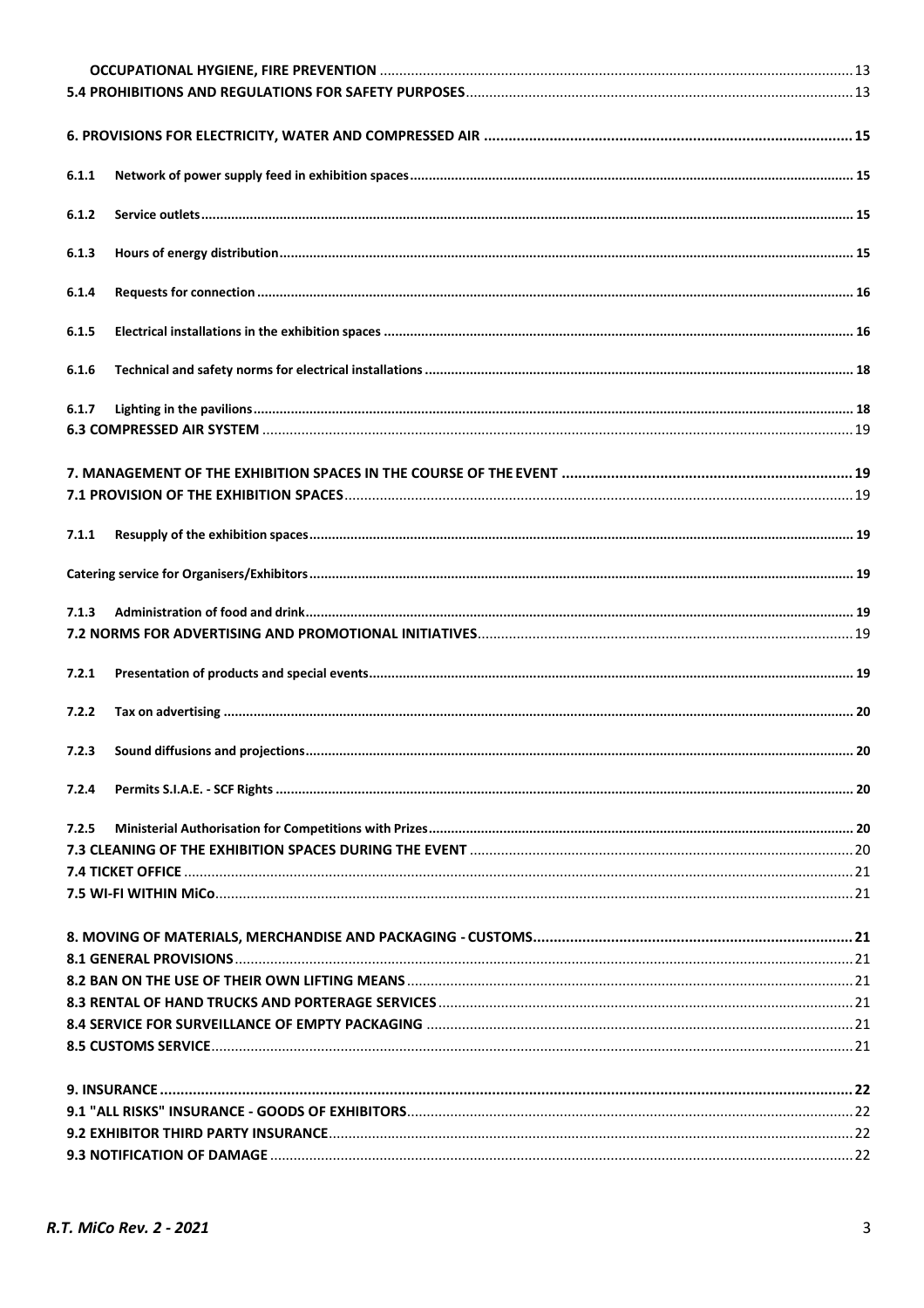| 10.  |                                                                                                 |  |
|------|-------------------------------------------------------------------------------------------------|--|
| 10.1 |                                                                                                 |  |
| 10.2 |                                                                                                 |  |
| 10.3 |                                                                                                 |  |
| 10.4 |                                                                                                 |  |
| 10.5 | FAILURE TO TURN OFF CIRCUIT BREAKERS AT THE END OF THE DAY AND PRESENCE OF IGNITING MATERIAL 23 |  |
| 10.6 |                                                                                                 |  |
| 10.7 |                                                                                                 |  |
| 10.8 |                                                                                                 |  |
| 11.  |                                                                                                 |  |
| 11.1 |                                                                                                 |  |
| 11.2 |                                                                                                 |  |
| 11.3 |                                                                                                 |  |
| 11.4 |                                                                                                 |  |
| 11.5 | COLLABORATION WITH SECURITY GUARDS AND EMERGENCY STAFF IN THE EVENT OF AN EMERGENCY  24         |  |
| 11.6 |                                                                                                 |  |
| 11.7 |                                                                                                 |  |
| 11.8 |                                                                                                 |  |
| 12.  | INFORMATION ON THE RISKS PRESENT IN THE CONGRESS CENTRE, FOR THE PURPOSES OF SAFETY (LGS. D. n. |  |
|      |                                                                                                 |  |
|      |                                                                                                 |  |
|      |                                                                                                 |  |
|      |                                                                                                 |  |
|      |                                                                                                 |  |
| 12.1 |                                                                                                 |  |
|      |                                                                                                 |  |

<span id="page-3-0"></span>MiCo is private property, every right to concession and management is exercised by Fiera Milano Congressi S.p.A.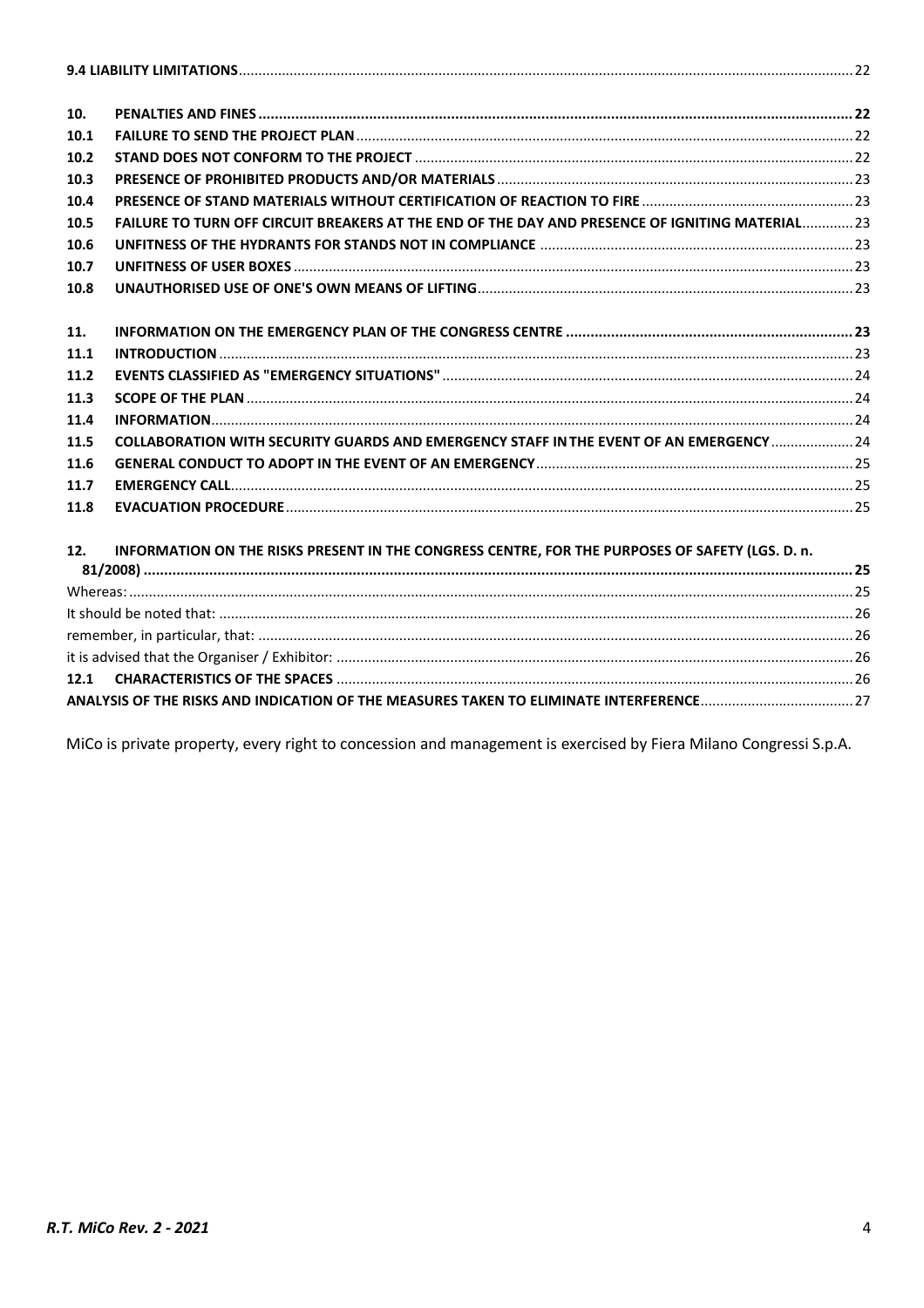# <span id="page-4-0"></span>**GENERAL INFORMATION**

## <span id="page-4-1"></span>**a. USEFUL CONTACTS**

MiCo - Milano Congressi Office Entrance Fiera Milano Congressi: Via Gattamelata – Gate 16 20149 Milan Tel. +39 02 4997.6275 [info@fieramilanocongressi.it](mailto:info@fieramilanocongressi.it) [www.micmilano.it](http://www.micmilano.it/)

#### <span id="page-4-2"></span>**b. PREMISE**

This document collects information and useful details about the services offered by MiCo and the policy/rules for the management and security of Fiera Milano Congressi, which will help you organise your event.

The Organiser / Exhibitor, is responsible for the activities, with rules given in the following, that are made under his/her account within MiCo, directly or through third parties (fitters) in the phases of set-up, carrying out and breakdown at the Congresses-Conventions and Events. The Organizer / Exhibitor is fully responsible for the procedures in the phases of setup/exhibition/breakdown, even for other physical persons in the relative operational phases. The referent of the Organiser / Exhibitor, for Fiera Milano Congressi - MiCo, where not otherwise indicated, is the Project Manager (P.M.) of Fiera Milano Congressi.

Fiera Milano Congressi reserves the right to make at any time, without notice, changes to this Technical Regulation, aiming at the improvement of working conditions, reducing the risks to health, workplace safety, the protection of the environment, and the improvement of the measures of fire prevention.

All the subjects who under any title within MiCo must be equipped with an identity document and comply with the legislation in force regarding work with particular reference to the working relationship between the parties.

Fiera Milano Congressi reserves the right to check at any time, directly and/or by third parties (physical or legal persons) appointed by the same, and request the subject under various title operating within the MiCo:

- exhibition of the badge;
- the authenticity of the badge;
- the exhibition of the identity document;
- the exhibition of contractual documentation and insurance suitable to justify the provision of work by the subject operating within MiCo;
- the exhibition of a residence permit (in the case of staff that are not EU citizens);

In case the checks described above have a negative outcome, the contractor will be contested regarding the irregularities. The Organiser/Exhibitor that as principal has authorised the company to operate in MiCo on its behalf in the execution of work, will be informed of the notification.

In any case, together with the notification, Fiera Milano Congressi reserves the right to:

- stop the work upon awaiting for regularisation with costs charged to the transgressors;
- remove the personnel that lacks the necessary documentation or who carry counterfeit documentation;
- impose a penalty to the Firm.

# <span id="page-4-4"></span><span id="page-4-3"></span>**1. SERVICES OFFERED BY MICO**

## **1.1 GENERAL SERVICES**

The provision of the following services depends on the type of Event/Exhibition and the contractual agreements. For more details and specifications please contact the Project Manager of your Event.

#### 1.2.1 ATM Service

<span id="page-4-5"></span>Within MiCo there are two ATM machines that can be used and both are located on Level +1 respectively of MiCo South and

#### *R.T. MiCo Rev. 2 - 2021* 5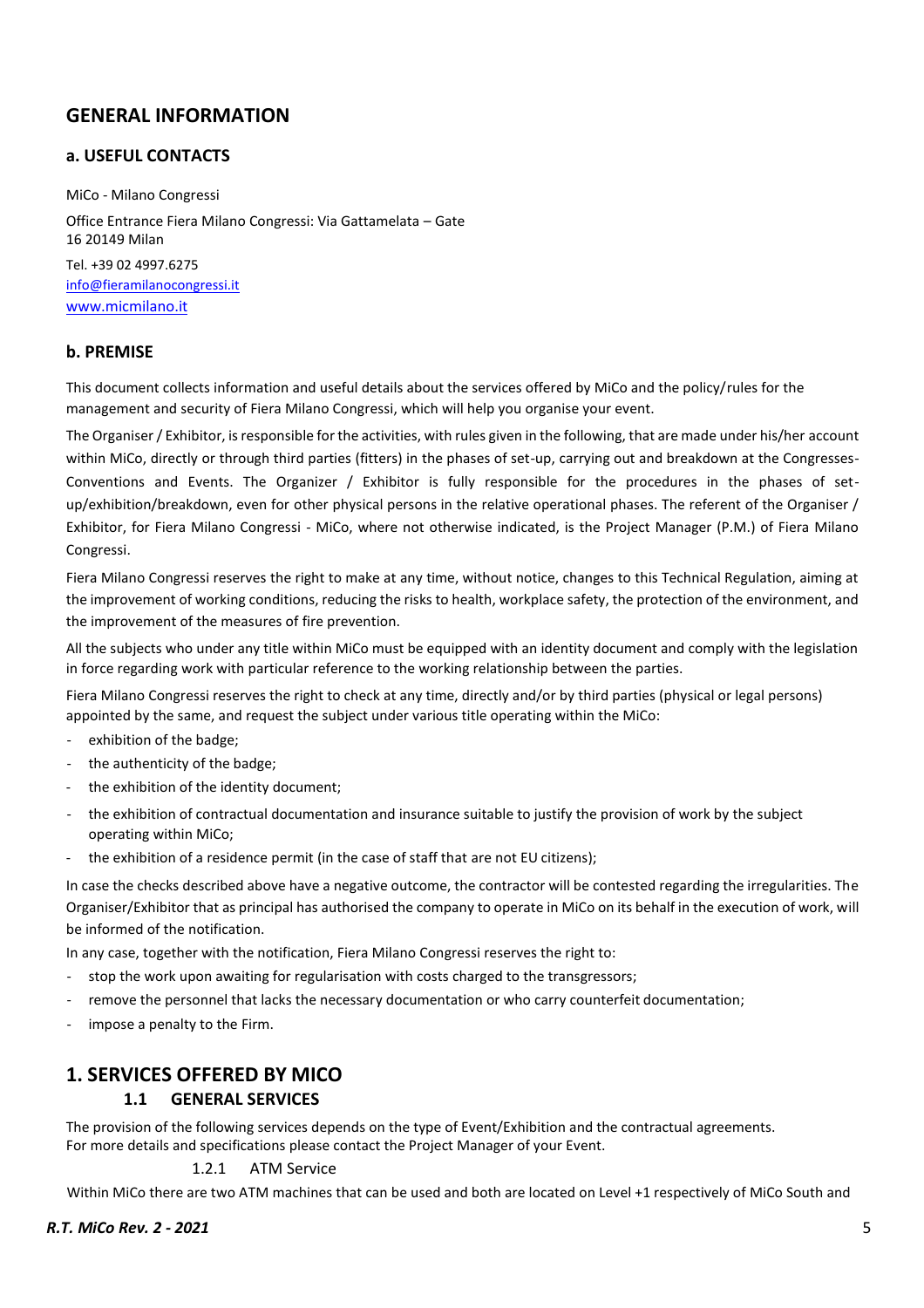<span id="page-5-0"></span>MiCo North.

#### 1.2.2 Cleaning Service

The cleaning service is one of those exclusive services of the official partner of Fiera Milano Congressi. It is its task to always keep the common areas neat and clean including the toilets, congress halls, offices, etc…. At the discretion of the Client, also included is basic cleaning in the exhibition spaces.

On request and according to a tariff, it is possible to purchase specific or "particular" cleaning service in conference halls and in the exhibition spaces.

1.2.3 First Aid Service

<span id="page-5-1"></span>The First Aid room is located on the first floor of the South Wing of MiCo. On request and subject to a fee it is possible to have a physician on duty as well as an ambulance service.

#### 1.2.4 Services for persons with disabilities

<span id="page-5-2"></span>MiCo and its buildings comply with all the standards in terms of elimination of architectural barriers and have ways of access and its paths are able to accommodate all visitors.

#### 1.2.5 Permanent catering services

<span id="page-5-3"></span>Within MiCo there are 4 permanent snack bars and 1 restaurant, which can be activated and can be used at the discretion of and according to the needs of the Congress and/or the Client.

## **1.2 EXCLUSIVE MICO SERVICES**

<span id="page-5-4"></span>Services related to the supply of electricity, plumbing, compressed air systems, including rigging (where allowed), internet, audio-video, cleaning, security services, freight forwarding and catering are exclusive of the official partners of Fiera Milano Congressi, therefore, other Suppliers are not allowed.

#### **1.3 FORMS FOR THE BOOKING OF SERVICES AND SUPPLIES**

<span id="page-5-5"></span>Fiera Milano Congressi makes available at established tariffs the optional services and supplies described above, which can be booked by means of the Exhibitor Services Website and on the condition that the services are paid in full in advance.

# <span id="page-5-7"></span><span id="page-5-6"></span>**2. NORMS FOR ACCESS AND MOVEMENT IN THE CONGRESS CENTRE**

#### **2.1 NORMS FOR ACCESS AND MOVEMENT OF PEDESTRIANS**

To access and move within the area of MiCo, the Organiser / Exhibitor and/or the Personnel of the companies that operate on its behalf must be in possession of the authorised badge/access pass, compiled by the Exhibitor or the head of construction of the stand using the forms transmitted by Fiera Milano Congressi together with the document "Provisions for assembly and breakdown operations".

IMPORTANT! In the areas of the Congress Centre in which there is maintenance work and/or set-up/breakdown of events underway, the access of unauthorised non-professionals and minors under the age of 15 is severely prohibited.

For minors between the ages of 15 and 18, the access for reasons of work is only permitted under the condition that they comply with the applicable laws regarding the use of minors for work activities, with particular reference to Italian Law no. 977 of 17/10/1967 on the Protection of the Labour of children and adolescents.

Any other age limits, during the event, are the responsibility of the Organiser.

## **2.2 NORMS FOR ACCESS AND MOVEMENT OF VEHICLES**

<span id="page-5-8"></span>The Congress Centre sends to each exhibiting company an e-mail containing a link through which to record data of the vehicles that must access and circulate within the area of MiCo. After the inclusion of the data, the exhibitor will receive the

Pass for the vehicle that gives it the right to the entrance, movement, parking and strictly the loading and unloading operations, and it must always be attached and visible on the vehicle.

Bear in mind that the movement of vehicles in the area of MiCo is governed by the Italian Rules of the Road.

In particular, it draws attention to the strict observance of the horizontal and vertical signs and to the speed limit prescribed by the Congress Centre of 30 km/hour. A penalty will be applied as set out in Art. 10 for each offence, in addition to the withdrawal of the access pass.

It is absolutely forbidden to park vehicles in correspondence to vehicle passageways, hydrants, safety exits, in the vicinity of the crossings, as well as in areas in front of the public utility services (First Aid, Fire service, etc.).

The Congress Centre reserves the right to remove the vehicle without notice, charging the relative costs to it.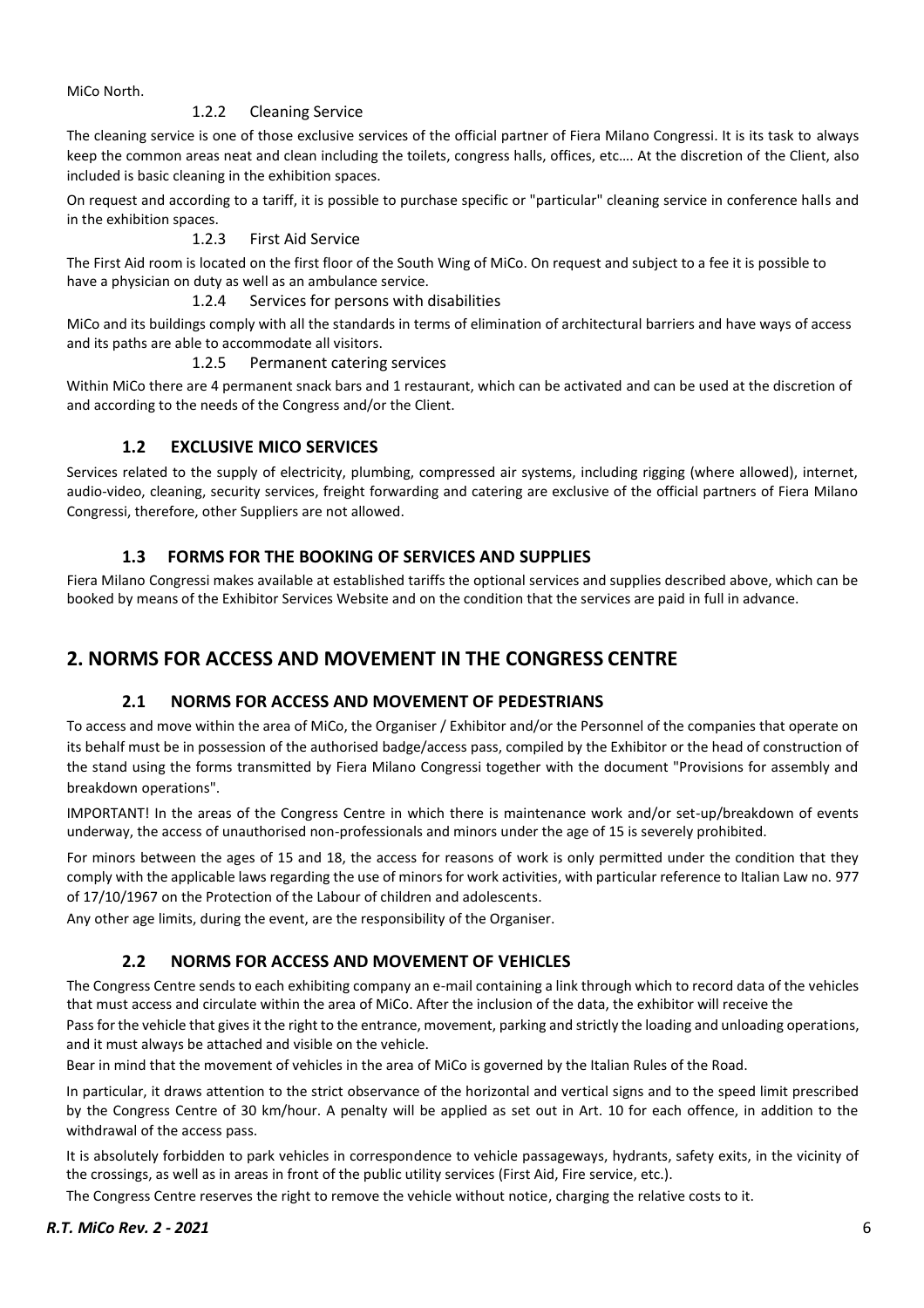Due to the intensity of the traffic of cars and lorries in the roads of MiCo, during the period of set-up and breakdown, drivers are required:

- to strictly observe the paths and parking areas indicated by MiCo by means of Personnel for the supervision of traffic; failure to comply with the provisions of the Personnel for supervision of internal traffic will bring about the withdrawal of the access pass.
- to restrict the stop for the loading and unloading of goods operations (max 2 h). A penalty of  $\epsilon$  50,00 will be applied for each additional hour as per Art. 10.;
- to not leave parked lorries (even in case of failure) within the areas of MiCo from the hours of 8:00 pm to 7:00 am. In the event of extended opening hours, no later than the closing time of MiCo. Overnight parking is prohibited. There will be a penalty as set out in Art. 10 in case of non-compliance.

Articulated lorries and articulated buses do not have access to the area of MiCo during the last day of set-up and the first day of breakdown, any request for extension can be taken into consideration only in exceptional cases and the authorisation must be requested to MiCo.

# <span id="page-6-1"></span><span id="page-6-0"></span>**3. PROVISIONS FOR SET-UP AND BREAKDOWN OPERATIONS**

# **3.1 GENERAL NORMS**

Fiera Milano Congressi prescribes for the use of the spaces and the participation in the events, the norms indicated below. The stands, the decor, the accessory stocks, the material and the objects on display, as well as the installation and use of the exhibition spaces must comply with the Italian and European norms in force with regard to safety, protection against fire, prevention against accidents, protection of the environment.

Fiera Milano Congressi has the right to remove or change, at any time, installations and fittings that are in contrast with the norms set forth below and/or with those reported in the documents/communications sent after the assignment of exhibit space.

<span id="page-6-2"></span>Costs and risks of removal or changes are to be borne by the Organiser/Exhibitor.

## **3.2 DESIGN AND CONSTRUCTION OF THE EXHIBITION SPACE**

#### 3.2.1 Planimetric relief of the exhibition space

<span id="page-6-3"></span>Fiera Milano Congressi define the exhibition plan with the Organiser, which is then sent to the Exhibitor with the planimetric relief (scale 1:100) of its exhibition space highlighted, on the basis of which the Exhibitor can develop the project of the stand. On the relief are indicated:

- areas with floor having capacity or characteristics that deviate from the general ones of the pavilion;
- dimensions of existing structures in the exhibition space/stand: pillars, electric boxes, fire hydrants, other technical installations, etc.;
- position of the technical wells on the ground (water, telephone, etc.);
- position of the outlets for the available technical plants;
- position of the movable walls to protect the installations of the pavilion, which must be left free from obstructions and open to inspection.

The Exhibitor is required to verify directly on the spot, before the start of the work of set-up, the exact location of the technical services and the size of the assigned space. In case of discrepancy, he or she should contact the Organiser or directly contact Fiera Milano Congressi.

## 3.2.2 Sending of documents and stand project designs

<span id="page-6-4"></span>The Exhibitor, in the case in which it constructs its own custom staging of the exhibition space, is invited to send to Fiera Milano Congressi the following for approval:

- SICU form:
- project, complete with floor plans, elevations and sections listed, preferably on computer-readable form or via e-mail in .pdf or .dwg format;
- layout and construction drawings (scale 1:100) for lofts (where allowed in the General Regulation and Technical Regulation), special structures accompanied by a technical report-static report drafted and signed by qualified technicians in accordance with the law in force on the national territory;
- quoted layout, with positioning of the equipment, machinery and/or installations in exposition;
- statement and description of the materials to be used for the preparation of the exhibition space (SICU Form, AnnexA);

## *R.T. MiCo Rev. 2 - 2021* 7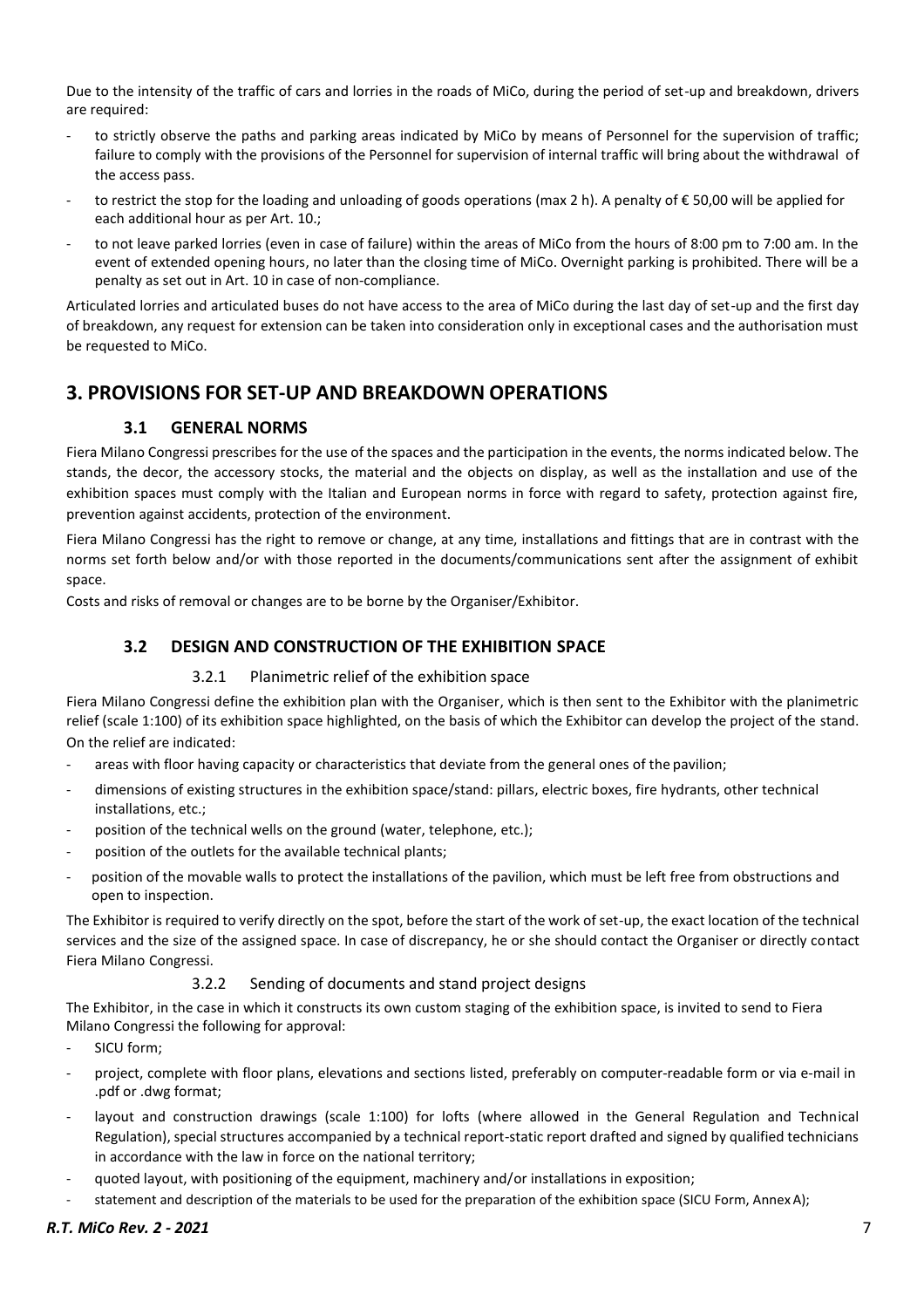- diagram of the plants (electric, water, etc.);
- specifications for special machinery and/or equipment (furnaces, boilers, etc.);

Each technical plan and its related reports, must carry the name of the participating Company and indicate the Congress, Event or the Exhibition with reference of the area of expertise.

In the event of failure to comply with the above, Fiera Milano Congressi shall proceed as indicated in Art. 10. The Exhibitor shall also provide the name of its own stand fitter.

#### 3.2.3 Construction Norms

<span id="page-7-0"></span>In the stand's project design, the Exhibitor is obliged to comply with the following provisions:

- all the norms relative to the design and construction, where applicable, referring to any type of structure and/or material used for the construction of the stand.
- all the rules relevant to the elimination of architectural barriers.
- all the material to be used for the exhibition (dividers, backgrounds, various structures, platforms, trims, fabrics, curtains, suspended ceilings, etc. ), if not fireproof, must be flame retardant at the origin or materials which have been fire-proofed and classified according to the provisions of the Decree of the Ministry of the Interior on 26/6/84 and subsequent amendments and supplements.

That is, for the materials classified as construction products of European class equivalent to the terms of the decree of the Ministry of the Interior on 15 March 2005 integrated with the changes introduced by the Ministerial Decree 16/02/2009.

Therefore, the materials, in relation to their use, should respond to the following classes of reaction to fire: Class 1 - materials which are likely to catch fire on both sides, curtains, ceiling covering;

Class 2 - floors, walls, platforms, raised floors, panels for partition walls, inclusive of any coatings. All the materials of construction should be installed in strict compliance with the requirements in their certificate of conformance to standards issued by the Ministry of the Interior. It is prohibited to use, since they are not fireproof, plastic materials that are not fire retardant at their origin including, laths, mats, grates, articles made of cardboard and derivatives, curtains consisting of thin wood strips (blinds type) or similar.

On the articles that are not fire retardant at the origin it is mandatory to proceed with specific treatments with flame retardant products. Such treatment must be performed before the introduction of materials in the stands at MiCo.

The introduction and use in MiCo of staging materials is permitted only on the condition that they are accompanied by regular documentation certifying their class of reaction to fire.

The Exhibitor that has received the SICU Form complete with its annexes, must fill it out and send the required ones in advance prior to the start of the event, and upon completion of the installation, the rest of the annexes of the SICU Form must be given in their original to the Exhibitor Service Desk of Fiera Milano Congressi SpA.

For information regarding the above form, the characteristics of the reaction to fire of the materials and the certification to produce, the Exhibitor may call upon the Security Service of Fiera Milano Congressi SpA.

The maximum measures of height defined and laid down in the General Regulation or in other communications related to the specific event must be observed.

It is not allowed to make channels or grooves in the floor or walls to flush cables or pipes; the walls, ceilings, the structures and technical installations of the pavilions may not be used in the anchoring of staging elements that must, in any case, be self-supporting; moreover, it is not allowed to paint, with any type of paint, floors, walls, ceilings and any other installation of MiCo;

the material used for the exhibition must be composed of elements that are pre-arranged and finished, in such a way as to allow "in loco" operations of simple assembly and final touch-up; any elements of the staging or the exhibited products may not occupy, even partially, the area intended as an aisle, evacuation or access route;

fixing to the floors coverings such as carpeting, linoleum, parquet or the like, is allowed only by using double-sided adhesive tape for easy removal, and only a type that does not leave residue on the floor;

- ceilings and continuous blind suspended ceilings are prohibited; the creation of false ceilings is allowed if it consists of:

mesh fabrics with minimum mesh size equal to mm 2x2 properly tensioned.

wood, metal, plaster, etc., making openings for the evacuation of smoke in the event of a fire, for a total of 1/100 of the surface of the stand. These openings may be of a size ranging between 0.25 sq. m and 0.30 sq. m and be evenly distributed over the whole area of the stand. Different configurations of the openings, always evenly distributed, must ensure the ratio of 1/100 of the surface of the stand already mentioned.

It is possible to make openings for the discharge of the smoke by superimposing several levels of the elements of the false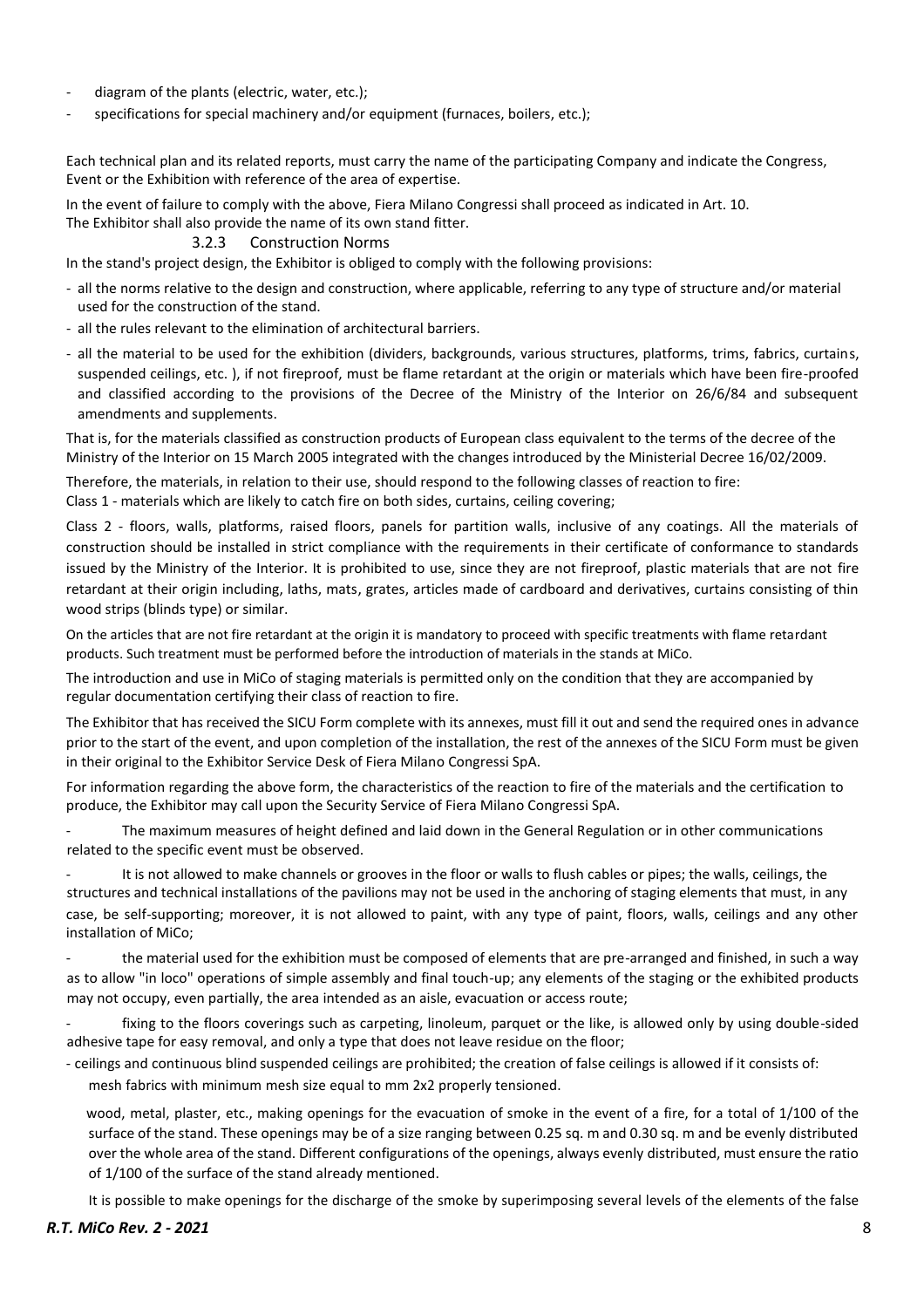ceiling, always ensuring the ratio of 1/100 of the surface of the stand.

in the configuration of the stand, there must not exist rooms closed by walls and ceilings that do not have openings for the evacuation of smoke. In any event, the Exhibitor is required as a preliminary step, to agree with MiCo on the type of structure that it intends upon making;

the installation of illuminated signs, except where prohibited in the General Regulation, must be carried out in accordance with the norms in force regarding electrical installations;

in each exhibition space there must be allowance for an adequate system of evacuation routes, such as to allow easy evacuation to the common aisles in case of emergency;

if there are any furnishing or wall elements made of glass or mirrors that are full height, they have to be marked properly and protected against impact. The glass walls used must comply, for characteristics and installation system, to the norms in force.

If the Organiser allows the implementation of continuous walls of delimitation, calculating the evacuation routes the rules as outlined in DM 10 March 1998 must be applied, taking into account that the trade fair activity is considered as an elevated fire risk.

The minimum size of each security exit must not be less than 1.20 m width and 2.10 m in height. Any doors that may be installed should open toward the aisle without invading it. The internal and external exits from the stand must be signalled by light box signs that are operated by independent power, visible in case of shut-down of the electrical installation of general lighting of the pavilion. Apart from the surface of the stand, any type of continuous boundary (showcases, flowerpots, machines and installations, chains, etc.) must be made in such a way as to guarantee an adequate system of evacuation routes from the same;

- the raised platforms of exhibition spaces that are accessible to the public, must ensure a flow of 5 kN/m<sup>2</sup> 510 kg/m<sup>2</sup>) of overload, in addition to the loads induced by any machines or equipment installed. The Exhibitor must keep in the exhibition space at the disposal of the control bodies, the document for approval of the statics of the stand, signed by a qualified professional in Italy, of the platforms with a height greater than 0.30 m , if accessible to the public. The raised platforms must be connected to the floor of the pavilion, in the passages for the public, with steps of adequate rise and tread and with at least a ramp with a slope no greater than 8% in compliance with the norms on the elimination of architectural barriers. Each stand equipped with a raised platform must be accessible with at least one ramp. Steps or ramps should not encumber the paths of the public in the aisle; the corners of the platform should be rounded or protected; the height change must be clearly visible and marked by a colour change with respect to the floor. The perimeter should also be closed with the possibility of inspection for each side. The corners of the raised platforms present at the intersections of aisles must be protected to prevent that visitors might stumble.

Any elements of the staging or the products exhibited, may not occupy, even partially, the area intended as an aisle;

- the boxes for user installations (electrical, telephone and service sockets, etc.) must be kept constantly accessible; such as phone and emergency services;

the panels that border with another stand and the ceilings that can be observed from the top must be finished according to best practices, with electrical cables and the like embedded in specific canals.

#### <span id="page-8-0"></span>3.2.4 Norms for particular stand set-ups

For the special arrangements the Organiser / Exhibitor shall also observe the rules and regulations that follow.

#### 3.2.4.1 Extension to the heights of the stands

Any exceptions to the heights of the stand set-ups, with respect to the limits allowed, may be granted on request to the Organiser together with Fiera Milano Congressi. The request for extensions must be sent for approval to Fiera Milano Congressi that assesses the compatibility with the existing structures.

The Exhibitor must design the project taking into account the following requirements:

- distance between the installations must be guaranteed (electrical cables, pipes, air conditioning air conditioning, etc.) of at least 0.50 m and it needs to be allow accessibility and/or the inspection;

- the operability for the openings of doors and windows must be guaranteed;

- there should be no disruption or interference with the suspended signs, arranged within MiCo;
- respect of the timetable for the set-up and breakdown must be respected.

3.2.4.2 Lofts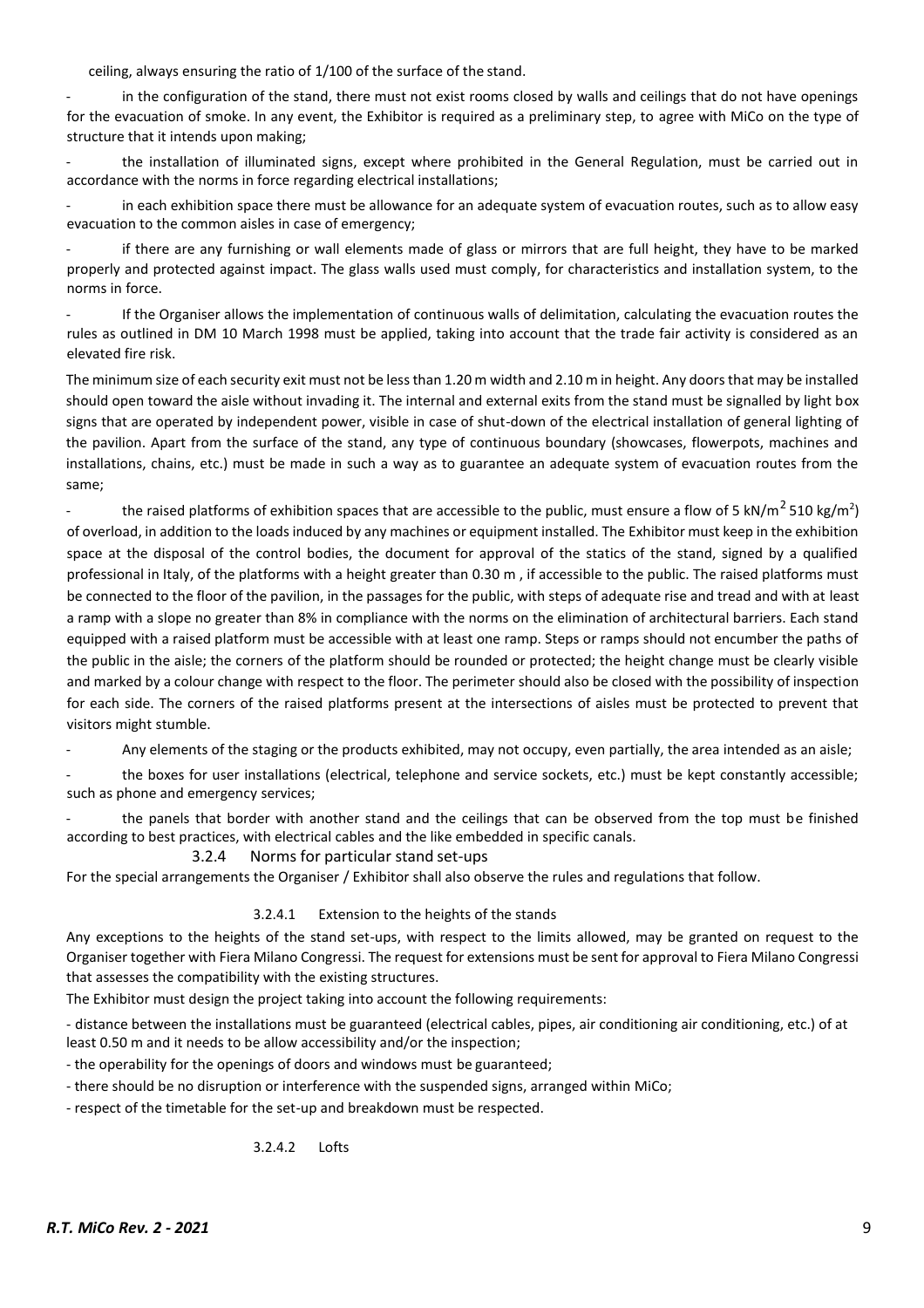Whenever the Organiser authorises the lofts, the Exhibitor will be required to make a specific request to Fiera Milano Congressi.

#### 3.2.4.3 Norms for the construction of raised platforms

The construction of platforms of any type for fashion shows, conference rooms or other types of events, and permitted only with the prior authorisation of Fiera Milano Congressi, authorised only via the inclusion of a comprehensive project of all the elements required by the specific rules and a report specifying the need, the characteristics and the use of the component to be manufactured.

#### 3.2.4.4 Suspensions to ceiling / Rigging

On some of the areas within MiCo, staging structures may be suspended from the ceiling, on condition that these constructions are not in conflict with the provisions set forth in the General Regulation of the Event.

IMPORTANT! The laying of the cables on fixed structures of MiCo is the exclusive jurisdiction of MiCo that will provide relative estimate of expenditure on specific project set-up and declaration of excess load.

In order to be able to take advantage of this service, you must fill out and transmit to MiCo the Form (APP) specially for the purpose which can be downloaded from the Exhibitor Services Website within the dates indicated on the same.

# 3.2.4.5 Creation of projection and audition halls within the exhibition space

In the creation of projection and audition halls, the following norms must be respected:

- Seating: the seating must be arranged in areas of max nr. 10 rows, and not more than nr. 10 chairs per row. The chairs of each row must be firmly connected between one another. It is allowed that rows with a maximum of nr. 4 chairs are adjacent to the lateral walls of the room. Only the number of people who have found a place to sit should be admitted in the halls.
- Exits: the room must have an adequate system of exit routes, dimensioned based on the maximum expected crowding and the outflow capacity. The width of each exit route must be multiple of a module (0.60 m) and in any case not less than two modules (1.20 m) - the useful width of the paths must be measured by subtracting the size of any protruding elements, with the exclusion of fire extinguishers. The height of the paths must not be lower than 2.10 m. The exit routes must be kept free from materials that may constitute impediment to the smooth flow of people. Doors located on exit routes must open in the direction of evacuation with and by means of a simple push, and may be with one or two leafs.
- Lighting and safety signs: the lighting system of security must ensure a level of illumination not inferior to 5 lux at 1 m from the floor along the walking paths along the exit routes and not inferior to 2 lux in other environments accessible to the public. The exit doors must be equipped with lighted safety signs fed by double plants, normal and emergency. Admitted are individual lamps with an independent power supply provided their operation is assured for at least an hour. In the rooms there must be adequate signs indicating the ban on smoking.

#### **3.3 BREAKDOWN OF EXHIBITION SPACES AND RECONSIGNMENT OF THE AREA**

<span id="page-9-0"></span>At the conclusion of the Event, the exhibition space must be returned in the same condition as originally found within the time frames specified in the "Provisions for the set-up and breakdown operations of the Event".

It is mandatory to remove and take away from MiCo the materials used for the stand (walls, ceilings, wall coverings on the floor, etc). Any possible traces of glue on the floor must be removed any traces of glue on the floor, caused by adhesive tapes used for laying carpet or other coatings.

Any damages, unequivocally attributable to the Exhibitor, are charged to the same.

It should also be remembered that it is mandatory to return the equipment supplied to hire (Fax, Modem, Router, Switch, Digital phones, etc.).

The operations for the removal of the display equipment and fittings must be carried out according to the calendar and the times indicated by Fiera Milano Congressi.

For any requests for extension of hours please refer to the following article.

At the expiry of the terms laid down, the material still present in the exhibition space will be automatically removed by MiCo and stored at risk and charge of the Exhibitor, who accepts as of now this condition.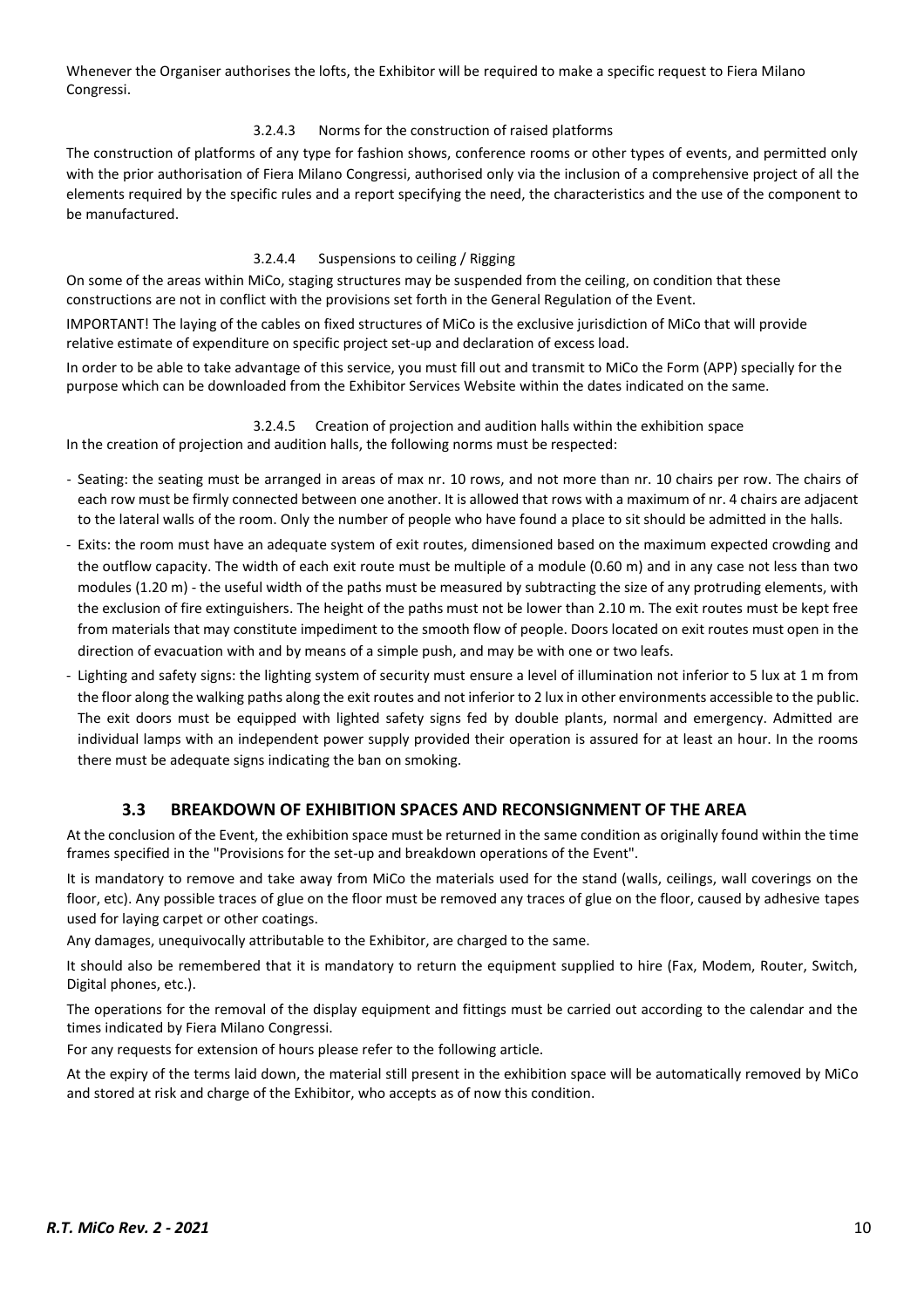#### **3.4 EXTENSIONS OF HOURS**

<span id="page-10-0"></span>Any proven need for limited extensions of the schedules provided in the set-up and breakdown phases must be requested directly from Fiera Milano Congressi through the Exhibitor Services Website.

The request must be made within 4:00 pm of the day to which the extension refers to Fiera Milano Congressi, that gives confirmation of the authorisation within an hour of the request.

The Organiser / Exhibitor cannot carry out operations of preparation that do not have advance authorisation from Fiera Milano Congressi. In the case of unauthorised permanence within the exhibition space after closing time, Fiera Milano Congressi will adopt in each instance all the initiatives that it considers appropriate or necessary, even for the purposes of security, and to the defaulting Organiser / Exhibitor will be applied the penalties set out in Article 9 maintaining the right to compensation for any possible damage.

#### **3.5 SURVEILLANCE OF EXHIBITION SPACES**

<span id="page-10-1"></span>Fiera Milano Congressi performs a service of general surveillance within the Congress Centre. The responsibility for the custody and supervision of exhibition spaces and whatever is contained or exhibited in them belongs to the respective Exhibitors, both during the carrying out of the event and during periods of both set-up and breakdown until the time of final closure of MiCo. In this regard, it is recommended to close the objects of value in specific cabinets before leaving the exhibition space allocated.

Fiera Milano Congressi provides payment services specific to daytime and night-time surveillance, the Exhibitor may make direct request using the Exhibitor Services Website. Services performed by Surveillance institutions other than those authorised by Fiera Milano Congressi are not allowed during hours of closure of the pavilions.

The staff of the MiCo Surveillance Service, with the cooperation of the competent authorities of Public Safety, may possibly perform checks on a sample in the lorries and on goods carried, both inbound and outbound from MiCo.

#### **3.6 AIR CONDITIONING OF THE AREAS**

<span id="page-10-2"></span>During the phases of set-up and breakdown, MiCo is not air conditioned.

#### **3.7 SIGNS**

<span id="page-10-3"></span>MiCo is equipped with adequate signage serving to indicate the areas, levels, the entrances and the exits of the same, as well as the various services available to Exhibitors and Visitors.

#### <span id="page-10-4"></span>**3.8 WASTE/PACKAGING DISPOSAL DURING THE SET-UP AND BREAKDOWN**

The exhibitor / Organizer and his appointees are jointly and severally liable for the proper disposal of waste products within the exhibition area assigned, ensuring that all of the provisions and the directives on the protection of the environment, the production and waste disposal are also complied with from companies that operate on its behalf. It is forbidden to leave any type of waste material in common spaces (aisles, loading bays, etc.).

Waste must be removed daily, providing for the disposal in compliance with the laws in force.

The collection, possession, transportation, storage and disposal of waste must be carried out in compliance with Legislative Decree n. 152 of 2006 and subsequent amendments and supplements.

Uncontrolled storage and/or dumping of waste is prohibited by law and constitutes a criminal offence. If necessary, Fiera Milano Congressi will notify the competent authorities.

# <span id="page-10-6"></span><span id="page-10-5"></span>**4. CONFERENCE HALLS**

#### **4.1 USE OF CONFERENCE HALLS**

In the case of use of Conference Halls of MiCo or construction of works/custom fittings within the same, the following requirements shall be satisfied:

- Any type of construction work and/or customised outfitting, must first be approved by Fiera Milano Congressi by sending the respective project and/or descriptive documentation;
- All staging and/or furniture must not impair the width of the evacuation routes and emergency exits.
- The display of posters, graphic or illustrative material, playbills or the like on the walls of the rooms is prohibited. In the event of non-compliance, the cost for the restoration will be charged to the offending party;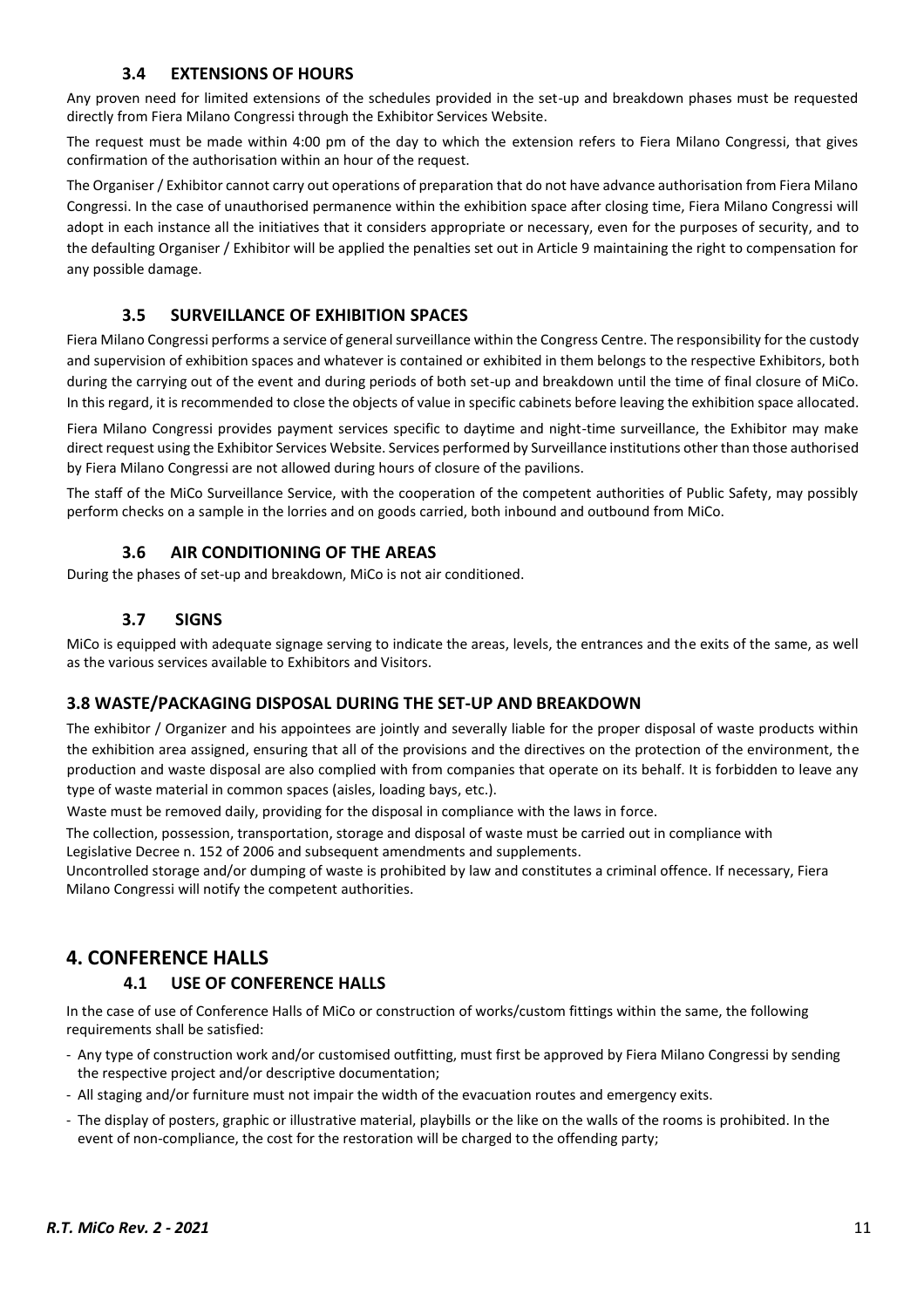- It is prohibited to attach material with one's own structures to structural elements of the halls without first having asked for permission and obtaining authorisation to proceed from Fiera Milano Congressi;
- In the case of ad hoc and/or custom flooring or structures, protection of the existing floor must be provided. In the event of non-compliance with damage caused, the cost for the restoration will be charged to the offending party;
- Within the Halls, the audio-video services and lights are a exclusive of the official partner of Fiera Milano Congressi; the intervention and/or modifications of the technical equipment of the room, which is the sole responsibility of the official Service, is strictly prohibited. Any implementations/additions must be carried out in collaboration with and under the supervision of the technicians of MiCo;
- As for the technical equipment, also the movement of furniture is the sole competence of Fiera Milano Congressi;
- In the case of use of cabling, these must be protected with canal grommets or similar materials and however be in compliance with the regulations in force in the field of health and safety;
- All halls are assigned with a capacity as defined by the competent authorities. Only the number of people who have found a place to sit should be admitted in the halls.

# **4.2 CREATION OF CONFERENCE HALLS**

<span id="page-11-0"></span>In the case where, on the basis of the needs/characteristics of the Event, there is the request on the part of the Organiser to have additional spaces in addition to the existing ones, the rules/procedures to be followed for the creation of halls/offices are as follows:

- If the staging has been assigned to external fitters, they must comply with all directions given from the Fiera Milano Congressi relating the Level/reference area, the existing legislation on health and safety of workers as well as the norms given in Article 3.2.4.5 of this regulation.
- All materials must be in conformance with what is set out in the Decree of the Ministry of the interior of 26/6/84 and subsequent amendments and supplements (as indicated in Article 3.2.3 of this regulation), presenting all the relevant documentation/certifications.
- The Organiser / Fitter must send to Fiera Milano Congressi the design project with all the specifications; he or she can proceed to work only after the approval of the project.
- In the case of damage caused to structures of MiCo due to the construction of the stand's staging, proven and documented, the relative costs of repair and recovery will be charged to the Organiser / Fitter.
- Also applicable are the requirements set out in paragraphs 6.1, 6.2, and 6.3

# <span id="page-11-2"></span><span id="page-11-1"></span>**5. SAFETY NORMS - FIRE PREVENTION AND ACCIDENTS**

## **5.1 COMPLIANCE WITH LAWS AND REGULATIONS**

The Organiser / Exhibitor and the Fitter are obliged to observe and enforce that the companies hired by them observe the laws and regulations of public security and the entire normative system and regulatory framework in the fields of safety, hygiene, prevention, workplace accidents and fire prevention.

By way of example, indicative and not all-inclusive, are some of the relative norms:

- safety, health and the environment contained in Legislative Decree n. 81/2008;
- fire prevention contained in Ministerial Decree 10 March 1998;
- technical norms for construction contained in Ministerial Decree 14 January 2008

Moreover, it is necessary to observe, in the phase of construction and breakdown, all current norms for the prevention of accidents at work in the construction industry and, if the conditions are met for the nature and/or the entity of the staging, the rules concerning temporary or mobile construction sites contained, essentially in Legislative Decree 81/2008. Failure to comply with the norms may result in the interruption of services made available to the space to be set up.

MiCo assumes no responsibility for any consequences that arise as a result of such non-compliance, responsibility that shall be assumed by the Organiser / Exhibitor and the companies employed by the same.

# **5.2 LIABILITY OF THE ORGANIZER / EXHIBITOR**

<span id="page-11-3"></span>Without prejudice to the provisions of Art. 2049 of the Italian Civil Code, the Organiser / Exhibitor assumes responsibility for all the injurious facts caused to things or persons within MiCo, from anyone whatsoever and howsoever arising in relation to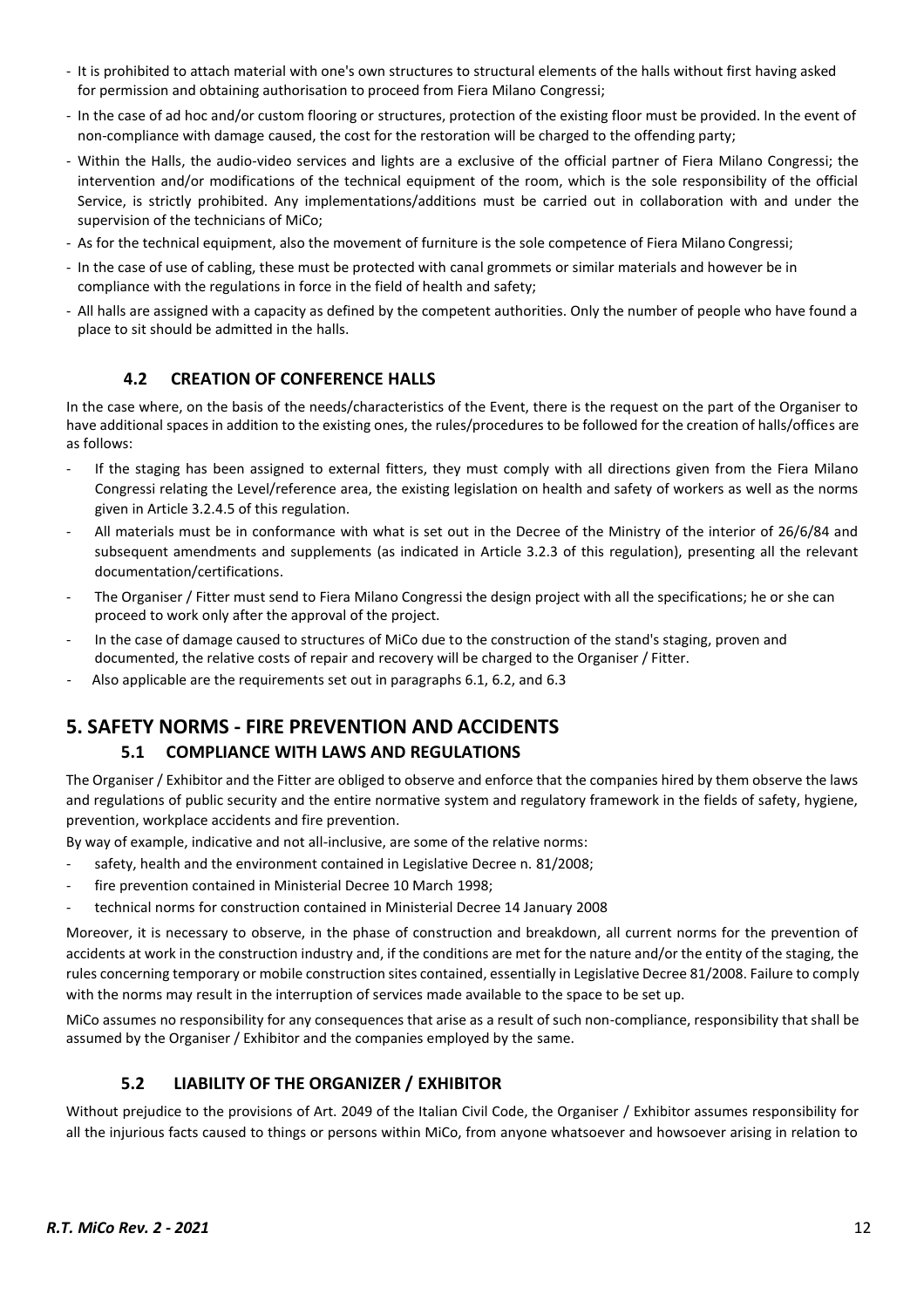the activities carried out on his or her behalf and/or in his or her interest in the phases of set-up, carrying out and breakdown of the Event. It also expressly undertakes to provide compensation for all the direct and indirect damage which may arise, releasing Fiera Milano Congressi from any liability.

## **5.3 NON-COMPLIANCE WITH THE OBLIGATIONS OF OCCUPATIONAL HEALTH AND SAFETY AND IN CONSTRUCTIONS, OCCUPATIONAL HYGIENE, FIRE PREVENTION**

#### <span id="page-12-0"></span>Whereas:

- in the moment in which the Organiser / Exhibitor enters into a contract for the temporary acquisition of the congressional or exhibition space becomes, according to the forecast norms in force, the sole owner of the obligations of security for all activities that occur within these spaces, both vis-à-vis individuals who perform these activities, and vis-à-vis third parties that are under any title, inside the space to set-up itself;
- Fiera Milano Congressi, in the aisles and places of common use by the exhibitors, visitors and third parties, who under any title are present, is the guarantor for the supervision and control in respect of the obligations of law;
- the failure to observe norms and/or prohibitions established by Fiera Milano Congressi by the exhibitor and/or subjects that are located within MiCo, can endanger or prejudice the security and/or the health of people and/or the integrity of goods that are located in exhibition spaces under the authority of other fitters in aisles or places of common use within the pavilions;

Having said all this, without in any way constituting interference of Fiera Milano Congressi in the activity within the stands, nor can it expunge in any way or extent the safety requirements laid down by regulatory system in force on the part of those operating within the exhibition spaces, whenever the staff of the Surveillance Service may encounter violations to the aforementioned provisions that endanger or compromise the safety and/or the health of people and/or the integrity of goods that are located in exhibition spaces under the authority of other fitters in aisles or places of common use within the areas, may inhibit behaviour contrary to law or the provisions of Fiera Milano Congressi by applying the provisions of Article 10 of this Technical Regulations.

The Exhibitor is responsible for compliance with the rules and regulations of everything built in his own stand concerning staging, structures, installations and products on display.

#### **5.4 PROHIBITIONS AND REGULATIONS FOR SAFETY PURPOSES**

<span id="page-12-1"></span>Listed below are the rules and prohibitions to observe and to make others under its charge observe:

- a) it is mandatory for every Exhibitor to install in the area of their own competence (exhibition space), in a clearly visible and accessible position and adequately indicating the position of fire extinguishers distributed according to regulations, i.e., about one for every 50 square metres of surface area or fraction thereof. Remember that the exposition activity is considered at high risk of fire pursuant to Ministerial Decree 10 March 1998. In the event of a default, Fiera Milano Congressi automatically provides to the exhibition space the necessary fire extinguishers, charging the relative amount in the final bill. Whenever the above provision is included in the contract, Fiera Milano Congressi will directly fulfil the provision at no additional cost. It should be noted that MiCo has only powder extinguishers;
- b) the side where control of the exhibited machinery (operator side) is located, if positioned along the aisle, is required to be placed at a distance of at least 0.70 m from the aisle itself. Otherwise, the machinery, if properly protected or free from dangerous parts for the public, can be exhibited along the aisle. Within the pavilions the operation of machines and/or power driven equipment with internal combustion engines is strictly prohibited. All the exhibited machinery must be in line with the existing Italian and Community safety and accident prevention norms. In particular, pursuant to Legislative Decree n. 17 of 27 January 2010 "Implementation of the directive 2006/42/EC", relating to machinery, paragraph 7, Art. 3 will be strictly observed.
- c) Inks, solvents, and other flammable liquids must be placed in the special external deposits available each time at Fiera Milano Congressi. For their transport to the stand, appropriate containers must be used. In the exhibition space, the amount necessary for daily requirements is allowed to be deposited.
- d) It is prohibited to introduce within MiCo, and to keep in the exhibition spaces, flammable substances, compressed or liquefied gas, caustic, corrosive or toxic substances, poisonous or irritant substances;

Within the conference areas any type of work with heating and the presence of flames is prohibited. Exceptions are exhibited machines and plants for which there must be taken specific safety provisions in accordance with the applicable rules and with the specific offices of Fiera Milano Congressi. In special cases, where it is essential to use inert gases for practical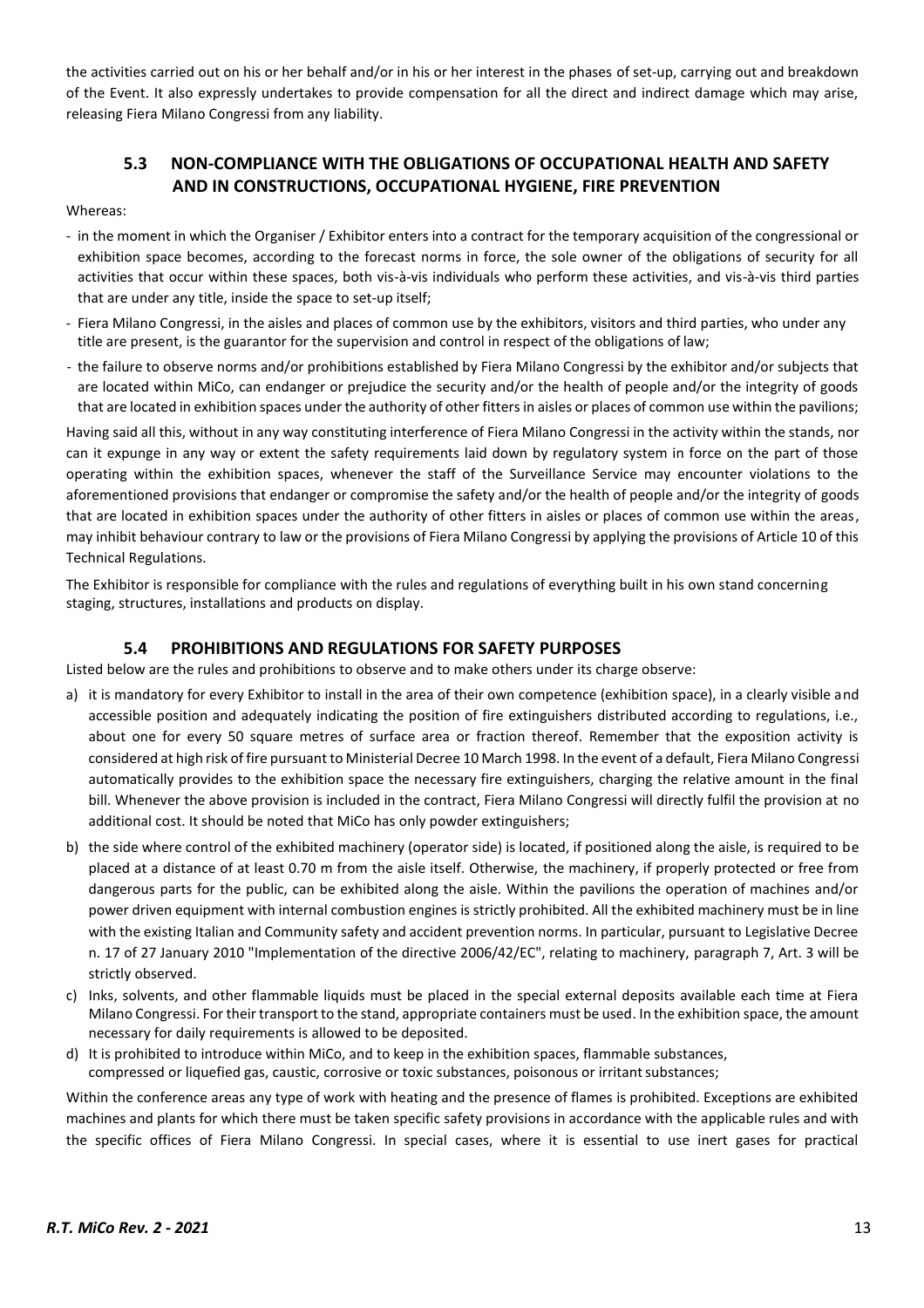demonstrations, at the request of the Exhibitor, Fiera Milano Congressi will examine the possibility of granting the use of said gas. The containers of these substances if products in exposition, may be exhibited empty;

- e) It is forbidden to introduce within MiCo and/or use in the exhibition areas, ionising radiation generating apparatuses (generators) or radioactive material, even if contained in equipment or devices in general. Exception is made for that equipment for which there is negligible activity, the concentration of radionuclides or the emission of radiation. The Exhibitor, and however the holder of such substances, must comply with the Legislative Decree 230/95, Legislative Decree 241/2000 and Legislative Decree 257/2001 in the times and in the manner set out. In this case, notification must be submitted to the competent authorities (Health Authorities, fire Brigade, the Labour Inspectorate, - ARPA Regional Environmental Protection Agency) at least 30 days prior to the introduction of the material in MiCo. Copy of the notification and of any other documentation must be promptly transmitted to Fiera Milano Congressi;
- f) it is prohibited to retain, within the exhibition spaces, empty packaging, printed and promotional material to an extent exceeding the normal daily needs;
- g) it is prohibited to use within the exhibition spaces ovens, electrical heaters or other similar electrical appliances;
- h) in the periods of set-up and breakdown, it is obligatory to carry out the immediate removal of packaging from the stands and the aisles, which can be used only temporarily for the loading/unloading of the material in the staging or for the products on display. Such temporary occupation should always be carried out in an orderly manner, so as not to make the aisles completely unusable. Fiera Milano Congressi reserves the right to intervene in the event of non-compliance with costs to be borne by the Exhibitor;
- i) it is forbidden to use the gaps between inner and outer walls of the stand and the areas below the raised platforms as a deposit of any type of material;
- j) the machines (circular saws, planers, drills, sanders, etc.) that are able to produce during the operation powders, chips, hazardous or annoying emissions of any nature must be equipped with a vacuum system and filters to prevent dispersion in the environment; the non-compliant machines must be kept off until their adaptation to the legal norms.
- k) at the end of each day of each of the phases of set-up Event breakdown, and in any case before leaving the exhibition space, the Exhibitor must always:

-switch off the circuit breakers that are part of his or her own electrical installation; -make sure that materials in ignition do not remain in the stand;

-leave accessible all the premises, including those used for offices and meeting rooms, storage deposits or closets, for inspection of the staff of the Security Service; alternatively a key to said premises must be given to Fiera Milano Congressi, to allow possible intervention in case of need;

- l) operations may not be carried out outside one's own exhibition space, also in order to avoid interference with the activities of other exhibition spaces, and undue occupations of the aisle is prohibited as well as the abandonment in MiCo of any waste material and or material from the set-up works is prohibited;
- m) smoking is prohibited within the exhibition halls and connected service areas (restaurants, bars, offices, conference rooms, etc.). In the external areas, no smoking is allowed in the vicinity of combustible materials and in places where the ban is indicated with specific signs;
- n) in the common areas inside the pavilions, during the hours of exposure, it is forbidden to circulate with any mechanical vehicles, even electric with or without motor (bicycles, quadricycles, Segway, etc.). In the external common areas, during the hours of the Event, the circulation of motorised mechanical vehicles of any kind, must always be authorised by Fiera Milano Congressi;
- o) it is possible to introduce in MiCo vehicles (cars/motorcycles) for exhibition purposes exclusively if the battery is detached and the fuel tank is empty;
- p) hydrants must be constantly visible and able to be used immediately. It should be noted that rendering unusable instruments for the extinction of a fire is a criminal offence pursuant to Art. 451 of the Italian Criminal Code.

Any irregularities will be indicated to the competent authorities (Fire Brigade);

- q) the utilities boxes and installation derivations of any kind, present within the exhibition space, must be constantly accessible;
- r) the openable windows must remain manoeuvrable and the functionality of ventilation grilles and ventilation systems must be maintained;
- s) it is prohibited to have running radios during set-up and breakdown operations, in order to enable the listening of the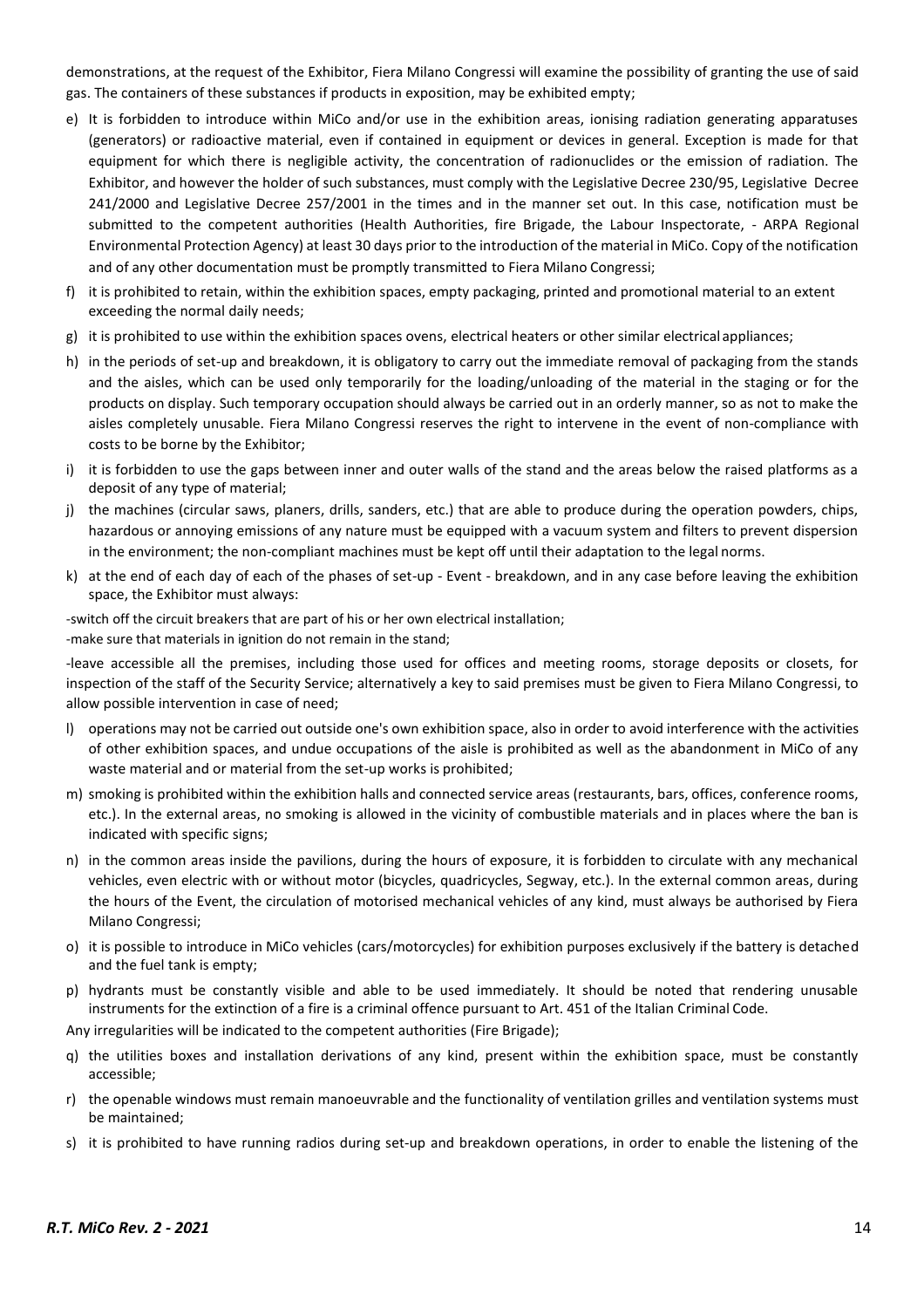service and safety announcements, by implantation of sound diffusion present in MiCo;

- t) it is forbidden to introduce dogs or other animals except cases in which these must participate in Events which concern them or carry out tasks that are socially useful;
- u) it is prohibited to use the private Wireless access points of individuals within the district;
- v) discharge in sewerage lines of waters derived from processing machinery and waste substances is prohibited.

In the event of failure to comply with the above, Fiera Milano Congressi shall proceed as indicated in Art. 10.

# <span id="page-14-0"></span>**6. PROVISIONS FOR ELECTRICITY, WATER AND COMPRESSED AIR**

# 6.1 **NETWORK CHARACTERISTICS AND CONDITIONS OF DISTRIBUTION OF ELECTRICAL**

#### **POWER**

MiCo provides electrical energy with the same characteristics with which it is supplied by distributors. Electricity supply is through TN-S installation with three-phase distribution at nominal voltage of 400 V (tolerance of +/- 10 % ), 3F+N+PE, or single-phase nominal voltage of 230 V (tolerance +/- 10%) 1F+N+PE, frequency 50 Hz (tolerance +/ 1% ).

#### 6.1.1 Network of power supply feed in exhibition spaces

<span id="page-14-1"></span>The network of power for the supply of exhibition spaces is constituted, depending on the area or the level used by the energy distribution boxes equipped with valved switches installed on pillars/walls or CEE Sockets (IEC EN 60309-1-2, IEC 60309-1-2) at:

- 32 A 400 V 3P+N+PE
- 63 A 400 V 3P+N+PE
- 63 A 400 V 3P+N+PE + pilot contact (only for well sockets)

The type and amount of the energy retrieval points available for the exhibition space, can be deduced by planimetric extracts sent to the Organiser / Exhibitor by MiCo.

Each outlet for power supply of the exhibition space can deliver up to a maximum of 18 Kw at 400 V three-phase.

For great amounts of power, consistent with the type and quantity of the outlet points available to users in the area of interest and upon technical verification performed by Fiera Milano Congressi, the following solutions may also be proposed:

- Distribution of the total power required on more than one energy outlet.
- Execution of additional autonomous lines, following a request to be carried out at least 10 days before the start of the set-up.

The installation will be performed by Fiera Milano Congressi after the acceptance of the estimate by the applicant through the Exhibitor Services Website. For machines with motors having power greater than 15 Kw, ignition is mandatory by means of a device that limits the intensity of the current at the start.

#### 6.1.2 Service outlets

<span id="page-14-2"></span>The network service outlets for electrical energy are composed of outlets located in various points of each area or exhibition level, to be installed on pillars or walls, with the characteristics indicated below:

MiCo North Wing

Panels with wall/pillar outlets equipped with:

- n. 2 divalent outlets 2P+PE 230 V of 10/16 A (IEC 23-50, IEC 60884-1) n. 1 outlet 2P+PE of 10/16 A (IEC 23-50, IEC 884-1)
- MiCo South Wing

Panels with wall/pillar outlets equipped with:

n. 2 divalent outlets 2P+PE 220 V 16 A (IEC 23-50, IEC 60884-1) n. 1 outlet EEC of 16 A - 400 V 3P+N+PE

Panels with wall/pillar outlets equipped with: n. 1 outlet EEC of 32 A - 400 V 3P+N+PE

n. 1 outlet EEC of 16 A - 400 V 3P+N+PE

#### n. 1 outlet EEC of 16 A - 230 V 3P+N+PE

The service electrical outlets can be used by the Exhibitor and fitters only during the periods of set-up and breakdown, for work requiring the use of small power tools.

<span id="page-14-3"></span>The use of these outlets must not be considered exclusive nor continuous, and is prohibited during the Event.

6.1.3 Hours of energy distribution

Set-up phase: from the opening until the closing of the pavilions as indicated on the document of set-up and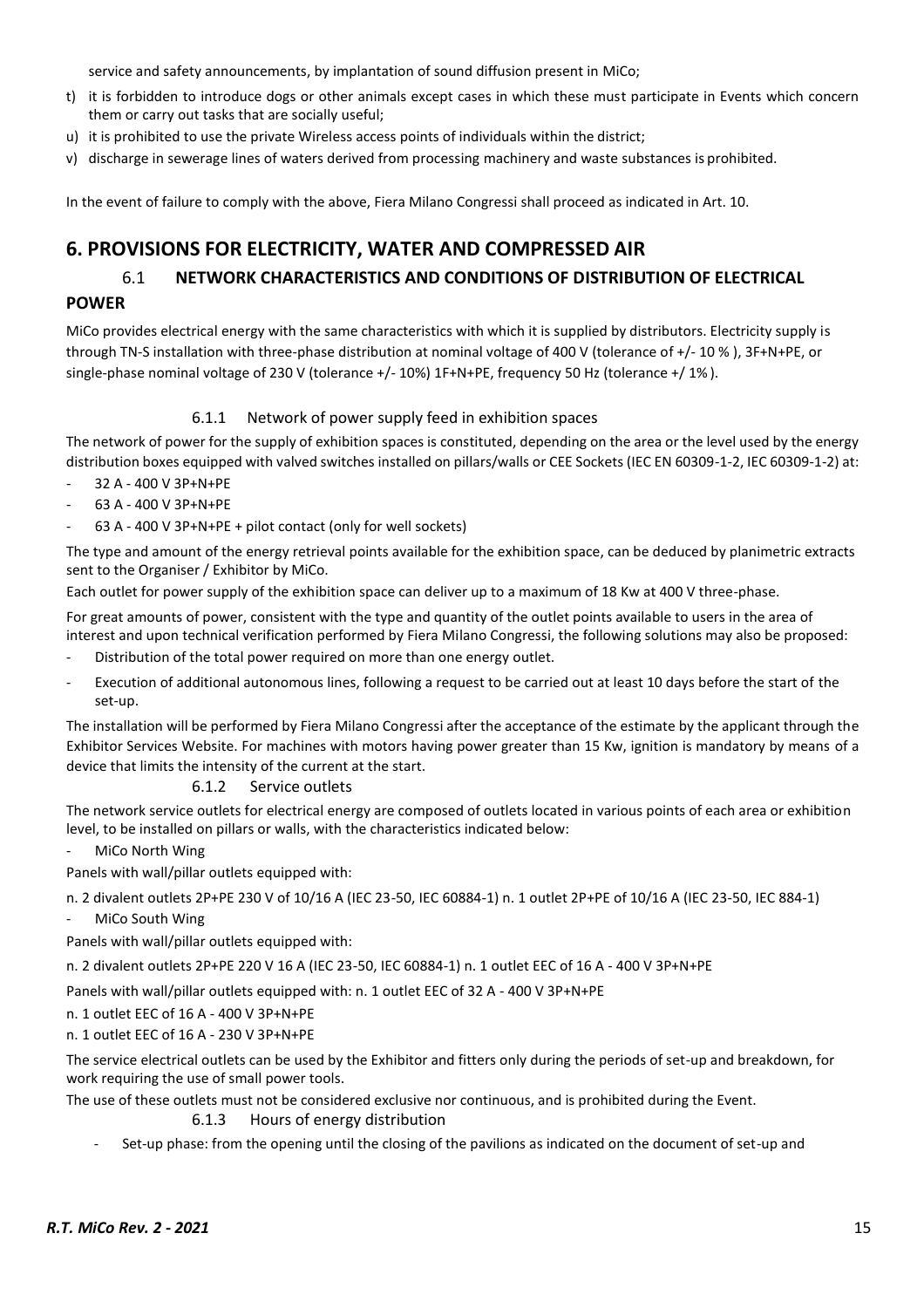breakdown;

- Event: According to the time of entrance/exit of exhibitors as indicated in the General Regulation of the Event.
- Breakdown phase: motive power is not supplied.

<span id="page-15-0"></span>N.B. For the purposes of security, installations must always be regarded as fed.

#### 6.1.4 Requests for connection

The connection of the installations of the stands to the network of supply of electricity, to be carried out in the presence of the Exhibitor by Fiera Milano Congressi, is carried out only at the conclusion of the set-up operation of the installations and following the presentation of the technical documentation of the installations provided for by the norms in force, and specifically: "Declaration of conformity of the installation to best practices", referred to in Ministerial Decree n. 37 of 22/1/2008 signed original by the technician enabled the executor Firm;

copy of registration to the Italian Chamber of Commerce or the Provincial Registry of Italian Artisan Enterprises attesting to the enabling of the Executor Company to the installation of electrical installations.

NOTE: The "DECLARATION OF CONFORMITY OF THE INSTALLATION TO BEST PRACTICES" can be issued only by installing Firms enabled in Italy with the installation of electrical installations in accordance with Ministerial Decree n. 37 of 22/1/2008 Art. 3. The foreign Organisers / Exhibitors will need to necessarily use enabled companies for the creation of electrical installations, equipped with the requirements of the above-mentioned law.

In the event of non-delivery of the above-mentioned declaration, together with the respective annexes, the electrical connection will not be carried out.

<span id="page-15-1"></span>In the case of equipment requiring uninterrupted supply during 24 hours, the Organiser / Exhibitor must make specific request. 6.1.5 Electrical installations in the exhibition spaces

#### 6.1.5.1 General provisions

Electrical installations in the exhibition spaces will be made on behalf of the Exhibitor (with his or her own fitter) who will be the guarantor under every aspect. Installations must be performed without bringing about any damage, disturbance or impediments to the bordering exhibition areas. The Exhibitor, through his or her fitter, is required to personally verify the voltage of the power supply network at the time of the connection of its own installation, by exempting however Fiera Milano Congressi and the authorised personnel for the operation of any and all liability for damage that could occur to people and/or things as a result of the omission of that control. For the implementation of the electrical installations, the Exhibitor is required to observe the provisions Ministerial Decree n. 37 of 22/1/2008, the requirements of this technical regulation and to use only equipment, cables and materials that comply with the IEC regulations, bearing the CE marking and conformity marking (e.g. IMQ).

#### 6.1.5.2 Accessibility of the points of power distribution

The energy distribution points must be readily accessible and available for inspection and be free of any obstruction, to allow the verification and the connection of the exhibition space by the responsible person by MiCo and possible actions by the security personnel.

Fiera Milano Congressi will not be held responsible for any damage to the display space and/or goods exposed, due to the difficulty of performing these operations.

#### 6.1.5.3 Main electric panel in the exhibition space

At the outlet point where the energy is made available by MiCo, the Exhibitor will be required to install a main electrical panel for the supply of power to the circuits of his or her exhibition space.

The casing of the panel has to be made of an insulating material or in metalwork, meeting the respective product standards and will have a degree of protection not inferior to IP4X.

They will be equipped with a general all-pole single circuit breakers of adequate flow for the maximum power used in the stand of the magnetothermal or differential magnetothermal types Idn = 30 mA (0.03 A).

Downstream of the main circuit breaker, there will be derived many partial all-pole circuit breakers with adequate capacity, installed as protection of each individual distribution circuit of the exhibition space of the magnetothermal or differential magnetotheremal types Idn = 30 mA (0.03 A). Differential protection should be omitted for circuit breakers that protect any safety lighting circuits within the exhibition area.

N.B. : the protection for differential current is requested alternatively on the general circuit breakers or on partial circuit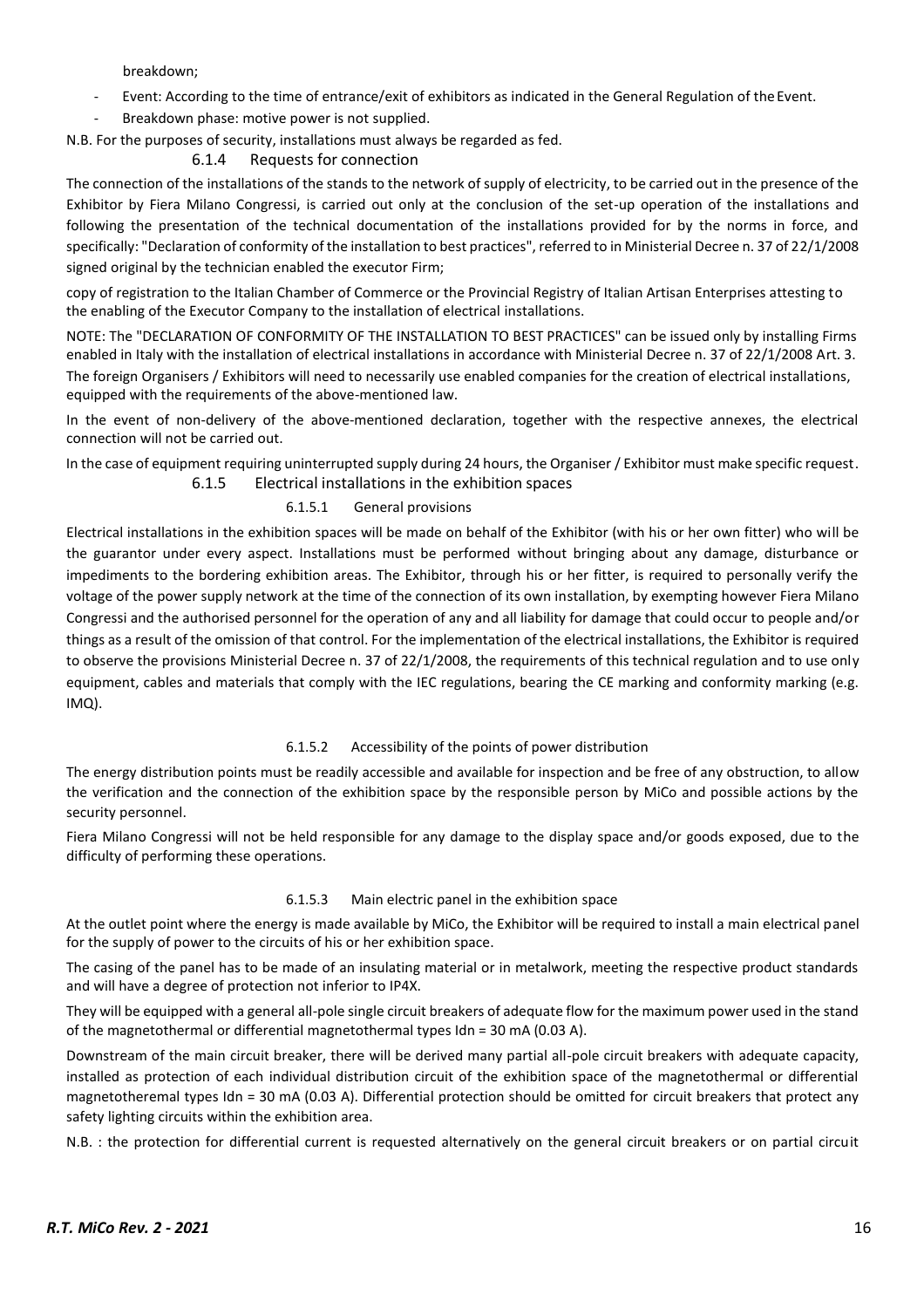breakers. Each circuit breaker has to protect the weaker equipment and/or the conductor of the smaller section.

The distribution in the exhibition space will be divided into several circuits, by differentiating the circuits taken by those of lighting and in particular:

- The single phase circuits must be protected upstream by bipolar circuit breakers of 10 A, if they feed outlets of 10 A or up to 16 A, if they feed outlets of 16 A;
- The lighting circuits must be distributed in single phase and protected upstream by bipolar circuit breakers with up to 16 A;
- Distribution circuits for three-phase users will need to be protected upstream by all-pole circuit breakers with adequate capacity.

Circuit breakers will be allowed with differential calibration Idn = 300mA (0.3 A) only for feeding of machines. All the circuit breakers and in particular the general one, must be clearly identified in the panel with appropriate labelling.

Circuit breakers with variable adjustment of the current differential are not allowed.

Quadrupole circuit breakers or other similar devices for the distribution in single phase are not allowed.

N.B.: in case the power of the exhibition space is derived from multiple points of energy outlets, there should be installed as many panels as are the outlet points used. Each general panel must have characteristics in accordance with what has been previously described and should feed portions that are well defined in the exhibition space, subdividing them in electrically independent islands, in order to avoid commingling or overlap of circuits fed by different panels.

#### 6.1.5.4 Connection to the general panel of the power distribution network

The connection between the energy dispensing point and the general panel of the exhibition space, in the case of wall/pillar boxes equipped with valved circuit breaker, will be performed by means of cable supplied by the Exhibitor. In the case of taking of power from the network with CEE sockets, the connection between the point of delivery and the general panel of the exhibition space will be performed by means of a plug of 32A-3P+N+PE or of 63A-3P+N+PE, provided and wired by the Exhibitor.

In addition to the recommendations against the mechanical stresses of cables for wiring of the plugs cables with the following characteristics should be used:

- 6 mm2 for plug EEC of 32 A 400V 3P+N+PE
- 16 mm2 for plug EEC of 63 A 400V 3P+N+PE

Each distribution circuit or user, which is part of dependencies external to the exhibition space but powered by the same general panel, should be provided with a device for local sectioning easily accessible and identifiable.

#### Conductor Systems

Copper cables with minimum cross-section of 2.5 mm2, insulated with elastomer or thermoplastic material must be used, having insulation voltage not less than 450/750 V, in compliance with the series of IEC 20-20, IEC 20-19, IEC 20-13 Norms, with characteristics of non-propagation of fire, in compliance with the series of IEC EN 50266 (series IEC 20-22) Norm and low emission of smoke, toxic and corrosive gases, in agreement with the series of IEC EN 50267 (series IEC 20-37/2) and IEC EN 50268 (series IEC 20-37/3) Norms.

The use of any kind of flat conductors is prohibited. All conductors should be mechanically protected with tubing and/or pipes, having degrees of protection not inferior to IP4X and satisfying the respective product standards, up to a height of 2.5 m from the finished floor of the stand.

Conductors laid and/or transiting on the floor should be protected with pipes grommets that can be tread upon or driven over, suitable for electrical installations, or laid under raised floors.

The connections between the cables, if necessary and limited to those areas not accessible to the public, will be performed using connectors made in accordance with the relative rules and having a degree of protection of at least IP4X or IPXXD, or produced in enclosures having a degree of protection of at least IP4X.

If SELV or PELV systems will be employed, the protection of the conductors has to be ensured by means of insulation capable of withstanding a test voltage of 500 V in alternating current for 1 min or through barriers or casings that have a degree of protection of at least IP4X.

#### Plug Sockets

The exhibition space will be provided with an adequate number of plug sockets, distributed over several circuits, to allow the achievement of the safety requirements of the users.

All sockets should be securely fastened to a height of no less than 0.2 m from the floor.

They must be of the type with protected honeycombs to ensure the inaccessibility of the live parts and have the protective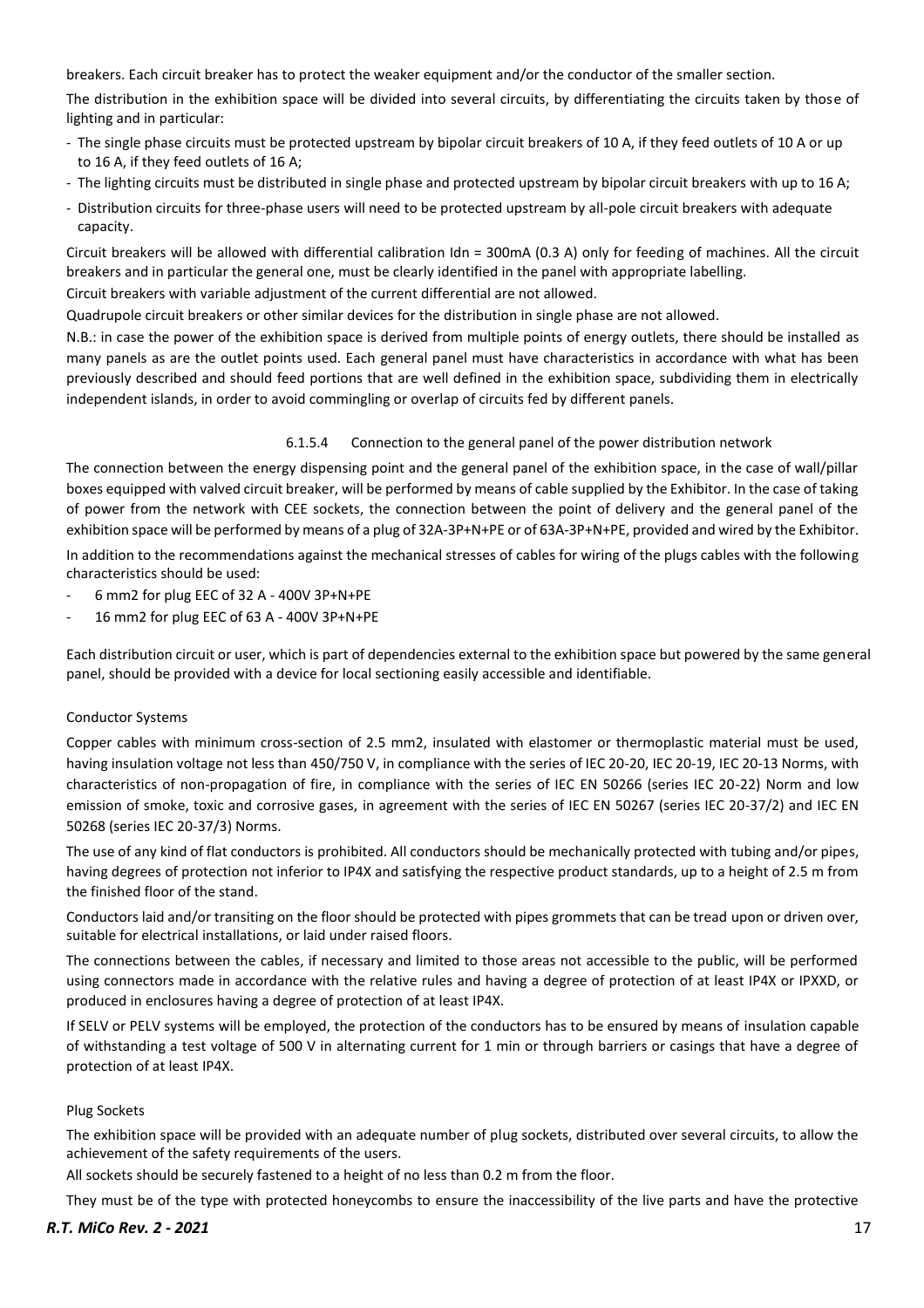#### conductor connected to the ground.

The leads plug for the power of machines and appliances to power greater than 1000 W should be provided, upstream from the socket, with circuit breaker, as well as all-pole valves (or similar devices), excluding the neutral, to allow the insertion and removal of the plug to open circuit.

#### Fixed lighting in the exhibition space

The lighting of the exhibition space will be made with separate circuits compared to those used for the distribution outlets. All the lighting fixtures must be firmly anchored to the structures of the exhibition space, and placed in a position which is not accessible to the public - at a minimum height of 2.5 m from the bottom of the lighting body to the finished floor of the stand, including those supplied by extra low voltage systems - and kept at an adequate distance from the objects being illuminated. The lighting fixtures with halogen lamps, or metal halide should be protected with safety screens and installed in accordance with the manufacturer's instructions, so that in case of breakage it will not be able to project incandescent material. The use of bands for the anchoring of the lighting fixtures to the structures is not admitted.

The illuminated signs and their components, having an operating voltage greater than 230/400V, in addition to responding to the respective product standards, and to mounting recommendations of the manufacturer, will have to comply with the IEC EN 50107-1 (IEC 34-86) Norm.

#### Transformers and electronic converters at very low voltage

A device must be provided for manual restoring, able to protect the secondary of each transformer or electronic converter.

Transformers with very low voltage should be installed out of the reach of the public and must have adequate ventilation.

Electronic converters must conform to the relevant product standards.

#### Electrical engines

In the case of the presence in the exhibition space of electric engines, that during the operation can give rise to dangerous situations, there should be all-polar sectioning devices provided to install in the immediate vicinity of same, in accordance with CEI EN 60204-1.

#### Connection of the ground wires to the ground system

All the fixed users constituting the furnishing of exhibit space, all the plug sockets, all metal structures, the panel (if metal), etc., by the use of appropriate protective conductors of yellow/green and section not inferior to 6 mm2 should be grounded.

It is not admitted to twist the wires to the structures, one must use special tags or equivalent means suitable for the purpose.

The connection of the installation to the ground should be made via the PE conductor of the power cord of the exhibition space, and tested before the energizing of the electrical installation.

The metallic masses of vehicles, trucks, caravans, containers, etc., in the case of being used as exhibition space, should be connected to the PE conductor (also in several points if the type of construction does not ensure continuity).

# 6.1.5.5 Requirements for the distribution of electrical power

The Exhibitor responds to any and all damage caused to third parties arising from the excessive taking of the maximum power available, even if relative to the quality of the service (in terms of continuity of supply and quality of the voltage) supplied by MiCo to exhibitors.

The use of the installations of each exhibition area, which must be in accordance with the norms in force, must not cause interference in the distribution network of MiCo.

## 6.1.6 Technical and safety norms for electrical installations

<span id="page-17-0"></span>The electrical installations of stands must be made by observing carefully:

- Legislative Decree 81/2008 regarding occupational health and safety;

- Law 791 of 18/10/1977 of implementation of Directive 73/23/EEC;
- Ministerial Decree n. 37 of 22/1/2008.

Compliance with the legislative framework corresponds to the respect of the European legislation CENELEC and national IEC with particular reference to IEC 64-8 for electrical installations.

## 6.1.7 Lighting in the pavilions

<span id="page-17-1"></span>The minimum guaranteed illuminance is 40 lux. Each pavilion is equipped with an appropriate emergency lighting system.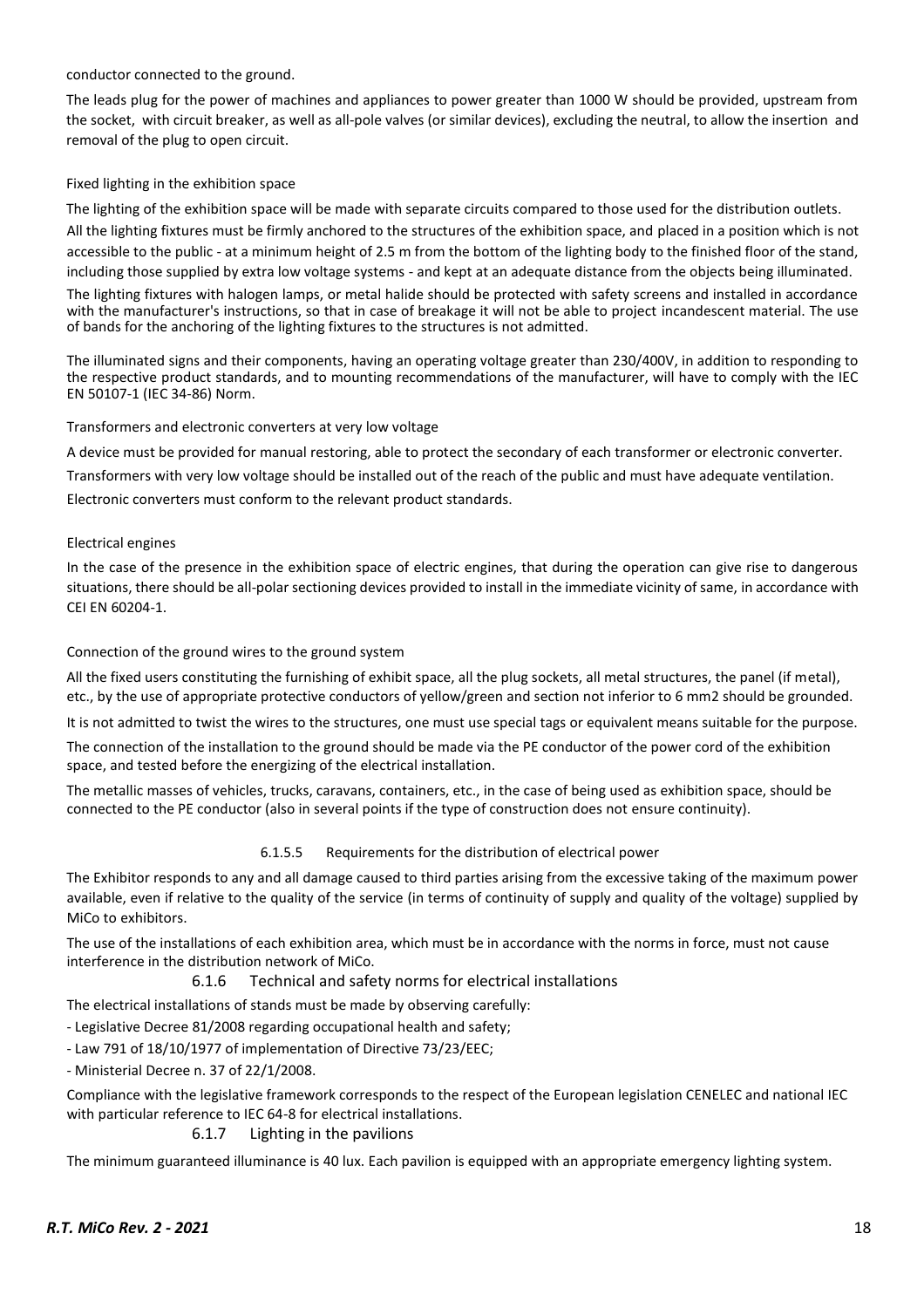#### **6.2 WATER SYSTEM**

The pavilions (except for a few limited areas) are provided with a centralised network of water distribution of supply and discharge.

The service can be requested by means of a special form on the Exhibitor Services Website on which are indicated rates and related provisions.

#### **6.3 COMPRESSED AIR SYSTEM**

<span id="page-18-0"></span>The pavilions (except for a few limited areas) are provided with a centralised network of compressed air with centralised production.

The service and requests for supply should be sent to MiCo to assess the feasibility/hire the necessary equipment.

# <span id="page-18-2"></span><span id="page-18-1"></span>**7. MANAGEMENT OF THE EXHIBITION SPACES IN THE COURSE OF THE EVENT 7.1 PROVISION OF THE EXHIBITION SPACES**

The exhibition spaces are available on the days and at the times indicated in the document "Provisions for set-up and breakdown operations" or in specific communications of Fiera Milano Congressi. Presence within MiCo during hours of closure is prohibited.

#### 7.1.1 Resupply of the exhibition spaces

<span id="page-18-3"></span>Resupply of the exhibition spaces, during the course of the event, can occur under the following conditions:

- observance of the hours established by MiCo;

- possession of the specific Pass, granted upon request to Fiera Milano Congressi, necessary for entrance.

In the event of failure to comply with the requirements and schedules on the movement of vehicles, Fiera Milano Congressi can arrange for the withdrawal of the permits.

To enable exhibitors to be able to integrate the stocks of its stand in hours other than the normal resupply times, Fiera Milano Congressi allows access to the exhibition area with only packs carried by hand (excluding the use of hand trucks) or through the official freight forwarder.

#### <span id="page-18-4"></span>Catering service for Organisers/Exhibitors

Compass Group Italia Spa is the company that exclusively handles the catering service within MiCo, offering a wide and versatile range of products, services and menus.

Through the Exhibitor Services Website, you can organise personal and private catering services (breakfast, coffee breaks, lunches) within the meeting halls or in the exhibition spaces themselves or the simple supply of food and drink, and the assistance of coffee machines or water dispensers.

During the steps of set-up and breakdown no type of permanent catering service is provided, which can be activated under different operating modes, based on the needs of the client.

<span id="page-18-5"></span>The introduction of alcoholic beverages is not allowed within MiCO.

7.1.3 Administration of food and drink

The Organisers / Exhibitors who wish to organise a refreshment point in which there is the service of administration of food or drink, including possibly its production, must submit the Certified Indication of Start of Activity (CCIA ex DIAP) for the purposes of Regional Laws 1/2007 and 33/2009, of the DGR 4502/2007, 6919/2008 and 8547/2008 and the Legislative Decree 78/2010.

If the Organiser / Exhibitor entrusts the service to a catering company, he or she is considered as directly responsible regarding authorisations/certifications that the catering company is required to have pursuant to law for the execution of the service.

## **7.2 NORMS FOR ADVERTISING AND PROMOTIONAL INITIATIVES**

<span id="page-18-6"></span>The Exhibitor is entitled to carry out commercial activities within its own exhibition space just for his or her company and those it represents. The promotional-advertising initiatives must be relevant to the products for which the Exhibitor has been admitted to the Event.

#### 7.2.1 Presentation of products and special events

<span id="page-18-7"></span>Any type of presentation that is not related directly to the product object of submission of the Exhibitor, even if carried out as part of the stand, must be previously authorised by the Organiser.

To carry out advertising while moving in the aisles, in the external areas of MiCo, or distributing objects that constitute

#### *R.T. MiCo Rev. 2 - 2021* 19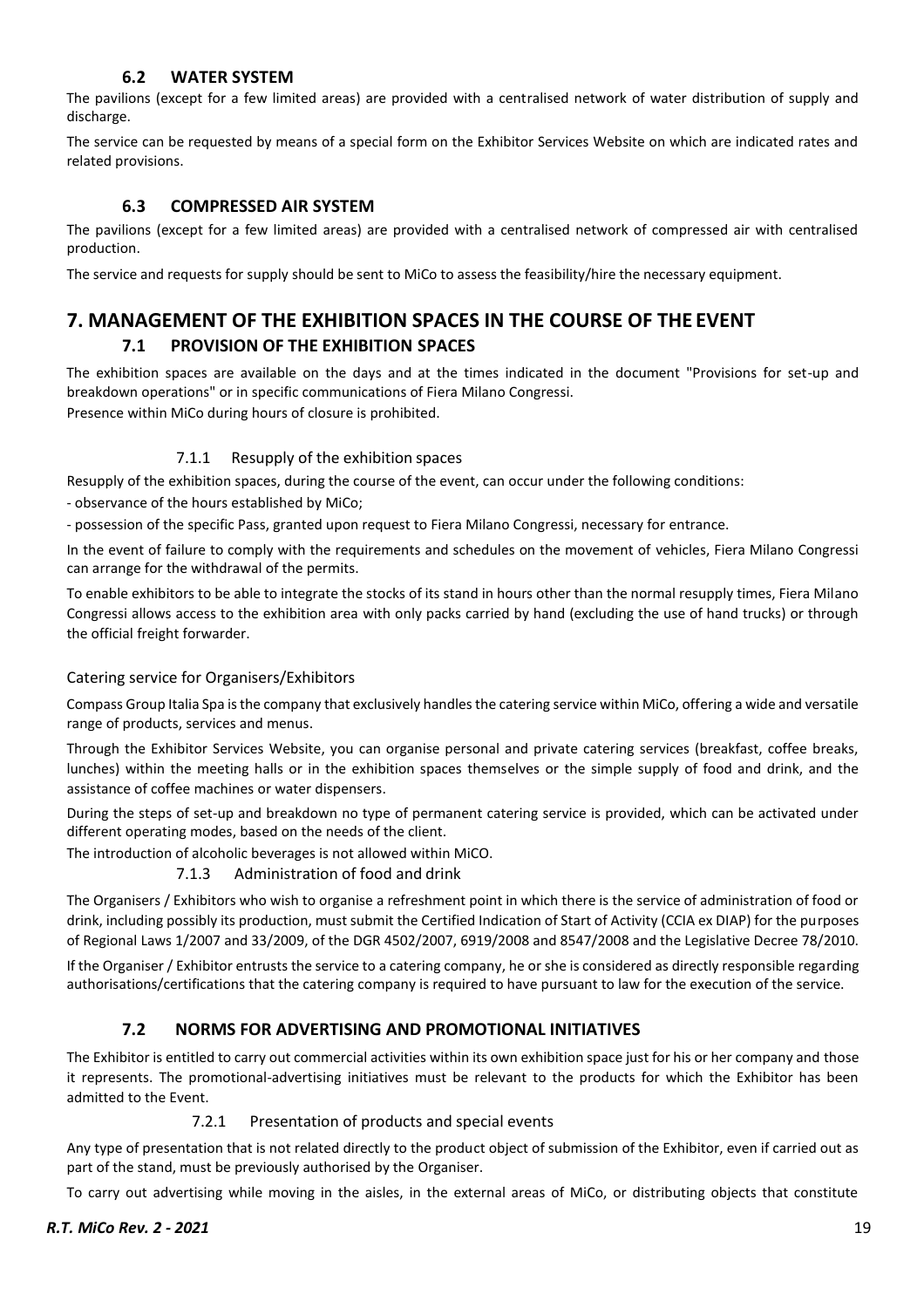advertising vehicles, it is necessary to have prior permission from the Organiser and Fiera Milano Congressi. Advertising initiatives - excluding those within its own exhibition space - can only be made with permission of the Organiser. The provisions contained in this Article shall apply to all the subjects who in any way intend upon carrying out advertising or promotional actions within MiCo.

#### 7.2.2 Tax on advertising

<span id="page-19-0"></span>The Organiser / Exhibitor is obliged to fulfil the payment of municipal tax on advertising in cases where it is due.

In any case, the Client shall indemnify and release Fiera Milano Congressi, Foundazione Fiera Milano and Fiera Milano from any payment request that should reach the same by the competent institution imposer.

#### 7.2.3 Sound diffusions and projections

<span id="page-19-1"></span>Sound transmissions and all kinds of audio calls, as well as the use of audio-visual, radio and/or television equipment, are permitted, provided that the volume of the devices is kept low (the maximum environmental value must not exceed 85 dB(A) as equivalent continuous sound level "Leq").

The Organiser / Exhibitor is obliged to comply with any different indications, requirements or specific assessments carried out by Fiera Milano Congressi. Projections of films or slides within the local office and the meeting rooms is allowed, as long as the films are of a technical nature, do not disturb the neighbouring Exhibitors or those in the vicinity, do not have musical backgrounds and are not in the repertoire protected by the S.I.A.E.

If the films are in the directory protected by S.I.A.E., the Exhibitor must make prior request for the "show permit" to S.I.A.E. and make advance payment of the fees due.

7.2.4 Permits S.I.A.E. - SCF Rights

<span id="page-19-2"></span>The Organizer / Exhibitor is obliged to request, if this proves necessary, the "show permit" from the S.I.A.E. for any film or slides or sound transmissions or background music during the Event, as well as to make at his or her own expense and care the relative advance payment of the fees due.

If the Organiser / Exhibitor intends upon playing and disseminating musical recordings on any media (CD, DVD, audio and video cassettes, hard disk, servers, etc.) he or she will also be required to fulfil the rights of, pursuant to Art. 72 and 73 Law n. 633/1941, to the artists, performers and producers and to the phonographic rights holders on the recordings, directly to the phonographic producers or SCF - Società Consortile Fonografici S.p.A., via Leo XIII, 14, Milan.

In any case the Organizer / Exhibitor indemnifies and releases Fiera Milano Congressi, Foundazione Fiera Milano and Fiera Milano, from any payment request should the same come from S.I.A.E. or by SCF - Società Consortile Fonografici S.p.A.

For your convenience here are some excerpts of the SIAE contacts:

<span id="page-19-3"></span>S.I.A.E. - Via Arco, n. 3 - 20100 Milan - Tel. +39 02 / 86.49.61 - mail: [milano@siae.it](mailto:milano@siae.it)

7.2.5 Ministerial Authorisation for Competitions with Prizes

The eventual execution of contests with prizes, according to legal provisions, must be duly authorised by the competent Ministry. The Organiser / Exhibitor must first obtain, at its sole cost and care, this authorisation.

# **7.3 CLEANING OF THE EXHIBITION SPACES DURING THE EVENT**

<span id="page-19-4"></span>The internal cleaning of the exhibition space, where it is not included in the participation fee, must be requested to Fiera Milano Congressi in the online form.

The cleaning of the exhibition space is carried out by staff during the closing hours of the pavilions, starting from the night of the eve of the opening of the event.

The service includes the following services:

- Cleaning/washing of the pavement and of any coatings or, in the case of flooring covered with carpet, vacuum cleaning (excluded is the washing of the carpet and the elimination of stains or traces from the same);

- Dusting of the furniture (excluding those in exhibition);

- Removal of the waste found in the stand or from the cleaning;

- Emptying the waste bins.

Excluded from service are the materials, equipment and products that are exhibited.

Any additional or specific cleaning may be requested from Fiera Milano Congressi through the Exhibitor Services Website. Cleaning of the stand by the staff of the Exhibitor is allowed at the end of each day, for a period of half an hour after the closing time of the Event for the visitors.

At the evening closing of MiCo, for obvious reasons of hygiene and safety, containers containing waste must be placed in the aisles at the edges of the exhibition space in order to empty them.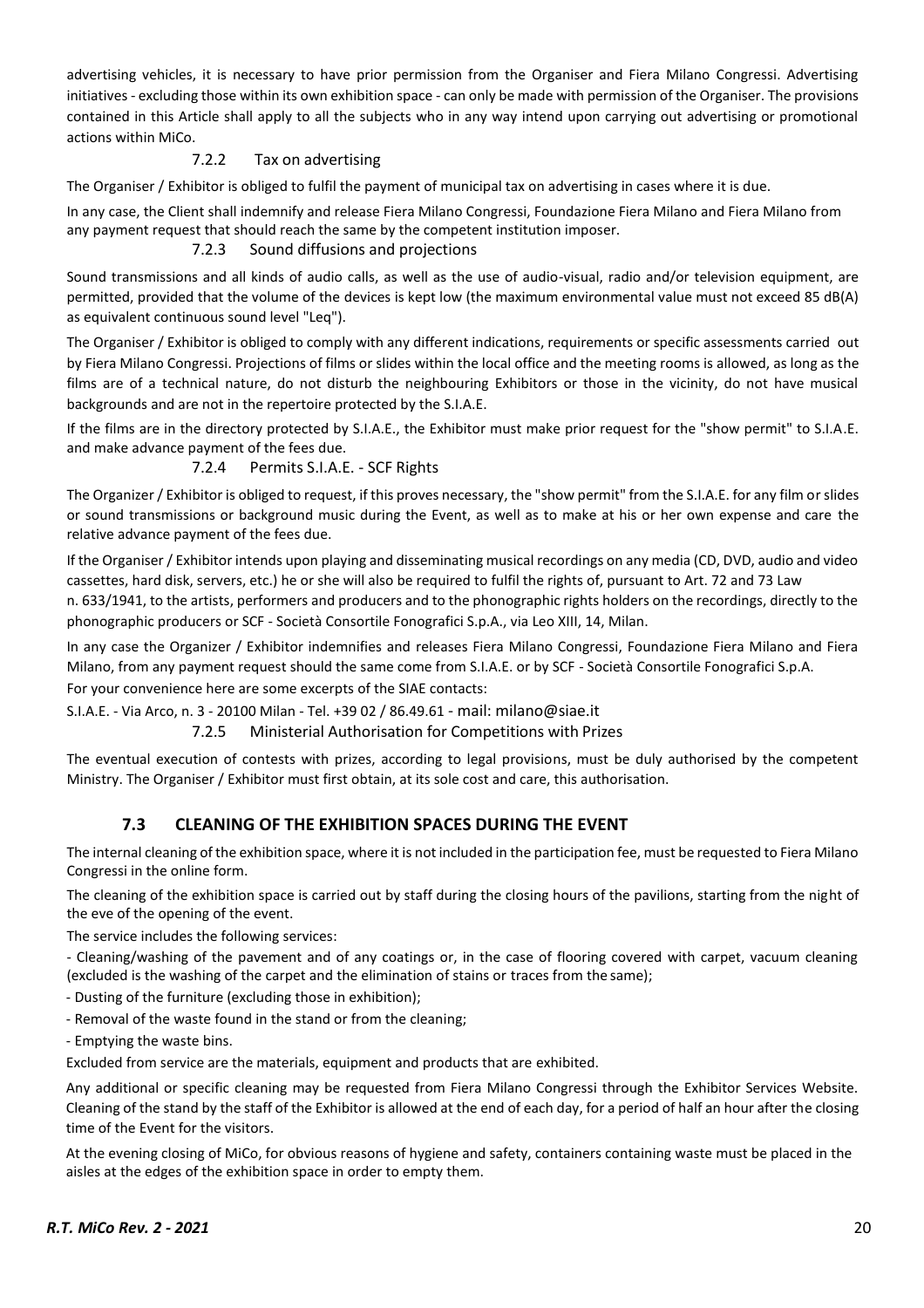## **7.4 TICKET OFFICE**

<span id="page-20-0"></span>The possible activation of a ticket service should be requested from Fiera Milano Congressi. If the Client intends upon directly performing this activity, he or she should carry out all the mandatory requirements for law for the purposes of implementing the service.

## **7.5 WI-FI WITHIN MiCo**

- <span id="page-20-1"></span>1) Each Exhibitor must declare to which electromagnetic legislation he or she responds to (ETSI EN xxxx) the equipment that will be turned on and used in his or her booth, in order not to generate destructive interferences for the Wi-Fi signal and internal radio communications.
- 2) The Wi-Fi system of Fiera Milano Congressi responds to DFS standard (normative references ETSI EN 301 893 V 1.3.1 (2005- 08) Broadband Radio Access Networks (BRAN); 5 GHz high performance RLAN; Harmonised EN covering essential requirements of article 3.2 of the R&TTE Directive) in terms of response to any radar signals, therefore the exhibitors must pay attention to radiation in the 5 Ghz band generated by equipment in their possession.
- 3) Exhibitors are not allowed to use personal Hot-Spot Wi-Fi (Access Points, ad hoc networks, Tablet or Smartphone used as 3G/4G hot-spots) if not after having obtained specific authorisation. The massive use of these wireless hot-spots affects the use of the channels in the 2.4 Ghz and 5 Ghz radio bands, to the detriment of all congress users.
- 4) Fiera Milano Congressi is authorised to use the IDS/IPS (Intrusion Detection/Intrusion Protection System) function on its own Wi-Fi system in order to limit and isolate "rogue" or unauthorised Access Points, in order to ensure the safety of the Wi-Fi network and connections of congress users.

# <span id="page-20-3"></span><span id="page-20-2"></span>**8. MOVING OF MATERIALS, MERCHANDISE AND PACKAGING - CUSTOMS 8.1 GENERAL PROVISIONS**

For handling operations within MiCo of the materials for the staging and the products for the event, the organisers and exhibitors should only contact the Official Freight Forwarder of Fiera Milano Congressi, which is available to provide any information, clarification and assistance with regard to shipments, the transport of materials and any possible customs operations.

<span id="page-20-4"></span>The services requested from official shipping agent shall be borne by the Organiser / Exhibitor and are carried out according to times, modes, procedures and fees set by the Official Freight Forwarder.

## **8.2 BAN ON THE USE OF THEIR OWN LIFTING MEANS**

For reasons related to safety, to the Organisers / Exhibitors and their fitters, it is prohibited to use within MiCo, forklift trucks, truck cranes, etc., belonging to them; for these needs they will have to resort to the Official Freight Forwarder of Fiera Milano Congressi, to guarantee the strictest compliance with safety norms

<span id="page-20-5"></span>Otherwise an immediate halt to the lifting means will be carried out and Fiera Milano Congressi can proceed as indicated in Article 10.

## **8.3 RENTAL OF HAND TRUCKS AND PORTERAGE SERVICES**

During the period of set-up and breakdown and during the Event, within the limits of availability and at pre-set rates, it is possible to take advantage of a rental service of hand trucks and porterage.

<span id="page-20-6"></span>This service can be booked at the Official Freight Forwarder of Fiera Milano Congressi.

## **8.4 SERVICE FOR SURVEILLANCE OF EMPTY PACKAGING**

The Official Freight Forwarder is available for withdrawal, holding and the redelivery at the end of the Event of empty containers, according to the rates in force. The redelivery takes place on the basis of a programme that is prepared each individual time. Empty packaging not delivered to the Official Freight Forwarder will be removed and sent to Public Landfills, with charge the Exhibitor of the related costs.

## **8.5 CUSTOMS SERVICE**

<span id="page-20-7"></span>Any necessary customs services can be booked at the Official Freight Forwarder of Fiera Milano Congressi.

It should be noted that the operations of temporary import, definitive import, re-exports of temporary imports and whatever else is required by customs regulations in force for goods from countries not belonging to the European Union are subject to customs duties. To carry out the above operations, security deposits are requested by the Customs Offices. In the case that these transactions have been entrusted to the Official Freight Forwarder it is the obligation of the Exhibitor to constitute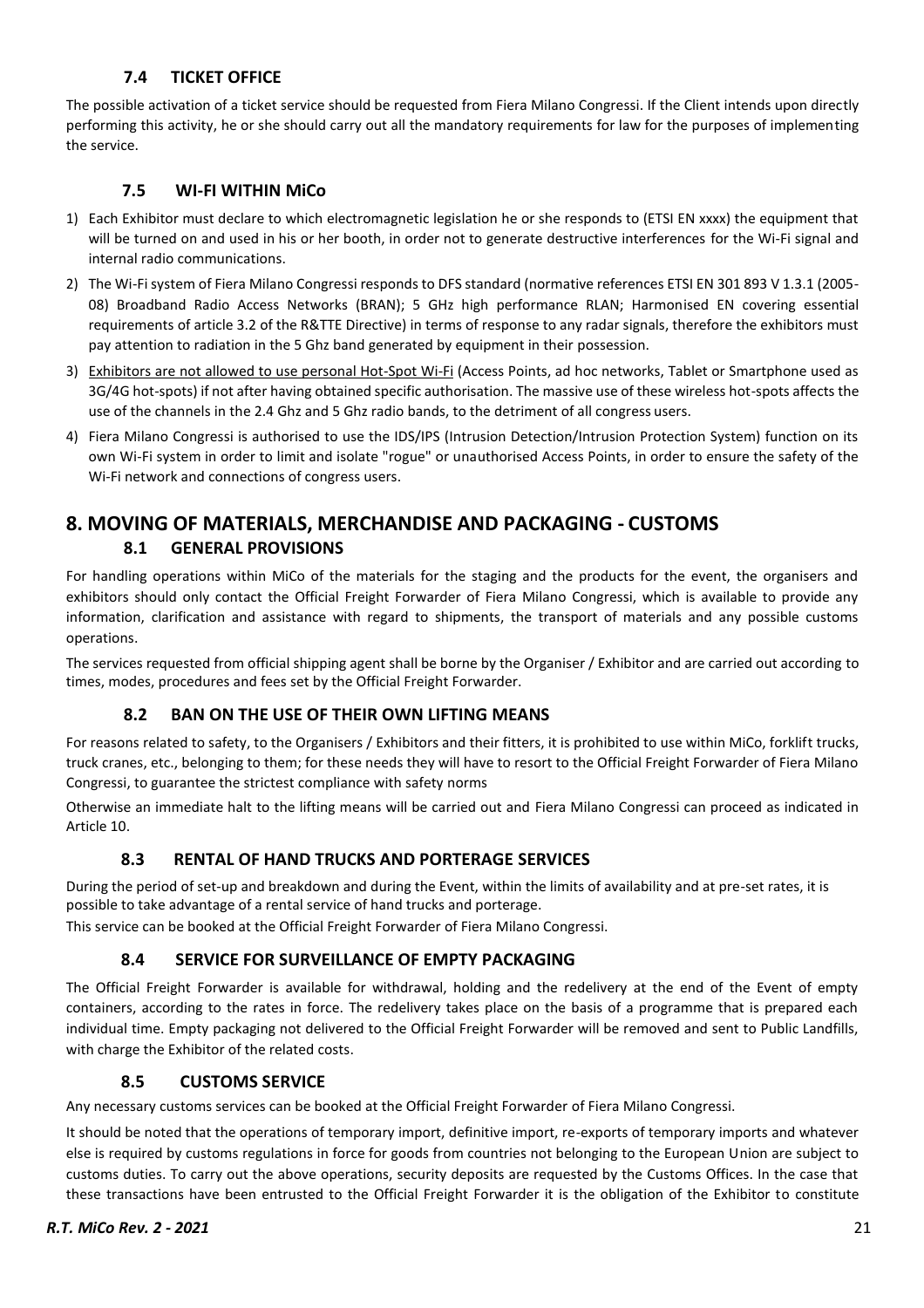primary guarantee in respect of the same agent, of the amount equivalent to the rights that are due.

# <span id="page-21-1"></span><span id="page-21-0"></span>**9. INSURANCE**

# **9.1 "ALL RISKS" INSURANCE - GOODS OF EXHIBITORS**

The Exhibitor must have an All Risks policy on the whole value of goods, machinery, equipment and fittings taken into and/or used within MiCo, with a waiver of subrogation clause Fiera Milano Congressi, Fondazione Fiera Milano, Fiera Milano, their subsidiary and associated companies, the Organiser and any third party involved in the organisation of the event.

In case of subrogation from its own insurer, the Exhibitor guarantees to hold the aforementioned Subjects harmless.

Exhibitor, has a Property "All Risks" policy provided by Fiera Milano Congressi, free of charge for Exhibitor, for all goods, machinery, equipment and fittings taken into and/or used within MiCo, with a limit of € 25.000,00.

Coverage also includes transport risks to and from the exhibition centre.

#### **9.2 EXHIBITOR THIRD PARTY INSURANCE**

<span id="page-21-2"></span>This insurance is automatically taken out by Fiera Milano Congressi for all Exhibitors, including them without any charge, in its own general policy which involves limit of no less than € 100,000,000.00 (one hundred million).

#### **9.3 NOTIFICATION OF DAMAGE**

<span id="page-21-3"></span>The Exhibitor that suffers damage must go to the "Exhibitors Assistance" Desk to fill in a special form. In the event of damage caused by theft the Exhibitor must also make the complaint to the police authorities or the Carabinieri / State Police. Such documentation must be presented to the Broker indicated by Fiera Milano Congressi.

#### **9.4 LIABILITY LIMITATIONS**

<span id="page-21-4"></span>With regard to that set forth by the previous articles, the Exhibitor and the Organiser accept that Fiera Milano Congressi is relieved from all liabilities, waiving the right to claim for all damages, direct and/or indirect, consequential damage or damage to image, loss of turnover etc.

The Exhibitor and the Organiser acknowledge that Fiera Milano Congressi shall not provide insurance service/policy, or provide any benefit to the extent that the provision of such services or benefit would violate applicable law or expose Fiera Milano Congressi, Fondazione Fiera Milano, Fiera Milano, their subsidiary and associated companies, to any sanction, prohibition or restriction under ONU Security Council Resolutions or under other trade or economic sanctions, laws or regulations. Therefore the Exhibitor and the Organiser under those restrictions, will not be covered by any insurance policy and release hereby Fiera Milano Congressi Fondazione Fiera Milano, Fiera Milano, their subsidiary and associated companies, against all liabilities for any harmful event that may be suffered within the Exhibition Centers available / owned / managed by the aforementioned subjects, nor will have any action, claim or request against such Subjects, for the aforementioned events.

# <span id="page-21-5"></span>**10. PENALTIES AND FINES**

The Organizer/Exhibitor and any possible Fitter are responsible for the non-compliance with the provisions contained in this Technical Regulation and shall be jointly and severally liable for any resultant burden.

The failure to comply with the provisions of this Technical Regulation involves what is described below.

## **10.1 FAILURE TO SEND THE PROJECT PLAN**

<span id="page-21-6"></span>Fiera Milano Congressi does not allow the initiation of the work of setting up of the spaces or exhibition area in the event of failure to send in the project by the Exhibitor / Organiser.

Fiera Milano Congressi can apply a penalty of € 500 (VAT excluded) for exhibitors who have begun staging without the sending plan of the project.

## **10.2 STAND DOES NOT CONFORM TO THE PROJECT**

<span id="page-21-7"></span>Fiera Milano Congressi prescribes the removal or modification of the parts of staging that do not conform to the approved design, with charge to the Organiser / Exhibitor of related costs. Pending the execution of the work of adaptation, Fiera Milano Congressi can order the shut-off of the power supply of the exhibition space.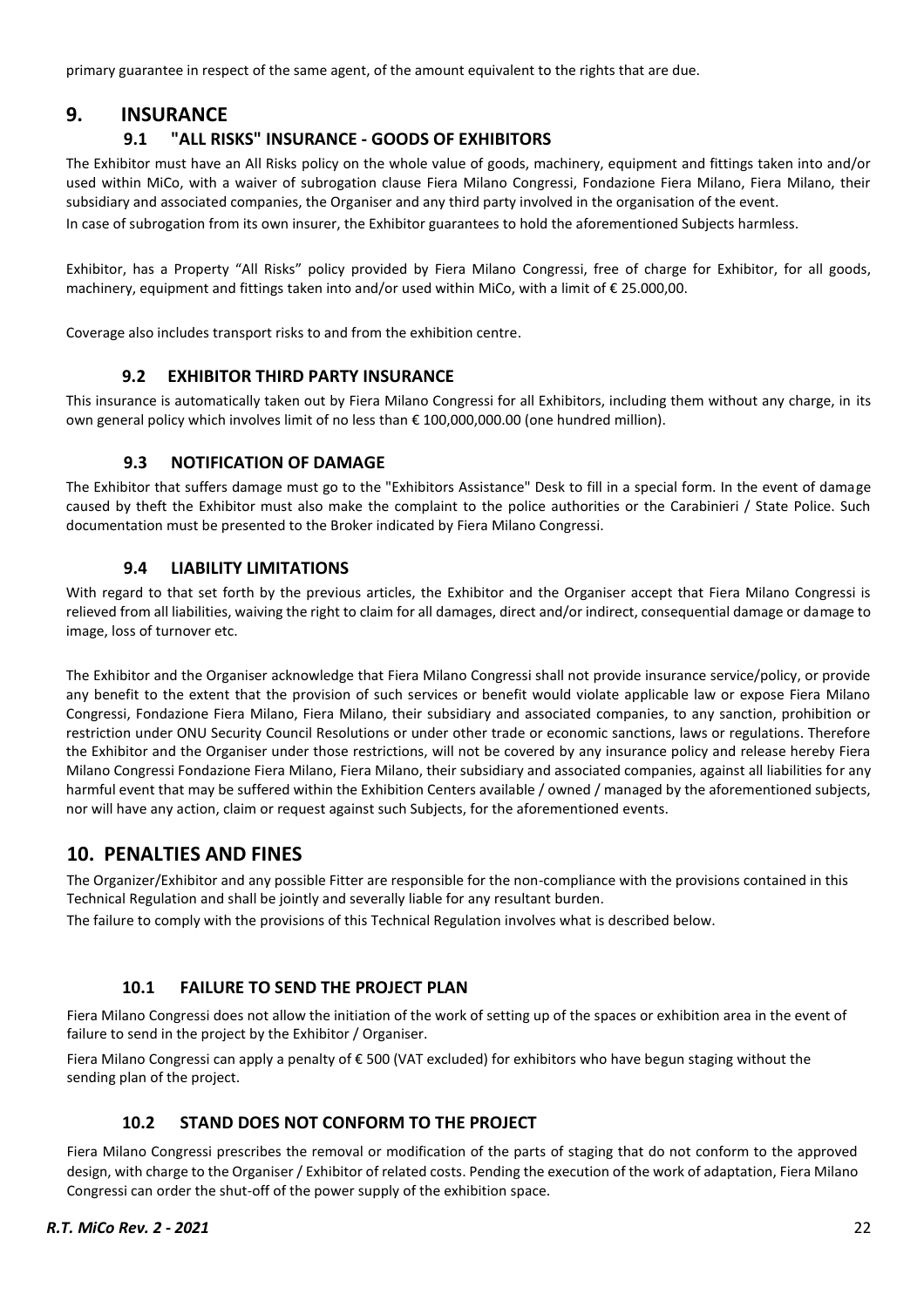#### **10.3 PRESENCE OF PROHIBITED PRODUCTS AND/OR MATERIALS**

<span id="page-22-0"></span>Fiera Milano Congressi, with the assistance of the Security Service, in the event of non-compliance with the provisions prescribes the immediate removal of the products and materials that are not allowed, with charge to the Organiser / Exhibitor of related costs. Pending the removal, Fiera Milano Congressi can order the shut-off of the power supply of the exhibition space.

#### **10.4 PRESENCE OF STAND MATERIALS WITHOUT CERTIFICATION OF REACTION TO FIRE**

<span id="page-22-1"></span>Fiera Milano Congressi, also with the support of the Security Service can order at its own discretion, the removal of materials and/or the surveillance of the exhibition space with qualified personnel with the charge of the relative costs.

#### **10.5 FAILURE TO TURN OFF CIRCUIT BREAKERS AT THE END OF THE DAY AND PRESENCE OF IGNITING MATERIAL**

<span id="page-22-2"></span>Fiera Milano Congressi, with the assistance of the Security Service, adopts from time to time all of the measures as it deems appropriate and/or necessary and in more serious cases charges to the organiser/Exhibitor a penalty for each violation committed.

#### **10.6 UNFITNESS OF THE HYDRANTS FOR STANDS NOT IN COMPLIANCE**

<span id="page-22-3"></span>Fiera Milano Congressi, with the assistance of the Security Service, is responsible for the immediate removal or modification of the staging that impedes hydrants, with charge of the relative costs. Pending the execution of the work of adaptation, Fiera Milano Congressi can order the shut-off of the power supply of the exhibition space.

#### **10.7 UNFITNESS OF USER BOXES**

<span id="page-22-4"></span>Fiera Milano Congressi, with the assistance of the Security Service, can directly see to the removal and/or modification of parts of staging that prevent the accessibility to the box/user outlets present in the exhibition space with charge to the Organizer / Exhibitor of the relative costs. Pending the execution of the work of adaptation, Fiera Milano Congressi can order the shut-off of the power supply of the exhibition space.

## **10.8 UNAUTHORISED USE OF ONE'S OWN MEANS OF LIFTING**

<span id="page-22-5"></span>Fiera Milano Congressi carries out the immediate shutdown of the equipment, and requires it to be taken away from the District.

# <span id="page-22-7"></span><span id="page-22-6"></span>**11. INFORMATION ON THE EMERGENCY PLAN OF THE CONGRESS CENTRE**

#### **11.1 INTRODUCTION**

Legislative Decree 81/2008 (Lgs. D. 81/08 as follows) prescribes the measures aimed at protecting the health and safety of workers in private and public work environments through the implementation of European Community directives. In particular, Lgs. D. 81/08 is aimed at the assessment, the reduction and control of risks to health and safety of workers in working environments, by means of a combined action of various subjects for each of which sets out obligations and penalties.

In particular, Lgs. D. 81/08 requires the adoption of all the necessary measures to prevent the onset of a fire and limit their consequences if it happens, also by means of a preventive designation of workers responsible for the implementation of the measures of fire prevention and fire-fighting, evacuation of workers in the event of serious and immediate danger, rescue, first aid and, in any case, emergency management, which must be adequately trained. Fiera Milano SpA has prepared the Emergency Plan, also responding to the multiple, complex entities that characterise the various Events hosted in MiCo.

Taking into account that the efficiency of an "Emergency Plan" depends on the immediate responses and coordinates of the subjects involved in operations and which, by the very nature of the Events, the Organisers / Exhibitors and visitors may not be trained for such an event, Fiera Milano and Fiera Milano Congressi have designed an adequate service to handle emergencies. In the event of an emergency the people must strictly follow the instructions given by surveillance and security personnel and, if required, they must leave in an orderly manner the workspaces or exhibition after they have turned off the equipment of their own competence.

This file has the purpose of bringing to the knowledge of Event Organisers and Exhibitors, the behavioural rules to follow in the case there are events predefined as "Emergency situations", with the obligation to disseminate this information to all subjects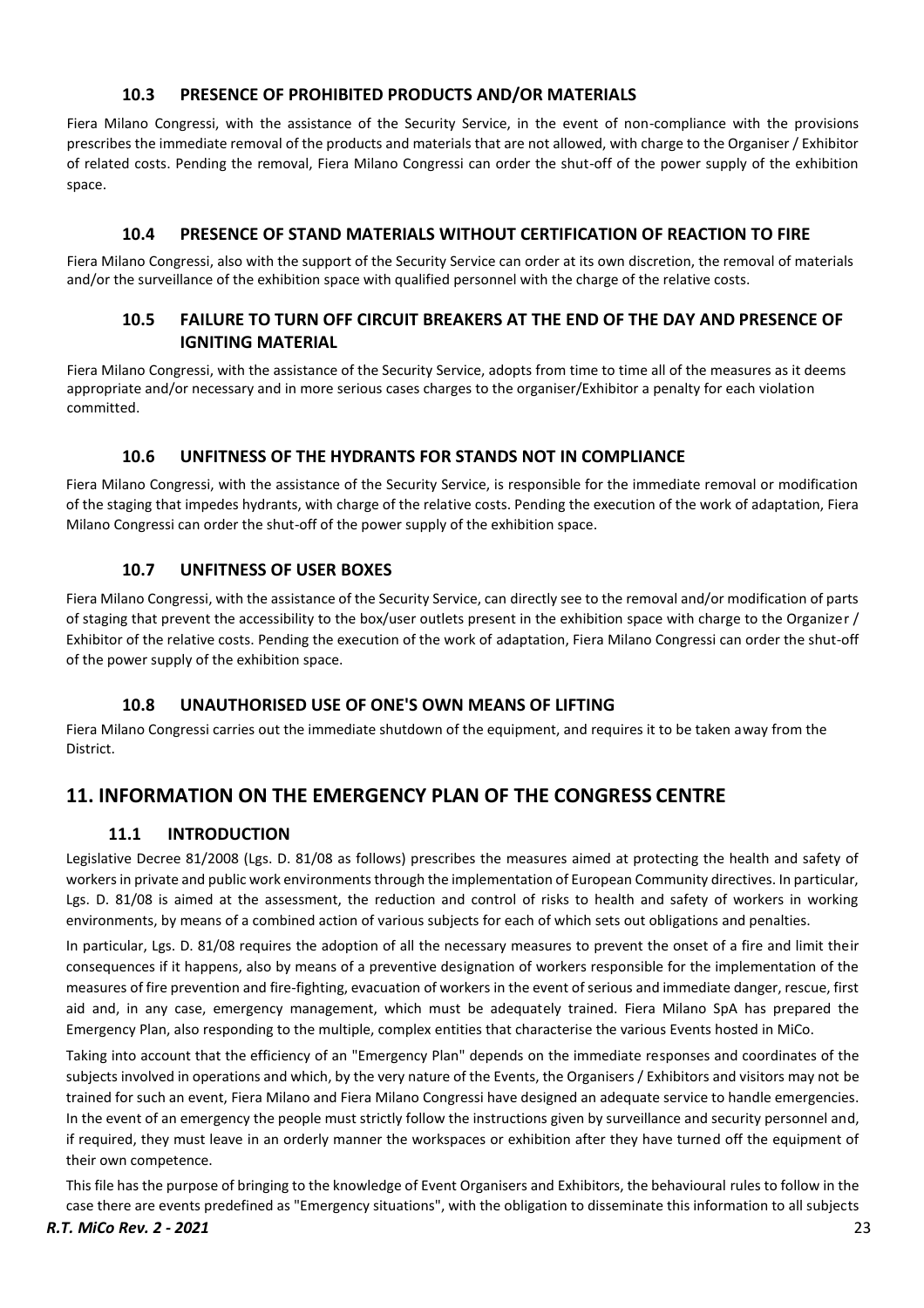who under their charge will operate within MiCo.

Considered as "Emergency situations" are the special events that require, for the gravity that may result for people and things, an effective rapid-response plan, prepared in advance, so that they can be handled in conditions that have been previously controlled and tested. In the preparation of the Emergency Plan, account was taken of those factors that influence with their presence or their state at the time of the event, the implementation of the plan itself.

# **11.2 EVENTS CLASSIFIED AS "EMERGENCY SITUATIONS"**

<span id="page-23-0"></span>The events which are considered "Emergency Situations" are:

- 1. Evacuation;
- 2. Serious Fire (or advanced fire) (\*);
- 3. Health Emergency;
- 4. Collapse or structural collapse (\*);
- 5. Threats or acts of sabotage (\*);
- 6. Explosion (\*);
- 7. Gas Leak (\*);
- 8. Minor Fire (or start of fire) (\*);
- 9. Natural disasters (\*);
- 10. Accident in thermal power station;
- 11. Accident in areas managed by a third party;
- 12. Black-out in electric cabin (\*).

Emergencies marked with (\*) can evolve in partial or general evacuations.

# **11.3 SCOPE OF THE PLAN**

<span id="page-23-1"></span>The Emergency Plan intends upon regulating the behaviour and the first operations to undertake during an emergency, allowing one to obtain in the shortest time possible the following main objectives:

- 1) Protection of persons,
- 2) Securing process plants,
- 3) Containment and confinement of the fire,
- 4) Protection of goods and equipment,
- 5) Complete resolution of the emergency.

To achieve these objectives it is necessary that:

• anyone who is in an emergency situation or potentially such, is active and behaves according to the established procedures of reference, alerting first of all the OPERATIONAL CENTRE by dialing the number 7210 from the internal service phones and +39 02 4342 7210 from telephones outside that which in turn will activate the emergency services needed according to the type of event.

• the emergency has to be dealt with synergistic actions and orderly behaviours, in situations where those who intervene know a priori the task and know how to integrate and cooperate with the other helpers;

• everyone knows who the persons are to whom they shall reference to ask for instructions, from whom to receive orders, who to inform on developments of the situation, with whom and how to communicate;

• the Operations Centre is always aware of the situation to activate each time the necessary reinforcements, also external ones.

## **11.4 INFORMATION**

<span id="page-23-2"></span>For a favourable evolution of the "Emergency" event should be that each performs those few fundamental operations, in the correct sequence and especially coordinates them with the operations that the others are carrying out.

For this purpose, during the normal course of activities, whatever they may be (set-up, period of the Event, breakdown) the Organisers / Exhibitors must comply strictly with the safety precautions listed in the Technical Regulations and orient themselves within the area in which they work by identifying, through the signs and the exhibited floor plans of the Evacuation Plan, the safety exits and fire-fighting means of the room in which they operate.

<span id="page-23-3"></span>In the same way, they are obliged to learn about how to reach, in case of necessity, the external points of meeting.

# **11.5 COLLABORATION WITH SECURITY GUARDS AND EMERGENCY STAFF IN**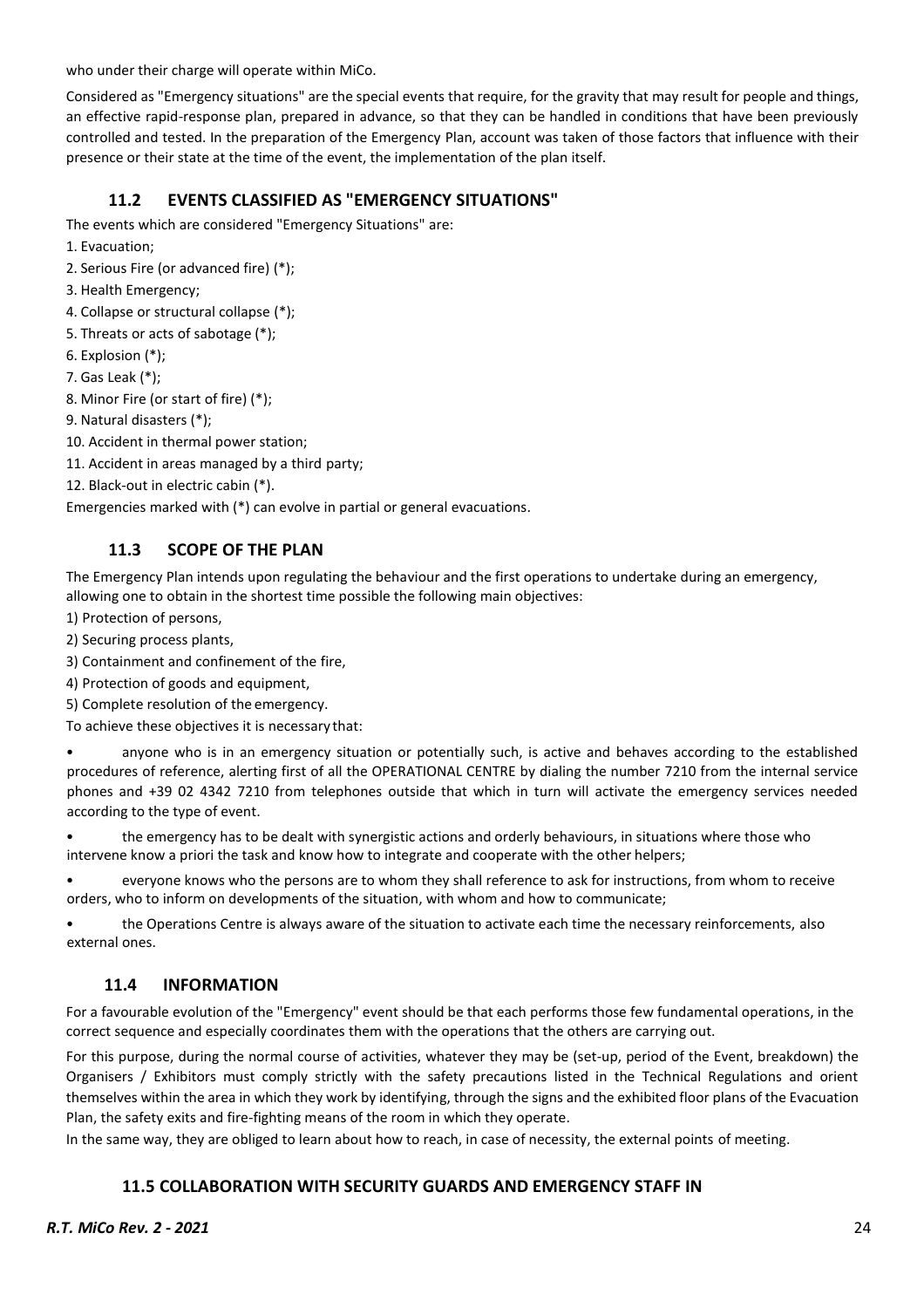## **THE EVENT OF AN EMERGENCY**

The best way to collaborate with staff of Security is to not interfere with their work and, only at their eventual request, to make one's own skills and work experience available, as well as the knowledge of the places, machines and other equipment on display.

## **11.6 GENERAL CONDUCT TO ADOPT IN THE EVENT OF AN EMERGENCY**

- <span id="page-24-0"></span>1. Keep calm.
- 2. Avoid transmitting panic to other people.
- 3. Inform the Operations Centre
- 4. Do not move in a disorderly manner, do not run, follow in an orderly manner the paths of the evacuation.
- 5. Provide assistance to those who find themselves in difficulties if there is a guarantee to succeed in this effort.
- 6. Carefully follow all that is set out in this plan and the orders given to you by security staff.
- 7. Do not return to the building until security conditions are restored.

# **11.7 EMERGENCY CALL**

<span id="page-24-1"></span>Anyone within the District can activate the emergency service, simply by calling the emergency number: from internal phones 7210 from other phones +39 02.4342.7210.

In case of need the call procedure is as follows:

- 1. Indicate the place of the emergency: Pavilion, hall, floor or level…
- 2. Describe the type of emergency (fire flooding collapse…)
- 3. Indicate the entity of the emergency (damage to buildings people)
- 4. Indicate if there are injured persons and if their number is known
- 5. Information of the caller (last name first name any phone number).

As you communicate the emergency, the Operations Centre is now warning the teams of Emergency Interventions

#### **11.8 EVACUATION PROCEDURE**

<span id="page-24-2"></span>WHO: All persons present in the building with the exception of employees in Emergency Service.

WHEN: The order to evacuate is imparted by the coordinator for Emergencies. The visitors and the staff can leave the building, even in the absence of specific order, when they consider that they are in danger.

HOW:

a. Keep calm.

b. Follow the pre-defined evacuation routes, indicated and highlighted in the exhibited plans.

c. Avoid using the elevators and routes other than those indicated.

d. Reaching the meeting points outside the building indicated in floor plans exhibited and identified by appropriate signs. Personnel must absolutely not move away from the areas of gathering.

# <span id="page-24-3"></span>**12. INFORMATION ON THE RISKS PRESENT IN THE CONGRESS CENTRE, FOR THE PURPOSES OF SAFETY (LGS. D. n. 81/2008)**

#### <span id="page-24-4"></span>Whereas:

- MiCo is equipped with the necessary fitness certifications by the competent Authority in order to accommodate different types of Events.
- The official suppliers of MiCo and those who will intervene on behalf of both of MiCo and the Organiser are in possession of the requirements established by the legislation in force in the matter of contracts.
- A coordination action is activated to manage all the initiatives directed to the individuals involved in the preparation, set-up, execution, breakdown of the Events to reach the best safety and health conditions of workers.

#### *R.T. MiCo Rev. 2 - 2021* 25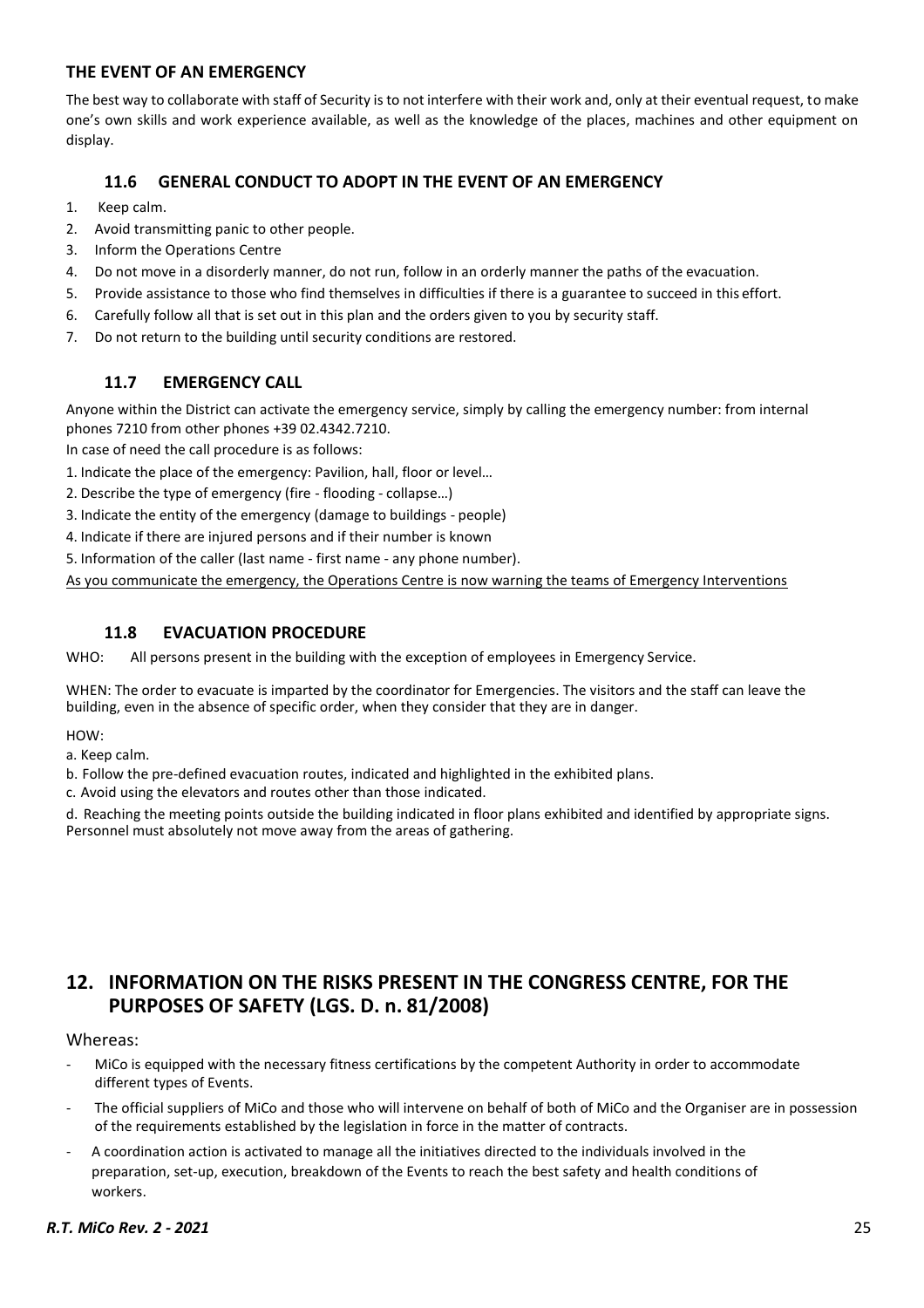# <span id="page-25-0"></span>It should be noted that:

- The Organiser / Exhibitor, with the acquisition of the exhibition spaces, activates a work environment subject to the obligations of Lgs. D. 81/2008 and subsequent amendments.
- In the Technical Regulations is inserted an excerpt of the emergency management plan for parts relative to dangerous situations that may be expected in the area where the exhibition space is located.
- The complete document of the Emergency Management Plan is at the disposal of each Organiser / Exhibitor and every interested party at the offices of MiCo.
- If, during the steps of set-up and breakdown of the exhibition space, and notwithstanding the need to maintain unobstructed the evacuation routes consisting of the aisles, if it is necessary to operate on different areas than one's own exhibition space, interfering with other places of work, it is the responsibility of the individual Exhibitor to coordinate their action with that of those responsible for the nearby exhibition spaces that are involved, the names of whom are available at the offices of the Organiser.

#### <span id="page-25-1"></span>remember, in particular, that:

- The exhibited products must comply with the Safety Requirements of EU directives represented by the CE mark and must and operate in compliance with the "Instructions for Use" as established by the manufacturer.
- The Exhibitor in the relationship with his or her suppliers (stand fitters and staff outside the exhibiting company) must comply with the above-mentioned Legislative Decree according to what is set out in Art. 26 Regarding the contract or service contract.
- For all the organisational aspects, the Exhibitor must provide the name of the company (or companies) who will take part in the set-up or breakdown.

Borne by the Exhibitor is the coordination and the verification of compliance with the requirements established by the laws in force.

The fitters of the stands must treat the implementation of the staging in maximum safety conditions and in compliance with the Technical Regulation. The Exhibitor, in the contract with the fitter, must give appropriate evidence of such an obligation.

#### <span id="page-25-2"></span>it is advised that the Organiser / Exhibitor:

- Inform their employees and contractors on the rules and the provisions in force within MiCo, on indications of the Emergency Plan and on any additional useful information for the safety of the workers.
- Inform the Organiser and MiCo of any specific risks existing in the exhibition space due to materials or machines that it intends upon operating.

# <span id="page-25-3"></span>**12.1 CHARACTERISTICS OF THE SPACES**

MiCo does not perform any productive activity, there are no work instruments not present within the environments.

There are, therefore, no subordinates of MiCo engaged in work activities that involve the use of work equipment or tools of any type.

The activities, in fact, under the responsibility of MiCo can be summarised in listing that follows:

- Office activities with traditional risks related to the use of equipment compatible with such activities as, for example, video terminals, photocopiers, printers, fax machines, etc.,
- use of the building, use the stairs, elevators, the road system, the crossing of the exhibition halls and facilities, use of catering rooms, etc.;
- in relation to the responsibilities of the individual business functions, part of the staff carries out, in addition to the office activities,

inspection activities in the different environments of MiCo also during the phases of set-up and breakdown of the Event. Within MiCo work activities are carried out involving the use of work equipment from the following subjects:

- Contractors/subcontractors responsible to MiCo with contract.
- Exhibitors and contractors responsible to the Exhibitors for the set-up and breakdown of the exhibition spaces.
- Contractors responsible to the Organisers of the Event for the set-up and breakdown of the spacesinvolved.

Indicated below are the activities covered by contracts and subcontracts stipulated by MiCo and contractors that involve the use of work equipment:

- Cleaning.
- Installation of additions (rigging, etc.).
- Installation of signage and signage in general.
- Laying of carpeting.

*R.T. MiCo Rev. 2 - 2021* 26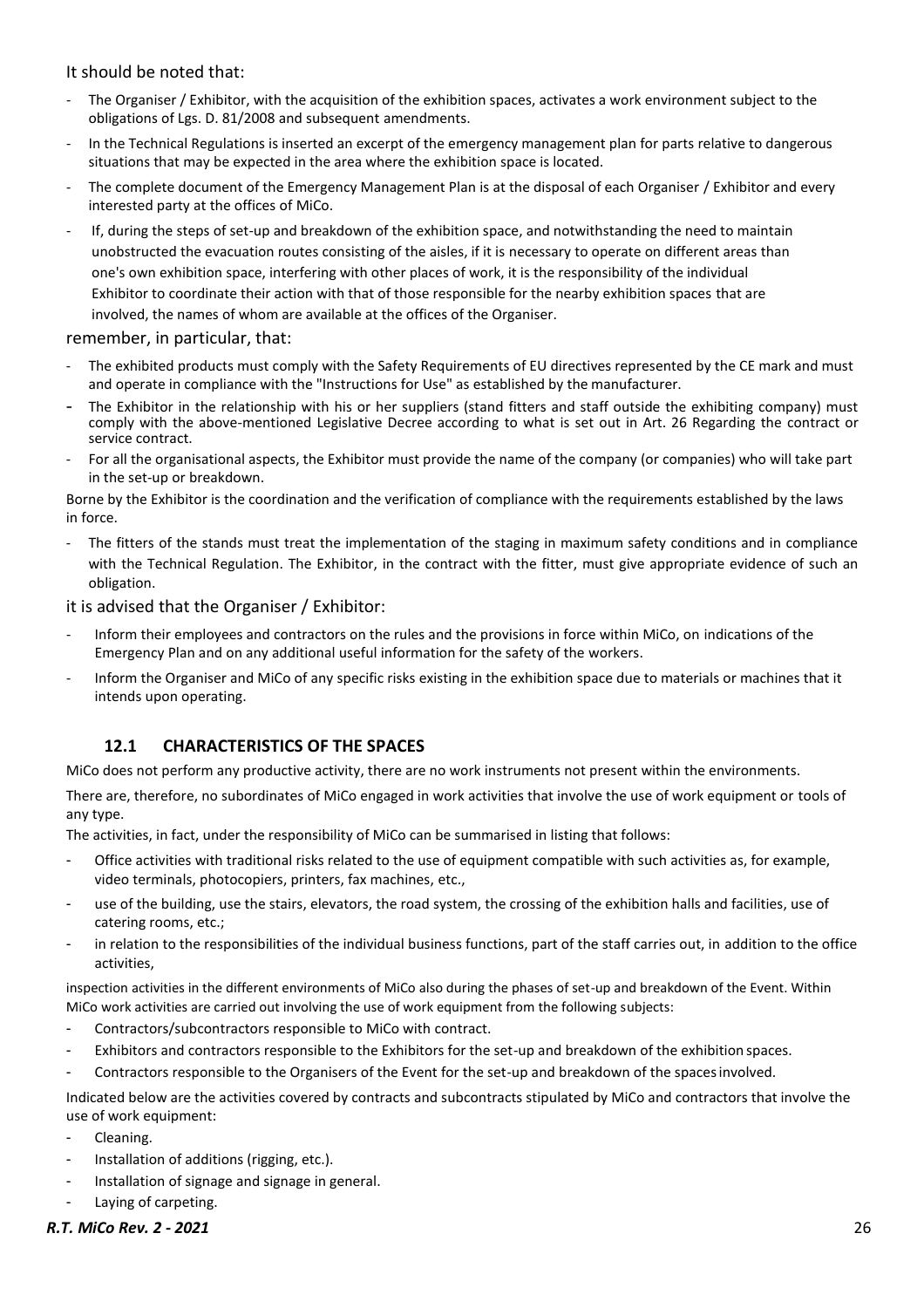- Connection of the technological systems to sources of supply.
- Activities of plotting of the exhibition spaces.
- Maintenance activities.
- Activities of set-up/breakdown of exhibition spaces cared for in contract by MiCo.
- Distribution and control of fire extinguishers.

Due to the possibility that two or more contractors appointed MiCo can be found operating at the same time, creating the conditions of interference risks, the Congress Centre, through monitoring of individual activities, and on the basis of the information supplied by the various contractors, has structured a sort of "Specifications" containing the danger factors, the risks associated with measures taken, regarding all the activities as per above, in order to allow every single contractor appointed by Mico, to achieve an effective knowledge of the factors of risk related to the activities of the other contractors, autonomously managing the coordination.

The most significant activities, from a quantitative point of view, refer to the stipulation of contracts concluded by the Exhibitors and the Organisers for the setting up and dismantling of the exhibition spaces for Events. The accessible areas present in MiCo consist of:

- Transit routes;
- Exhibition areas;
- Conference areas (halls);
- Catering areas, snack bars, recreational areas;
- Offices;

There are also the following areas where access is prohibited to unauthorised persons:

- Areas under construction, set-up/breakdown of the exhibition and/or conference spaces;
- Technical spaces;
- Temporary mobile work-yards or the like;
- All areas where there are specific signs of prohibition of access.

# **ANNEX I**

#### <span id="page-26-0"></span>**ANALYSIS OF THE RISKS AND INDICATION OF THE MEASURES TAKEN TO ELIMINATE INTERFERENCE**

The entities that characterise the activities of MiCo are numerous; we briefly identify some of them in a way that is not all-inclusive in regards to the three phases that characterise an Event: Set-up, Event and Breakdown.

#### Set-up

The period dedicated to the exhibition by the fitters, and often anticipated by a phase of preparation of the area or of the pavilion, in which only companies contracted by Mico are operating with the following duties: cleaning, plotting of stands, the installation of rigging and signs in general, the laying of carpeting, laying the technological systems in the service of exhibition spaces.

In this phase, the companies contracted by MiCo carry out through the persons in charge of every firm, an action of cooperation and coordination to eliminate or manage the interference which may possibly come about.

During the phase of set-up the viability and the areas of MiCo are affected by a series of activities such as:

- movement of mechanical vehicles, from TIRs to the fork-lift trucks for unloading and storage of materials;

- presence of fitting firms of the Organisers / Exhibitors who prepare the exhibition spaces or areas affected by the event;

- removal of residues from the operations by the cleaning staff;
- electrical, water, etc. connections, by the maintenance staff.
- positioning computer stations and connections by computer technicians;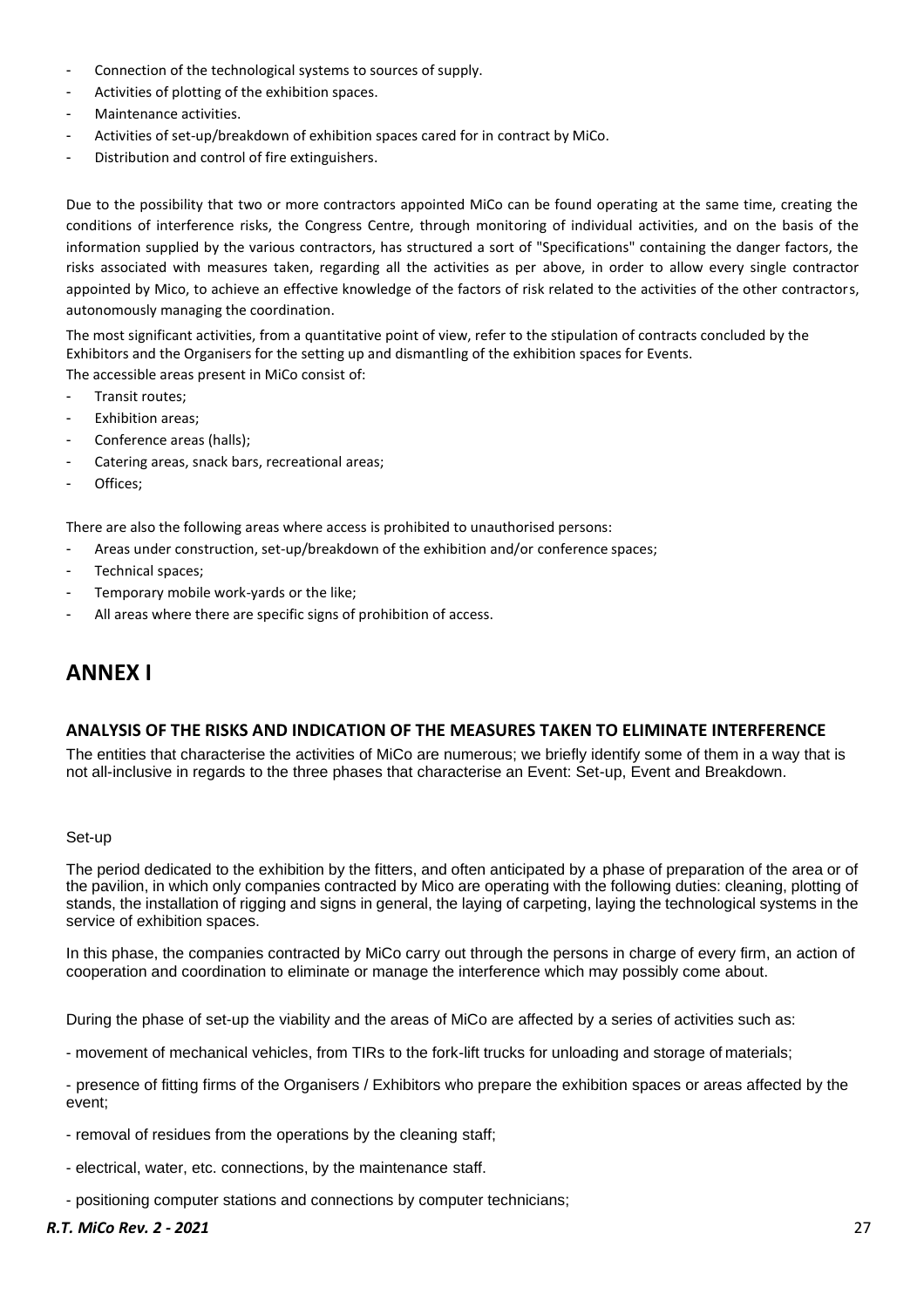- all the other activities that contribute to the phase of preparation of the Event;

#### Event

During the Event areas are kept under control areas and exhibition spaces in relation to:

- presence of machinery in operation;

- presence of the public for the management of any of the flows in the event of an emergency and in the event of overcrowding.

#### Breakdown

In the breakdown phase the entities involved are practically the same as for the set-up.

Similarly, the breakdown is followed by a final phase in which operating are only the companies contracted by MiCo that are engaged in: cleaning, removing the rigging and the signs in general, removing the carpeting, the removal of technological systems in the service of the areas of the exhibition spaces.

Specific risks existing in the environment in which are intended to operate the companies and the self-employed workers and prevention and emergency measures adopted.

The risk analysis highlights the following dangers for the operators, divided according to areas.

 $1 -$  Areas in set-up/breakdown of the staging (Internal and external areas)

| Exposed subjects: personnel present in the areas |                                                                             |                                                                                                                                                                                                                                                        |  |
|--------------------------------------------------|-----------------------------------------------------------------------------|--------------------------------------------------------------------------------------------------------------------------------------------------------------------------------------------------------------------------------------------------------|--|
| Area                                             | Type of Risk                                                                | Preventive measures                                                                                                                                                                                                                                    |  |
| <b>Internal Areas</b><br>and external            | Falling objects and/or equipment, impacts,<br>crushing, puncturing of soles | Warning signs<br>Demarcation of the workspaces<br>Head protection: helmets<br>Foot Protection: shoes with anti-puncture soles -<br>crush-proof                                                                                                         |  |
|                                                  | Impacts / collision by vehicles<br>Movement and raising of<br>materials     | Please follow the signs installed on the accesses<br>to the pavilions<br>Behave according to the normal rules of caution<br>and prudence<br>Slow vehicle<br>Warning signs                                                                              |  |
|                                                  | Structural collapse                                                         | Compliance with the restrictions on the use of pavilions,<br>relatively to the capacity of the floors, to the<br>size of the doors and the height limits<br>Certifications of the structures                                                           |  |
|                                                  | Exhaust gas from vehicles for<br>cargo-handling, within the<br>pavilions    | Turning off of parked vehicles<br>Use pipes for exhaust fumes to the outside                                                                                                                                                                           |  |
|                                                  | Stumbling, falling, presence of wells<br>devoid of cover                    | Report open wells and demarcate the areas<br>Periodic maintenance of the floorings<br>Cleaning the routes of transit<br>Behave according to the normal rules of caution<br>and prudence<br>Maintain in good order any floor coverings<br>Warning signs |  |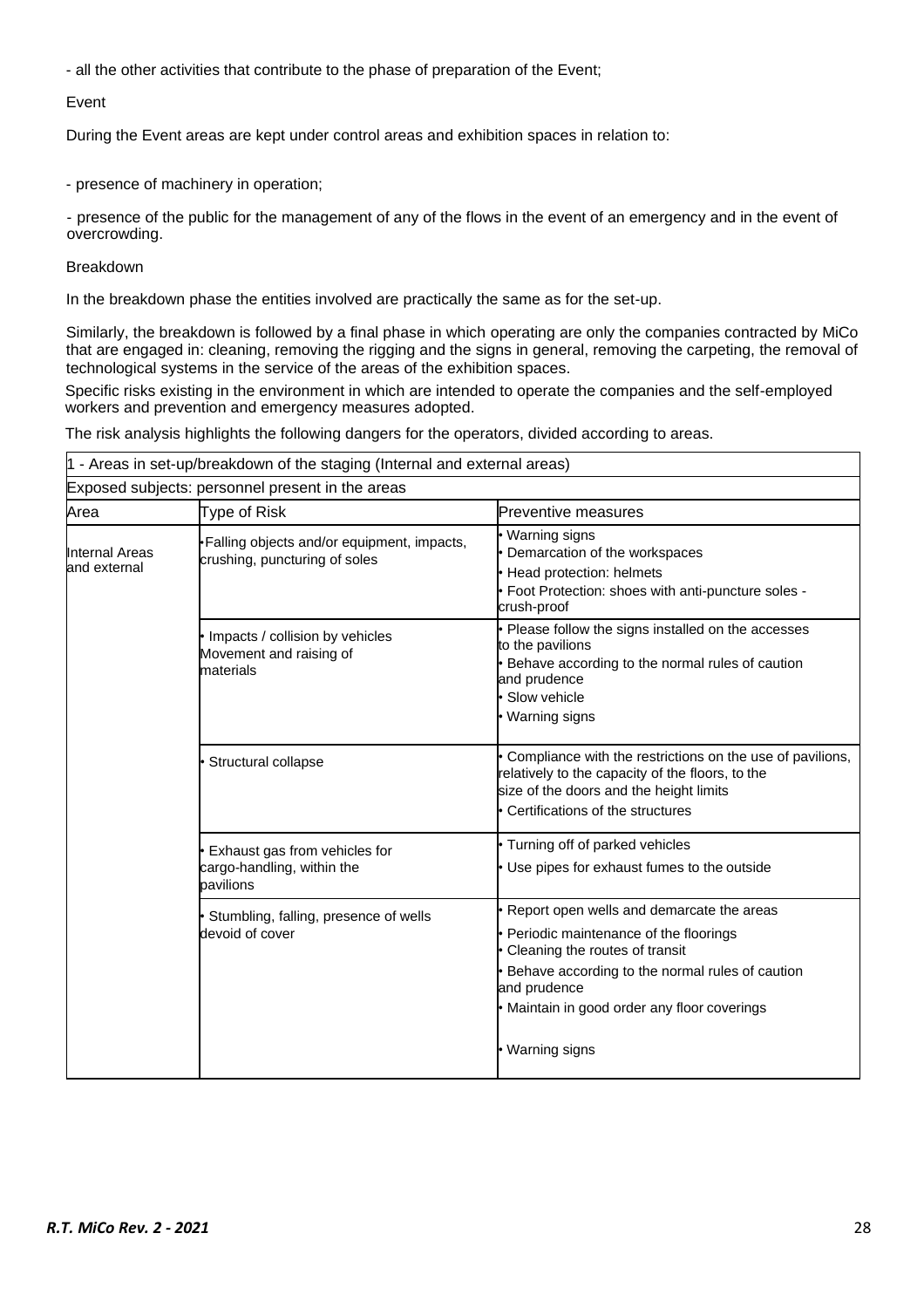| • Fire                    | • Prohibition without prior authorisation:            |  |
|---------------------------|-------------------------------------------------------|--|
|                           | introduction of flammable liquids and gases           |  |
|                           | operations with heat or open-flame                    |  |
|                           | introduction of heating appliances                    |  |
|                           | Smoking ban                                           |  |
|                           | Removal of materials from the aisles                  |  |
|                           | • Electrical installations in compliance              |  |
|                           |                                                       |  |
| Electrical risk           | Obey safety signs affixed to the                      |  |
|                           | electrical panels and in user points                  |  |
|                           | Do not work on electrical installations without prior |  |
|                           | authorisation                                         |  |
|                           | • Periodic maintenance of fixed installations         |  |
|                           | Creation of provisional electrical installations      |  |
|                           | in compliance                                         |  |
| Generic mechanical risk:  | Periodic maintenance of windows, doors and            |  |
| crushing, cutting, impact | qates                                                 |  |
| due to doors, gates       | • Proper use of the closure elements                  |  |
|                           |                                                       |  |
|                           |                                                       |  |
|                           |                                                       |  |
|                           |                                                       |  |

2 - Areas in set-up/breakdown of the staging (external transit areas)

# Exposed subjects: STAFF PRESENT IN THE AREAS

| Area                           | Type of Risk                                 | Preventive measures                                                                                                                                                              |
|--------------------------------|----------------------------------------------|----------------------------------------------------------------------------------------------------------------------------------------------------------------------------------|
|                                |                                              | Respect of the horizontal and vertical signs                                                                                                                                     |
|                                | Impact from vehicles,<br>means of transport; | Maintain the speed limit of 30 km/h, where<br>necessary to move slowly                                                                                                           |
|                                | Impact between vehicles                      | Limitation and shifts for entrance of vehicles in the<br>District (see communication Set-up/Breakdown)                                                                           |
|                                | Possible contacts between                    | Limitation of parking areas                                                                                                                                                      |
| <b>External transit routes</b> | equipment/work equipment                     | Use of IPD                                                                                                                                                                       |
|                                | used by various firms                        | Respect and application of the warning signs                                                                                                                                     |
|                                | Blocking of the areas of<br>passage          | Respect of the times indicated in the<br>Programme (gantt) of works relative to the concerned<br>events                                                                          |
|                                |                                              | The self-propelled means must proceed<br>absolutely at the lowest speed                                                                                                          |
|                                |                                              | Ban on stopping and transit in areas of manoeuvring<br>of vehicles                                                                                                               |
|                                |                                              | Respect of the rules contained in the Rules of the<br>Road and those laid down by Fiera Milano SpA<br>contained in the Technical Regulations                                     |
|                                |                                              | Obligation to keep the surfaces of transit<br>free of obstacles:                                                                                                                 |
|                                |                                              | Obligation to avoid the presence of disordered<br>material, trying to limit as much as possible<br>the dimensions, in order to facilitate the passage of<br>people and vehicles; |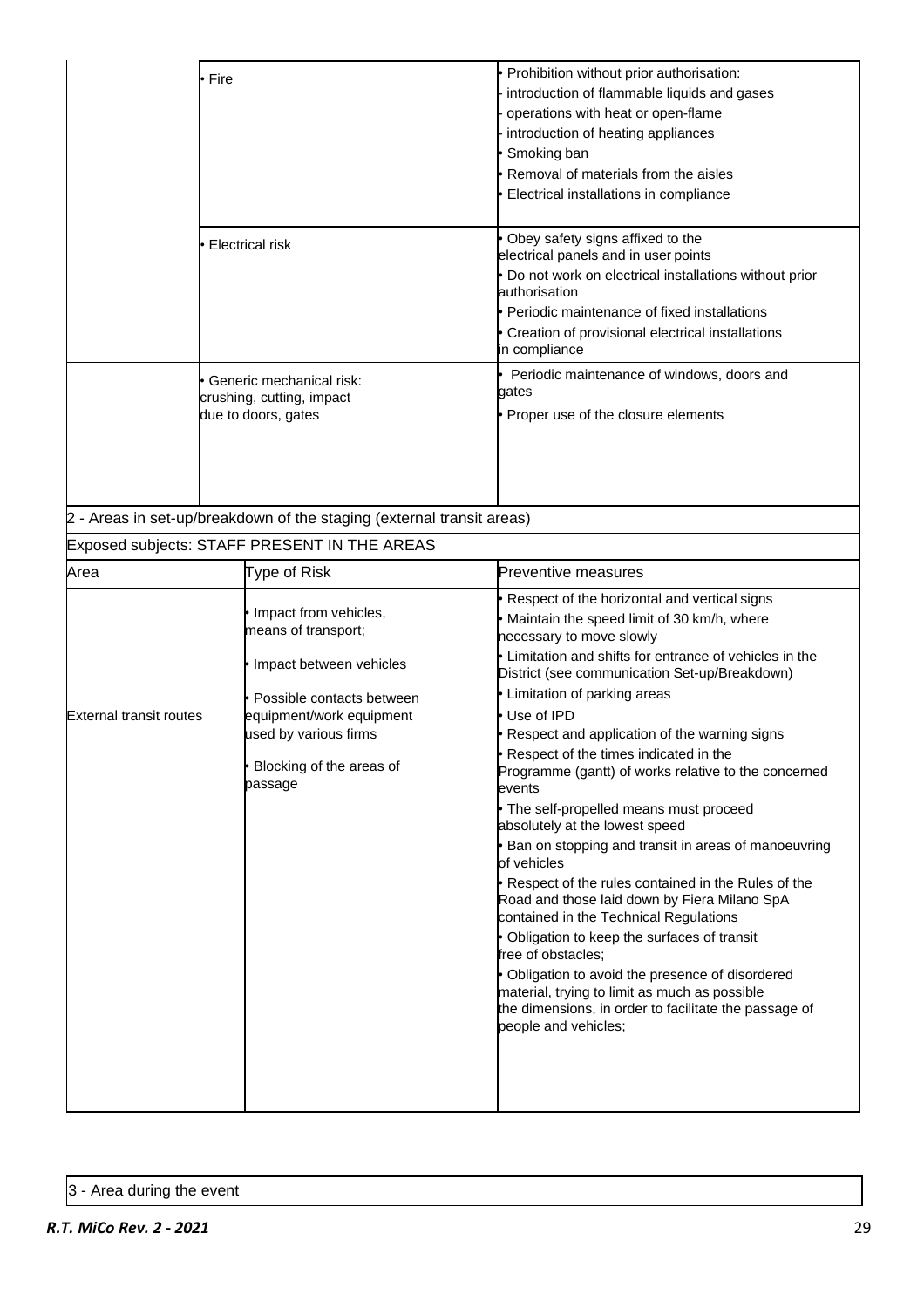| Exposed subjects: STAFF PRESENT IN THE AREAS, VISITORS |                                                      |                                                                                                                                                                                                                                                                     |  |
|--------------------------------------------------------|------------------------------------------------------|---------------------------------------------------------------------------------------------------------------------------------------------------------------------------------------------------------------------------------------------------------------------|--|
| <b>Area</b>                                            | Type of Risk                                         | <b>Preventive measures</b>                                                                                                                                                                                                                                          |  |
|                                                        | • Stumbling, falling, presence of<br>devoid of cover | • Periodic maintenance of the floorings<br>• Report open wells and demarcate the areas<br>• Cleaning the routes of transit<br>Behave according to the normal rules of<br>caution and prudence<br>· Maintain in good order any floor<br>coverings<br>• Warning signs |  |
| Internal and<br>external areas                         |                                                      |                                                                                                                                                                                                                                                                     |  |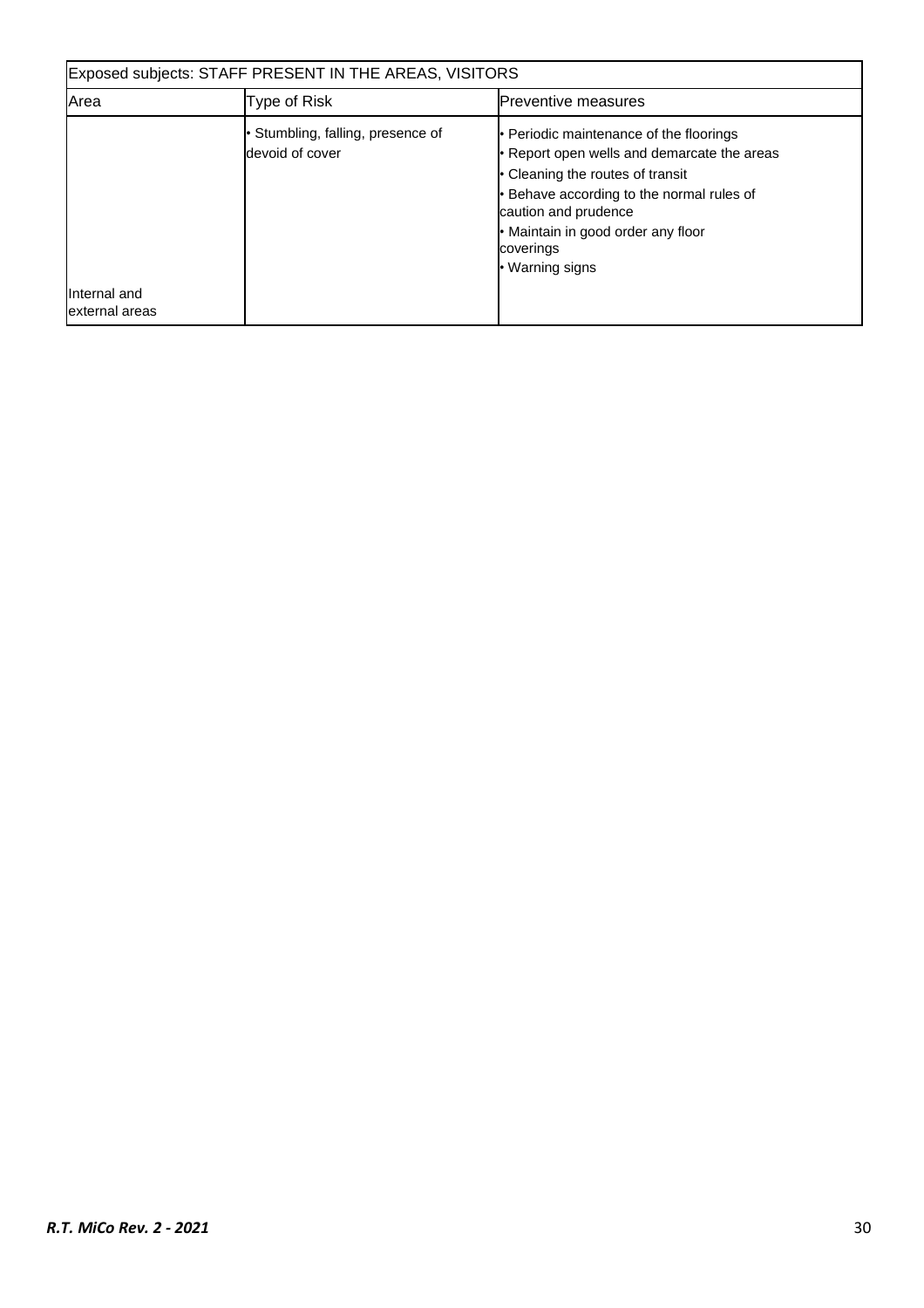Exposed subjects: OPERATORS, EMPLOYEES

| Area                           | Type of Risk                                                                                                                                                                                                      | <b>Preventive measures</b>                                                                                                                                                                                                                                                                                                                                                                                                                                                                                                                                                                                                                                                                                                                                                                                                                                                                                                                                 |  |
|--------------------------------|-------------------------------------------------------------------------------------------------------------------------------------------------------------------------------------------------------------------|------------------------------------------------------------------------------------------------------------------------------------------------------------------------------------------------------------------------------------------------------------------------------------------------------------------------------------------------------------------------------------------------------------------------------------------------------------------------------------------------------------------------------------------------------------------------------------------------------------------------------------------------------------------------------------------------------------------------------------------------------------------------------------------------------------------------------------------------------------------------------------------------------------------------------------------------------------|--|
|                                | Structural collapse                                                                                                                                                                                               | Compliance with the restrictions on the use of pavilions,<br>elatively to the capacity of the floors, to the<br>size of the doors and the height limits<br>Certifications of the structures                                                                                                                                                                                                                                                                                                                                                                                                                                                                                                                                                                                                                                                                                                                                                                |  |
| <b>External transit routes</b> | Impact with vehicles, means of<br>transport<br>Impact with vehicles means of<br>transport<br>Possible contacts between<br>equipment/work vehicles<br>used by various firms<br>Blocking of the areas of<br>passage | Respect of the horizontal and vertical signs<br>Maintain the speed limit of 30 km/h, where<br>necessary to move slowly<br>Limitation of access to vehicles in the District<br>Ban of pedestrians to proceed on the road<br>Use of IPD<br>Respect and application of the warning signs<br>Respect of the times indicated in the<br>Programme (gantt) of works relative to the concerning<br>events<br>The self-propelled means must proceed<br>absolutely at the lowest speed<br>Ban on stopping and transit in areas of manoeuvring<br>of vehicles<br>Respect of the rules contained in the Rules of the<br>Road and those laid down by Fiera Milano SpA<br>Contained in the Technical Regulations<br>Obligation to keep the surfaces of transit<br>free of obstacles:<br>Obligation to avoid the presence of disorderly<br>material, trying to limit as much as possible<br>the dimensions, in order to facilitate the passage of<br>people and vehicles; |  |

| 5 - Area MiCo Offices |                                        |                                                                                                                                                                                          |  |  |  |
|-----------------------|----------------------------------------|------------------------------------------------------------------------------------------------------------------------------------------------------------------------------------------|--|--|--|
|                       | Exposed subjects: OPERATORS, EMPLOYEES |                                                                                                                                                                                          |  |  |  |
| Area                  | Type of Risk                           | Preventive measures                                                                                                                                                                      |  |  |  |
| Office area           | Stumbling, falling                     | Periodic maintenance of the floorings<br>Cleaning the routes of transit<br>Behave according to the normal rules of caution<br>and prudence<br>Maintain in good order any floor coverings |  |  |  |
|                       | ∙ Fire                                 | Ban on the introduction heating appliances<br>without authorisation<br>Electrical installations in compliance<br>Periodic evacuation exercises                                           |  |  |  |
|                       | • Electrical risk                      | Ban on intervention on electrical systems<br>Periodic maintenance of fixed installations<br>Use of the installations according to the norms                                              |  |  |  |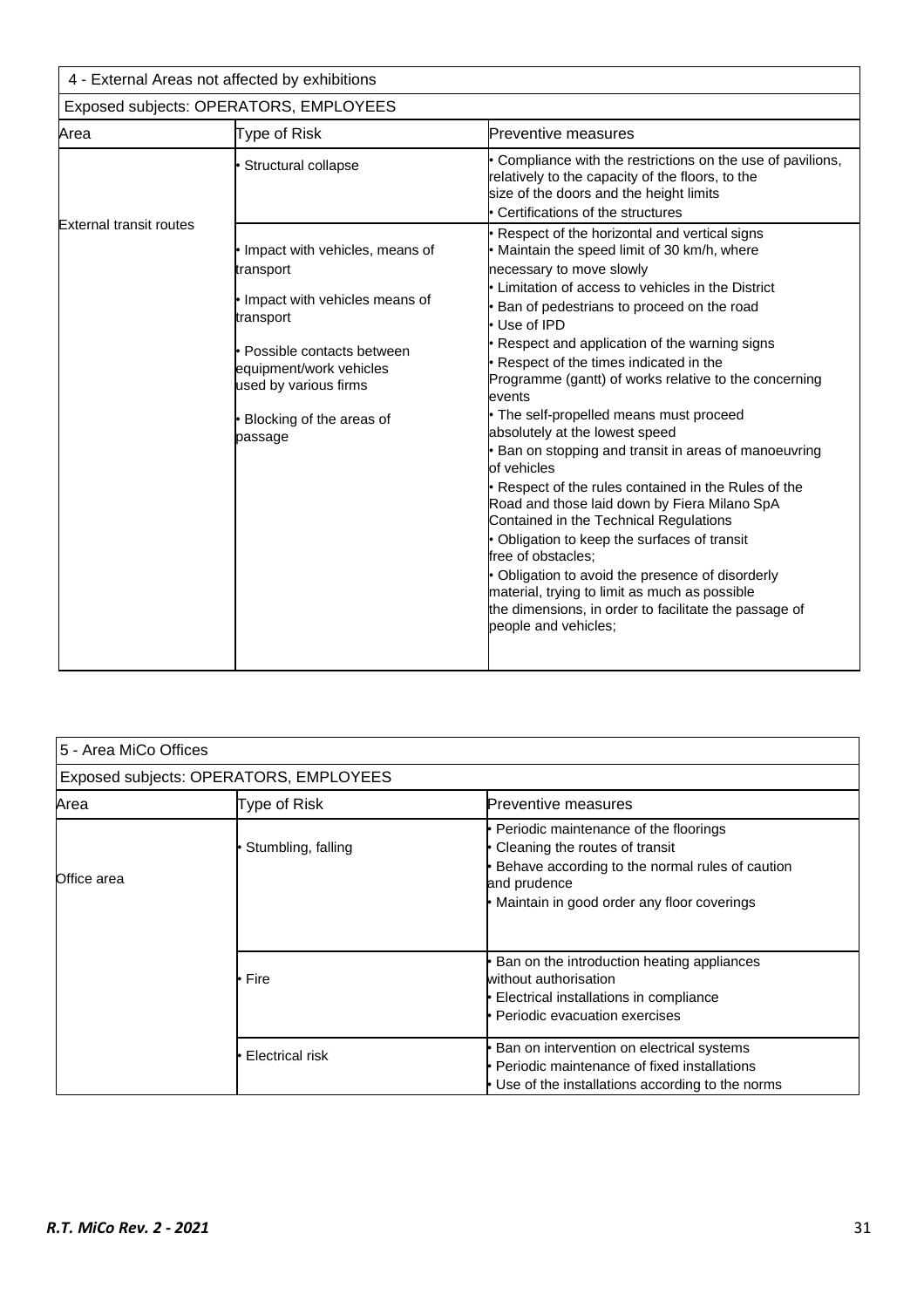Assessment of the risks and the steps taken to eliminate interference of the companies contracted by Fiera Milano spa.

| Activity                                        | Vehicles/materials<br>used                                                                                       | Activity description                                                                                                                                                                                                         | Risks                                                                                                                                                                                                                                                                                                                                                                                                                                                                                                                                                                                                                                                                                                                                                                                                                                                                                                                                             | Preventive measures<br>Management of the interference                                                                                                                                                                                                                                                                                                                                                                                                                                                                                                                                                                                                                                                                                                                                                                                                                                                                                                                                                                                                                                                                |
|-------------------------------------------------|------------------------------------------------------------------------------------------------------------------|------------------------------------------------------------------------------------------------------------------------------------------------------------------------------------------------------------------------------|---------------------------------------------------------------------------------------------------------------------------------------------------------------------------------------------------------------------------------------------------------------------------------------------------------------------------------------------------------------------------------------------------------------------------------------------------------------------------------------------------------------------------------------------------------------------------------------------------------------------------------------------------------------------------------------------------------------------------------------------------------------------------------------------------------------------------------------------------------------------------------------------------------------------------------------------------|----------------------------------------------------------------------------------------------------------------------------------------------------------------------------------------------------------------------------------------------------------------------------------------------------------------------------------------------------------------------------------------------------------------------------------------------------------------------------------------------------------------------------------------------------------------------------------------------------------------------------------------------------------------------------------------------------------------------------------------------------------------------------------------------------------------------------------------------------------------------------------------------------------------------------------------------------------------------------------------------------------------------------------------------------------------------------------------------------------------------|
| Cleaning                                        | Machines for<br>cleaning<br><b>Barrels</b><br>Detergents<br><b>Brooms</b><br>Cranes<br>Vehicles for<br>transport | Entrance/exit from<br>passages.<br>cleaning with the help of<br>machines<br>waste collection<br>surveillance of bathrooms<br>accumulation of waste<br>loading/unloading vehicles                                             | Activity of cleaning and polishing<br>of the passage surfaces<br>with possible danger of<br>falling for the staff.<br>Possible<br>contact with<br>equipment/vehicles of work<br>used by various firms.<br>Obstacle of the surfaces of<br>Passage.<br>Collision Risk                                                                                                                                                                                                                                                                                                                                                                                                                                                                                                                                                                                                                                                                               |                                                                                                                                                                                                                                                                                                                                                                                                                                                                                                                                                                                                                                                                                                                                                                                                                                                                                                                                                                                                                                                                                                                      |
| Laying<br>rigging<br>and<br>signs<br>in general | Lift trucks<br>with combustion/<br>electrical engines<br>Metal cables<br>Ringbolts<br>rigging                    | Entrance/exit from<br>passages<br>Positioning/movement<br>of vehicles.<br>Reaching the<br>work heights<br>Cable laying<br>Installation of the rigging.<br>Introduction, loading<br>unloading in the pav. of the<br>material. | Activity of laying and removal of<br>signs and suspended elements:<br>risks related to the use of vehicles<br>of transport, activities of loading<br>and unloading, raising to heights.<br>The presence<br>at the same time of multiple<br>companies can cause risks<br>of collision of vehicles, falling<br>elements or constructive<br>structures with risks for the<br>employees of other companies.                                                                                                                                                                                                                                                                                                                                                                                                                                                                                                                                           | Use of IPD<br>Respect and application<br>of the warning signs<br>Compliance with scheduled hours<br>indicated in the programme<br>(Gantt) relative to the works<br>to the events.<br>The contractor of Fiera<br>Milano SpA is required to<br>check, before<br>allowing access<br>in the exhibition spaces to their<br>workers,<br>environmental conditions<br>do not compromise                                                                                                                                                                                                                                                                                                                                                                                                                                                                                                                                                                                                                                                                                                                                      |
| Laying<br>carpeting                             | <b>Mills</b><br>Cutters<br>Tape rolls<br>double-sided tape<br>Carpet rolls                                       | Entrance/exit from<br>passages<br>Storage area<br>Distribution of the rolls of<br>carpeting<br>Laying operation<br>Removal<br>Transport of material removed                                                                  | Laying and removal<br>of the carpeting: use of vehicles<br>for the transport of material,<br>storage material, risks<br>related to the use of vehicles<br>of transport of the materials<br>to lay or remove,<br>storage materials,<br>use of equipment for the removal<br>of the carpet.<br>Interferential Risks:<br>danger of collision by self-<br>propelled vehicles or danger of<br>contact with the equipment for the<br>removing of the materials,<br>loss of the load in the<br>phases of transport, the collapse of<br>materials in the condition of<br>storage.<br>-possibility of segregation<br>of the manholes lacking coverage<br>with the risk of falling into them due for the pedestrians as well as all<br>to the impossibility of<br>perception the condition of<br>openness during the removal of<br>the carpet, possibility that the<br>structure used can remove the<br>manhole covers with consequent<br>danger of falling. | the safety of workers.<br>Use the maximum<br>caution and prudence in the<br>movement within the<br>areas affected by<br>set-up/breakdown.<br>Pedestrians must<br>use the common rules of<br>caution and prudence<br>The self-propelled vehicles must<br>proceed absolutely at slowest<br>speed.<br>Ban of transit and crossing<br>for persons who are not staff.<br>Prohibition of stopping and transit<br>in the areas of manoeuvre of the<br>vehicles.<br>Compliance with the norms<br>Contained in the Rules of the<br>Road and those established<br>by Fiera Milano S.p.A.<br>contained in the Technical<br>Regulations, both for drivers who<br>the subjects present within<br>of the District.<br>Obligation of keeping the<br>transit surfaces free of obstacles<br>and, when this is not possible,<br>obligation to avoid the disorderly<br>presence of material that<br>obstructs, trying to limit as much<br>as possible the dimensions, for<br>the purpose of facilitating the<br>transit of people and vehicles.<br>Monitoring and continuous cleaning<br>in the areas of transit, for the<br>purpose of |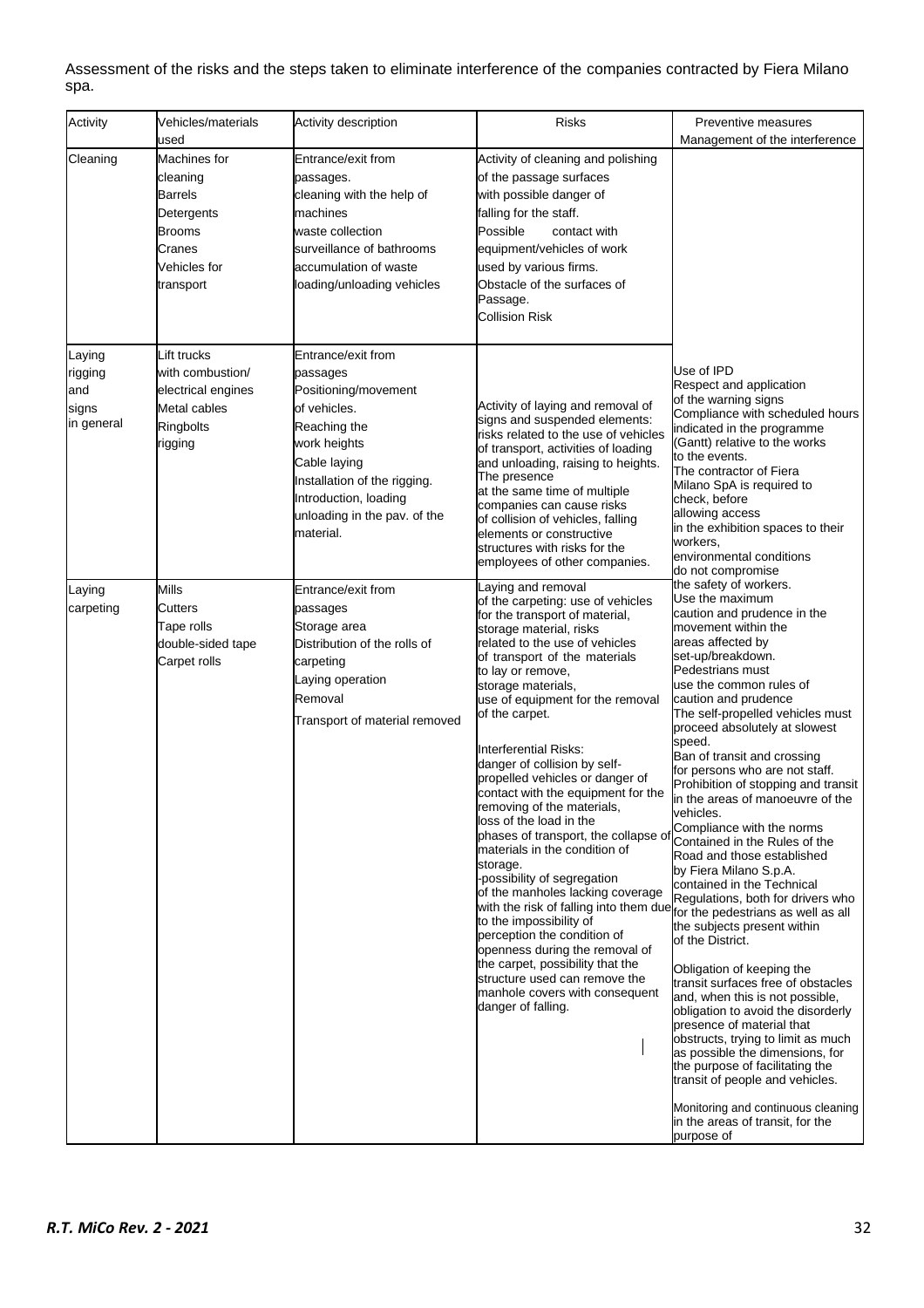| Laying<br>/removal<br>installations<br>technological<br><b>Exhibitors</b> | Mobile trucks<br>tubes and cables<br>Motor vehicle for<br>transport of particular<br>equipment | Entrance/exit from passages<br>passages<br>Reaching<br>of the<br>work areas<br>Opening wells<br>Installation / removal of<br>installations<br>Closing wells | Activities of preparation for the<br>connection of the installations:<br>Use of self-propelled vehicles for<br>the transport of equipment<br>necessary for the execution of the<br>connections; opening of the<br>compartments below floor level by<br>means of opening of the wells;<br>possible dangers of impact with<br>vehicles or collision, possible loss<br>of the load, falling into the well. | limiting the presence of<br>elements /objects etc., able to<br>cause injury.<br>Obligation to anyone working in<br>height to prohibit the access<br>to the underlying area and of<br>indicating the danger.<br>Always keep distance from<br>suspended loads and/or loads in<br>movement.<br>Obligation for the subjects, that<br>in any way, remove the<br>cover of the wells to indicate<br>in an opportune manner the<br>danger.<br>Highlight the specific obligation<br>of reclosing the wells completely<br>after use.<br>Use the maximum caution<br>And prudence in moving In<br>proximity to the wells. |
|---------------------------------------------------------------------------|------------------------------------------------------------------------------------------------|-------------------------------------------------------------------------------------------------------------------------------------------------------------|---------------------------------------------------------------------------------------------------------------------------------------------------------------------------------------------------------------------------------------------------------------------------------------------------------------------------------------------------------------------------------------------------------|---------------------------------------------------------------------------------------------------------------------------------------------------------------------------------------------------------------------------------------------------------------------------------------------------------------------------------------------------------------------------------------------------------------------------------------------------------------------------------------------------------------------------------------------------------------------------------------------------------------|
| Plotting<br>stands                                                        | Movable trolley<br>Adhesive tape<br><b>Markers</b>                                             | Entrance/exit from passages<br>passages<br>Reaching<br>of the<br>work areas<br>Plotting of stands                                                           |                                                                                                                                                                                                                                                                                                                                                                                                         |                                                                                                                                                                                                                                                                                                                                                                                                                                                                                                                                                                                                               |

Assessment of the risks and the steps taken to eliminate interference during the steps of setting up and dismantling in at the same time with the staging of the stands

#### Danger: falling objects from above.

*Risk of impact with material(s) and/or equipment and/or objects that may have fallen from above. Consequences: personal injury, even serious.*

#### Preventive measures

Prohibition of stopping and transit in the areas of manoeuvre of means and, in the case of the presence of suspended loads, in the areas of construction of the exhibition stands. Use of IPD (only some examples: helmet, safety shoes, etc…).

#### Management of the interference

Compliance with the times indicated in the programme of the work relating to the events.

Obligation of anyone working at a height to prohibit access to the area below and indicate the danger.

The person responsible for the contractor appointed by the Organiser / Exhibitor ensures that all the structures are safe as well as the proper observance of all safety measures before allowing access in areas and in the exhibition spaces to third parties including the service companies contracted by MiCo.

The contractor of MiCo has an obligation to check, before allowing access in the areas and in the exhibition spaces to their workers that all the activities underway and the working and environmental conditions at that moment are safe.

Before you access areas and exhibition spaces, make sure that all the operations in heights are suspended and that the equipment is secured.

The person in charge of safety of each contractor ensures compliance with all the safety measures for the area of its competence.

Those in charge by the contractors must supervise and monitor the correct application of the safety rules contained in this document, in the technical regulations and the DUVRI drawn up by each subject employer.

Danger: falling elements used for the staging of the area or exhibition space.

*Risk of impact by the elements used for the realisation of the staging. Consequences: personal injury, even serious.*

#### Preventive measures

Obligation of the fitter to perform the implementation of the staging of the areas and exhibition spaces with the most absolute respect for the rules of best practices, and in compliance with all safety norms.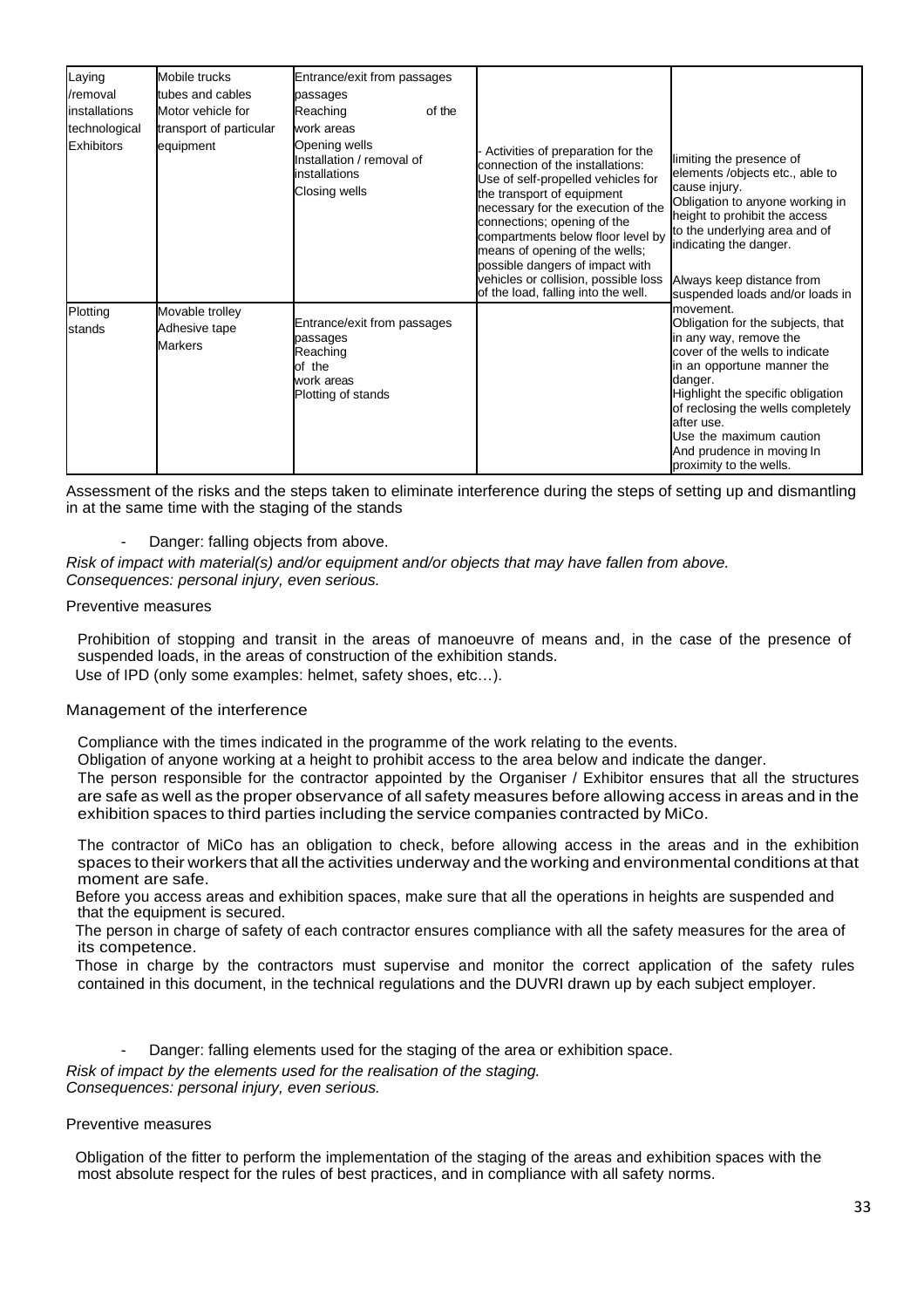Use of IPD (only some examples: helmet, safety shoes, etc…). Use the common rules of caution and prudence. Transit ban under suspended loads. Prohibition to pass through the exhibition spaces during construction.

#### Management of the interference

Compliance with the times indicated in the programme of the work relating to the event.

It is mandatory for anyone, before entering in the areas managed by the individual exhibitors, to contact the person in charge for the safety of the area or exhibition space.

□Those responsible for the safety of each area or exhibition space must ensure that all facilities are safe.

The contractor of MiCo has an obligation to be guaranteed by the person in charge of safety as per above, before allowing access in the areas and in the exhibition spaces to their workers, that all the activities underway and the working and environmental conditions at that moment are safe.

Those in charge by the contractors must supervise and monitor the correct application of the safety rules contained in this document, in the technical regulations and the DUVRI drawn up by each subject employer.

Danger: possible presence on transit routes of objects that may cause injury, especially to the lower limbs

*Risks of contact with dangerous objects or materials. Consequences: personal injury, even serious.*

Preventive measures

Use of IPD (only some examples: helmet, safety shoes, etc…). Prohibition of transit to non-workers.

Management of the interference

Obligation for the fitters to keep the surfaces of transit free of obstacles and, when this is not possible, obligation to avoid the presence of disorderly material, trying to limit as much as possible the dimensions, in order to facilitate the transit of people.

Impose monitoring and continuous cleaning in the areas of transit, in order to limit the presence of elements /objects etc. that may cause injury.

Those in charge by the contractors must supervise and monitor the correct application of the safety rules contained in this document, in the technical regulations and the DUVRI drawn up by each subject employer.

Use maximum caution and prudence in moving within the areas affected by set-up and breakdown

Dangers: related to the manoeuvres, even of loading and unloading, of self-propelled vehicles and with the movement of vehicles in general.

*Collision Risk.*

*Consequences: personal injury, even serious.*

Preventive measures

Compliance with the standards contained in the Rules of the Road and those established by MiCo contained in the Technical Regulations, both for drivers and for pedestrians. Respect of the warning signs.

Management of the interference

Pedestrians must use the common rules of caution and prudence.

The self-propelled vehicles must proceed absolutely at the slowest speed.

Prohibition on transit and parking in the area of manoeuvre of the self-propelled vehicles.

Always stay far away from suspended loads and/or loads in movement.

- Dangers: related to the presence on transit routes of wells lacking coverage or slippery portions of the floor. *Risk of stumbling and/or fall. Consequences: personal injury, even serious.*

Preventive measures Warning signs Prohibition on transit and crossing for people who are not working.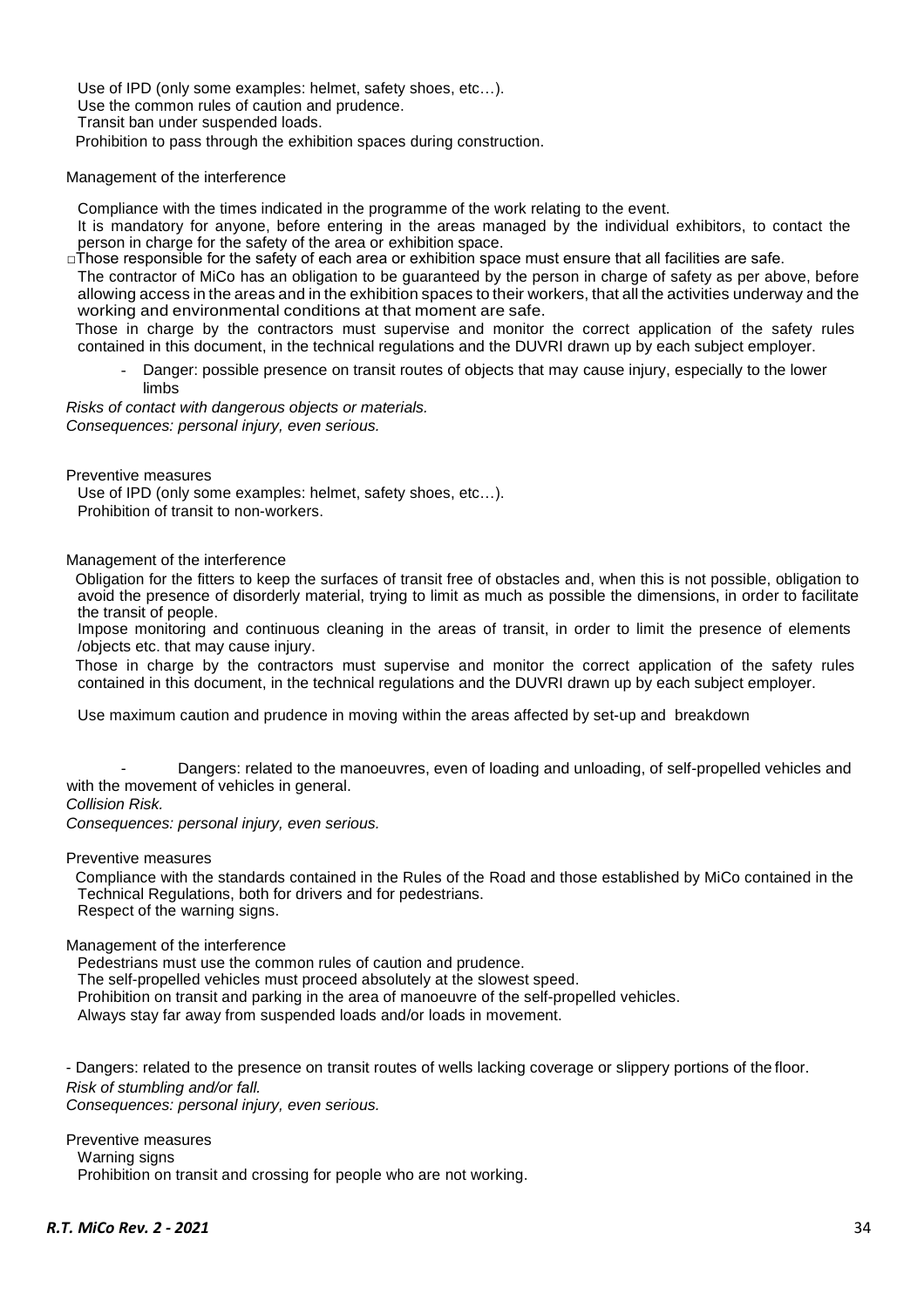Management of the interference

It is forbidden to anyone who has access the wells for the housing of the installations to leave the wells without the cover correctly positioned for any reason. Where this is not possible for technical reasons or for any other reason, they are required to guard the wells or indicate them in a way that is absolutely visible and suitable to conditions of their being open.

The contractor of MiCo has an obligation to check, before allowing access in the areas and in the exhibition spaces to their workers that all the activities underway and the working and environmental conditions at that moment are safe.

Use the utmost care and caution in moving in the vicinity of the wells.

Those in charge by the contractors must supervise and monitor the correct application of the safety rules contained in this document, in the technical regulations and the DUVRI drawn up by each subject employer.

Factsheet, not all-encompassing, on the hypothesis of risks and possible measures to be taken to eliminate interference in staging (set-up and breakdown) of the stands for the use of organisers, exhibitors and their contractors, which have to be taken into account in preparing the single document for the assessment of risks from interference (DUVRI)

#### Danger: falling objects from above.

Risk of impact with material(s) and/or equipment and/or objects that may have fallen from above. Consequences: personal injury, even serious.

Preventive measures

Prohibition of stopping and transit in the areas of manoeuvre of means and, in the case of the presence of suspended loads, in the areas of construction of the exhibition stands. Use of IPD (only some examples: helmet, safety shoes, etc…).

#### Management of the interference

Obligation of anyone working at a height to prohibit access to the area below and indicate the danger.

The person responsible for the contractor appointed by the Exhibitor ensures that all the structures are safe as well as the proper observance of all safety measures before allowing access in areas and in the exhibition spaces to third parties including the service companies contracted by MiCo.

The person responsible for the security of every exhibition space ensures compliance with all the safety measures for the area of its competence.

Those in charge by the contractors must supervise and monitor the correct application of the safety rules contained in this document, in the technical regulations and the DUVRI drawn up by each subject employer.

Danger: falling elements used for the construction of the stand.

Risk of impact by the elements used for the realisation of the staging.

Consequences: personal injury, even serious.

#### Preventive measures

Obligation of the fitter to perform the implementation of the staging of the exhibition spaces with the most absolute respect for the rules of best practices, and in compliance with all safety norms.

Use of IPD (only some examples: helmet, safety shoes, etc…).

Use the common rules of caution and prudence.

Transit ban under suspended loads.

Prohibition to pass through the exhibition spaces during construction.

#### Management of the interference

The exhibitor contractor prepares the schedule of the work programme.

It is mandatory for anyone to contact the person responsible for the safety of the exhibition space before accessing it.

Those responsible for the safety of each area or exhibition space, designated by the client exhibitors, must ensure that all the structures are safe.

The contractor of MiCo has an obligation to be guaranteed by the person in charge of safety of the exhibition space, before allowing access in the areas to their workers, that all the activities underway and the working and environmental conditions at that moment are safe.

Those in charge by the contractors must supervise and monitor the correct application of the safety rules contained in this document, in the technical regulations and the DUVRI drawn up by each subject employer.